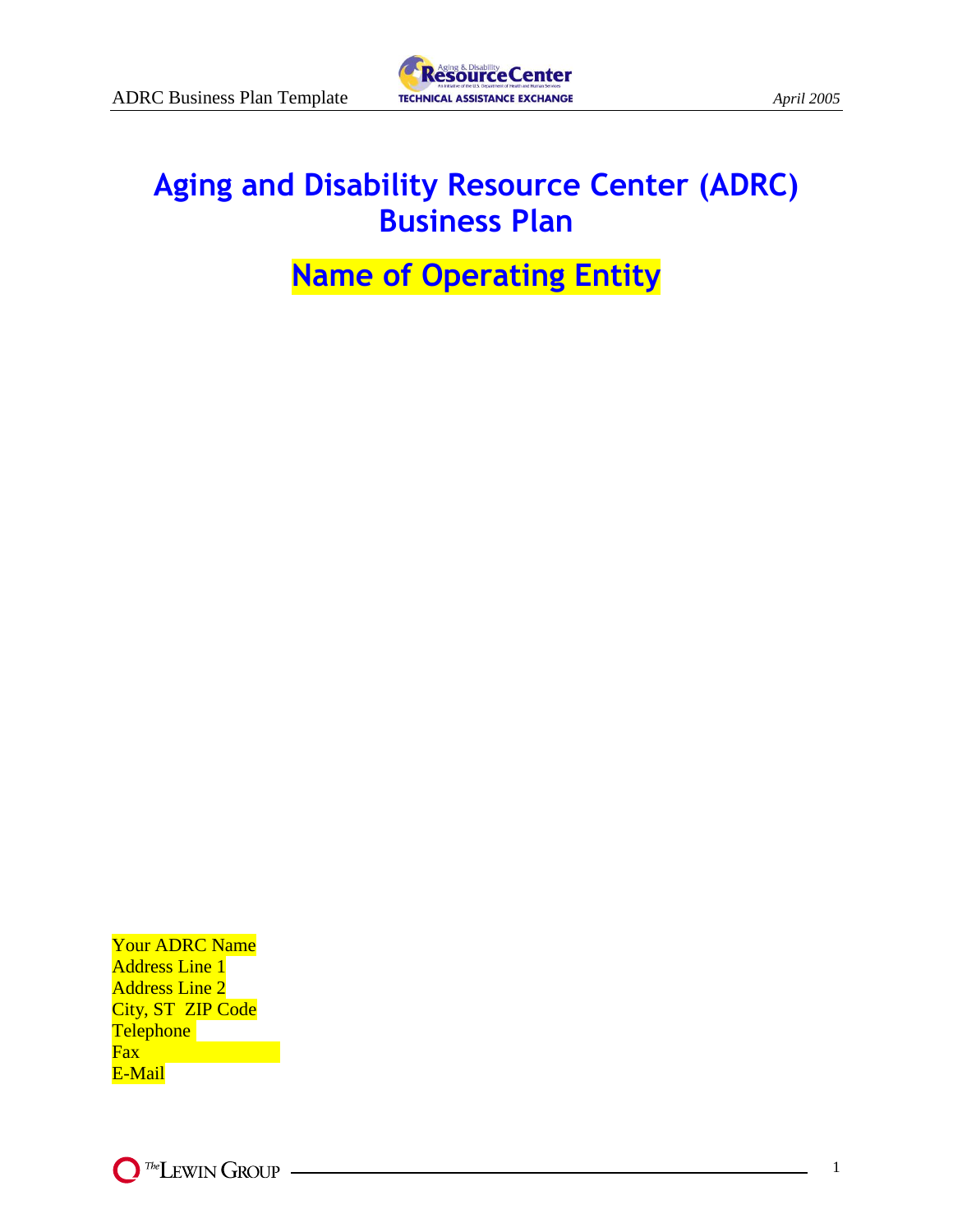

# **Table of Contents**

*Sections I and III are written to serve as a template that can be easily adapted by each ADRC. This should only require filling in information in certain sections and modifying text to better fit your effort. Sections IV through VII contain discussions and tools to complete each of these sections. They will require more effort and original writing to complete.*

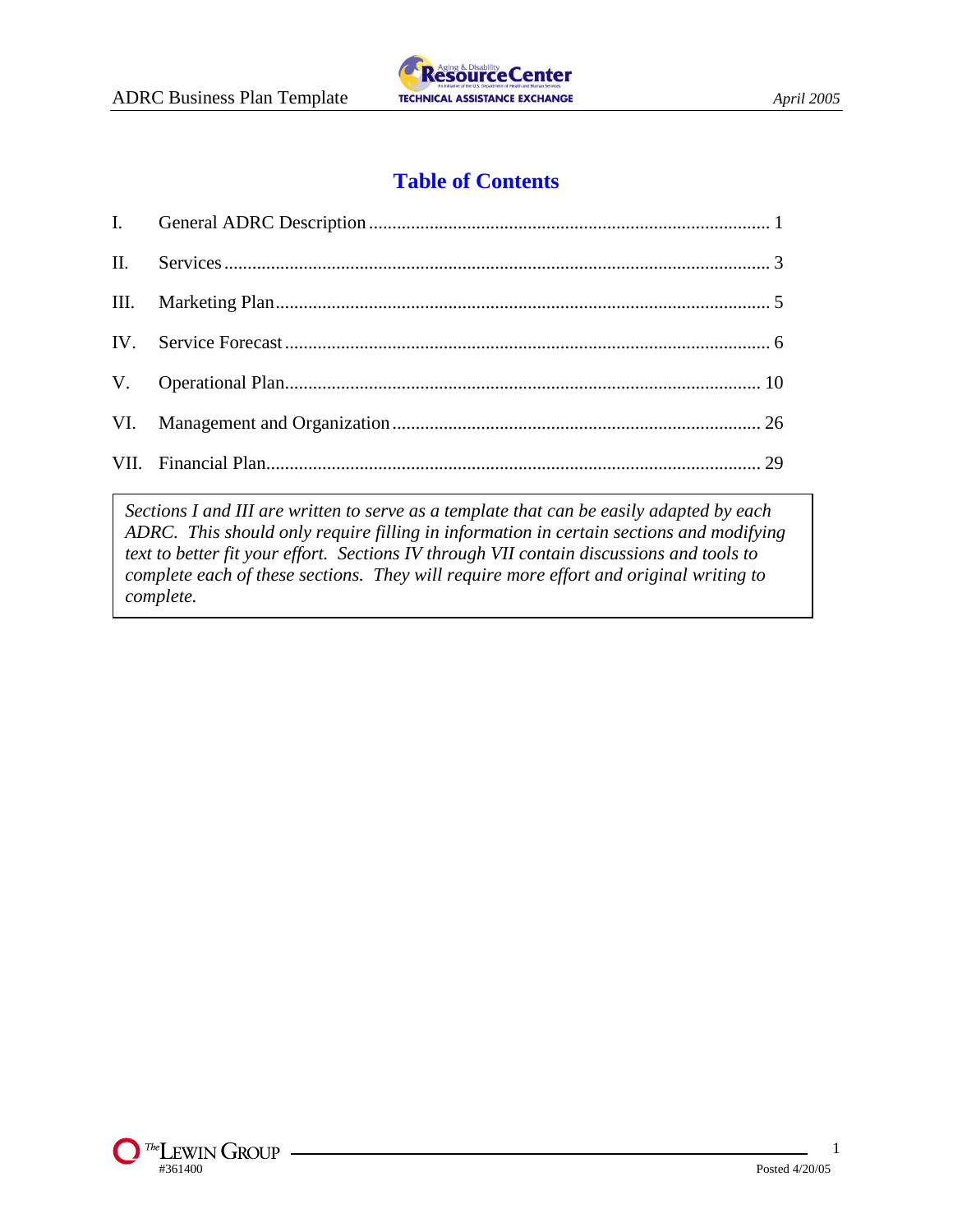

# **I. General ADRC Description**

Philosophy: The ADRC believes in empowering individuals with disabilities of all ages to have greater control over their lives by improving their ability to make informed choices.

Mission Statement: The ADRC will improve access to information and linkages to long term supports and chronic care service for the elderly and persons with *fill in populations to be served* in *fill in geographic coverage areas*. Although the ADRC will have a special focus on providing access to publicly funded services, it will provide information, counseling, and assessment to anyone regardless of income because early intervention may result in better outcomes for the individual and potential savings to Medicaid.

Goals and Objectives: The ADRC has the following goals:

- Identifying and intervening with individuals at risk of entering an institution with the goal of providing them with information and counseling that will allow them to make informed choices about the long term supports they receive.
- Collecting and disseminating timely and accurate information about the availability and quality of services supporting individuals with disabilities.
- Streamlining the intake, assessment, and eligibility determination process for long term support services funded through Medicaid, the Older Americans Act, or state revenue to maximize the likelihood that individuals in the midst of a long term crisis will be able to receive the support they need to stay in the community.
- Collecting comprehensive information about services that individuals with disabilities need or desire and identifying unavailable or insufficiently available services.
- Assisting the state in maximizing the benefit of limited resources by matching needs and preferences of individual with disabilities to the most cost effective setting.

Population to be served: The ADRC will serve older adults and *fill in populations to be served* in *fill in geographic coverage areas*.

**Description of environment:** The ADRC is operating in an environment affected by the following factors:

- Population aging and increases in survival rates for disabling conditions will increase the number of individuals requiring long term supports and the costs for these services.
- There will always be pressure to contain state and federal spending for these services, although the extent of that pressure will fluctuate over time.

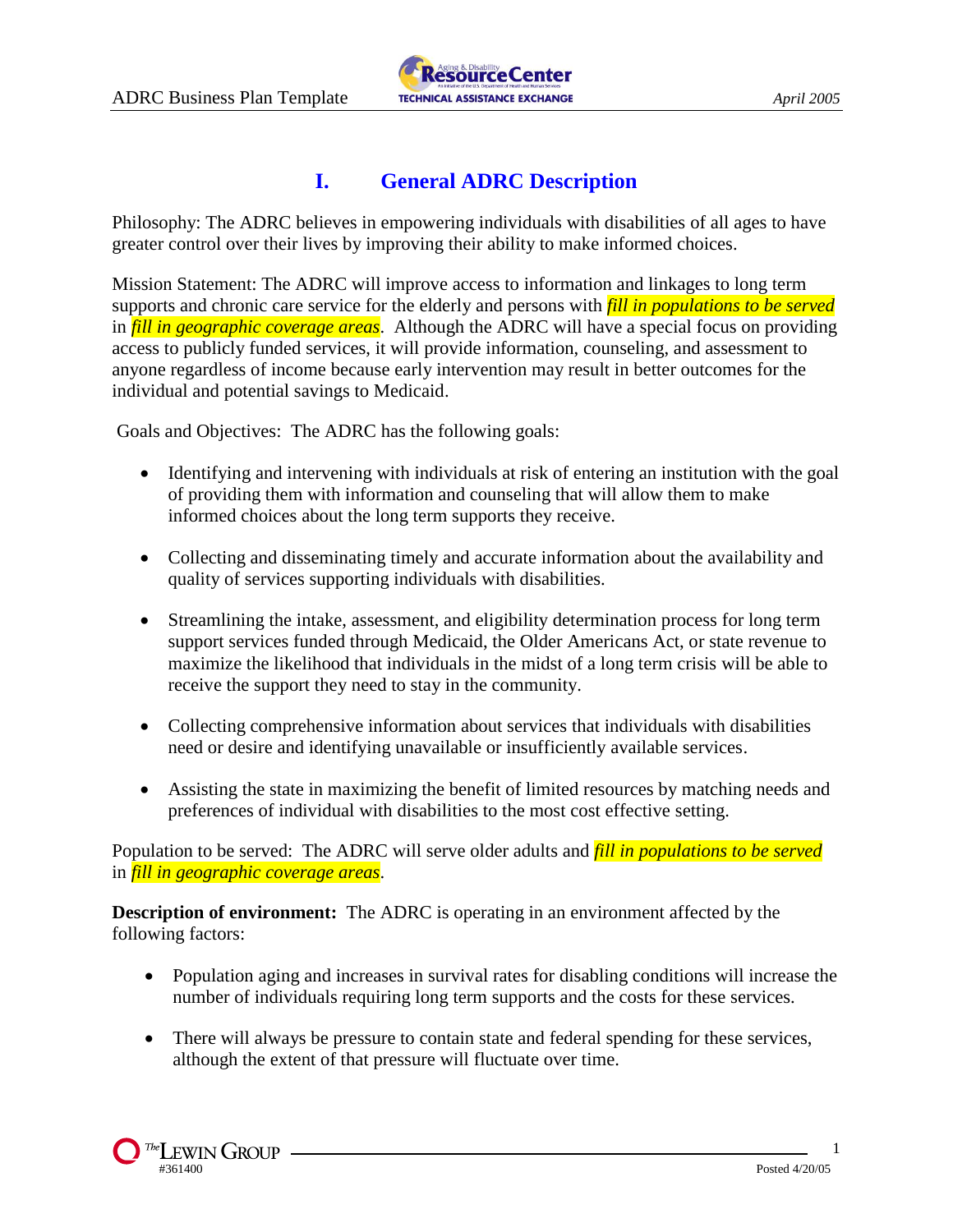- Pressure from advocacy groups and legal decisions, such as the Olmstead Decision create incentives to provide individuals with disabilities with greater choice about the supports they receive.
- States will require greater ability to match individuals to the most cost-effective service plan and to have data on the individuals they support in order to make informed policy decisions.

The ADRC will be uniquely suited to serve as the primary entrance hub for Medicaid funded long term supports and services. It will be the principal mechanism for allowing states to control costs by using informed choice to divert individuals from institutions to less expensive community settings.

*Each ADRC should add a description of unique aspects of the geographic area that the ADRC is serving that will likely impact operations. These factors may include:*

- *Presence of large minority, low-income or disadvantaged populations*
- *Rural, suburban, urban make-up*
- *Concentrations of likely users of ADRC, such as Naturally Occurring Retirement Communities (NORCs).*

*The plan should also include a description of other aspects of the long term support delivery system that will impact ADRC operations. For example, the ADRC may act as the entry point for managed long term care systems, necessitating that it maintain a certain degree of autonomy from those managed care organizations to prevent conflict of interest issues.*

**The ADRC's most important strengths and core competencies**: The ADRC is uniquely able to fulfill its mission because it serves as the primary gateway to home and community-based long term care services and institutional care. This will ensure that all individuals receiving Medicaid funded long term care will receive assessment and counseling services. Because of this requirement, the providers that serve as the major pathways to long term care will become familiar with the benefits the ADRC can provide and should be expected to refer other individuals in need of long term supports.

*Each ADRC should list other strengths and core competencies, including any experience with populations with disabilities, and assessment, counseling and I and R capabilities*

Legal form of ownership: The ADRC is a *[Fill in Government agency, Non-profit corporation, for-profit, etc.]* This form was chosen because *[fill in justification for why this legal form was selected].*

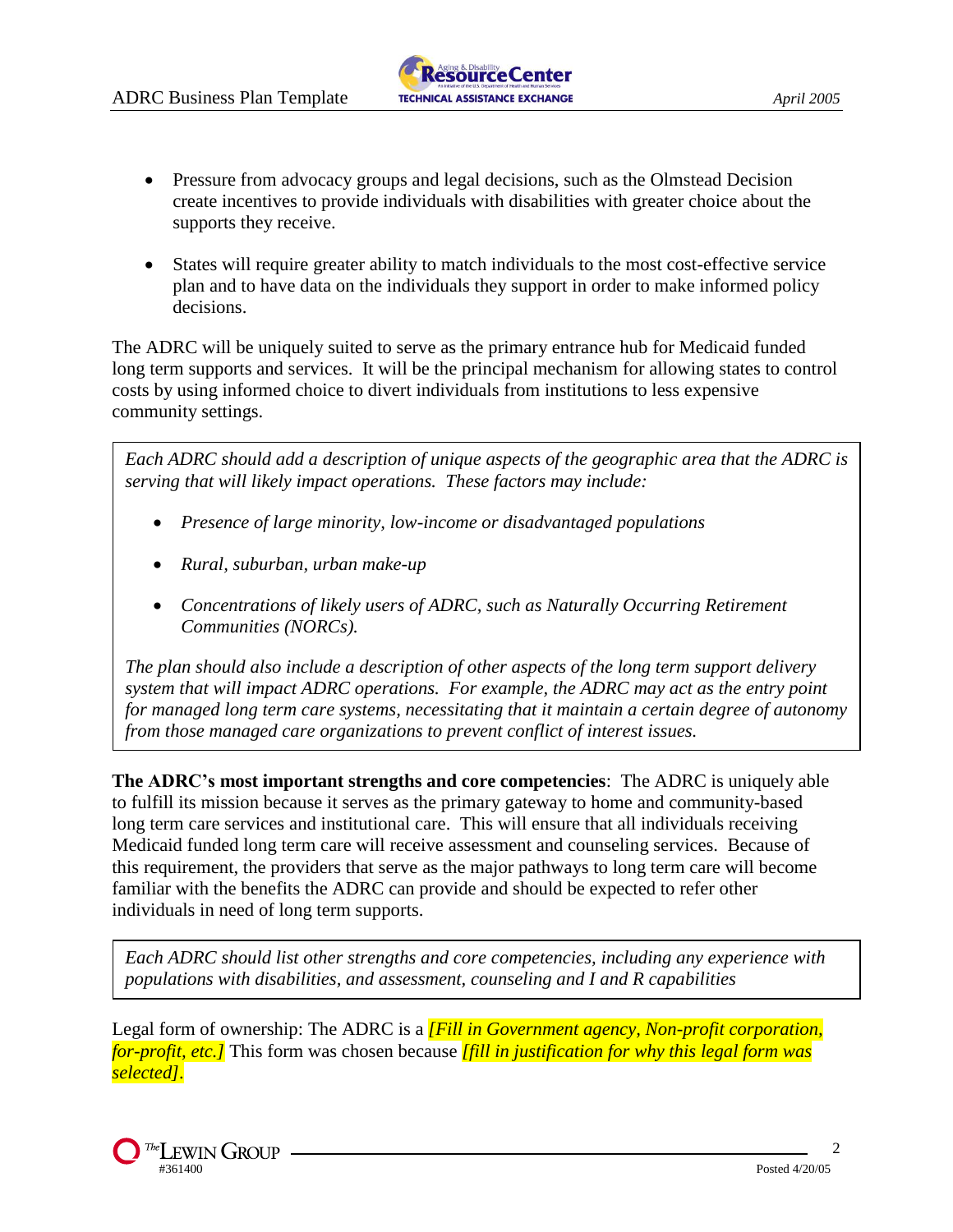

## **II. Services**

The ADRC will provide a comprehensive interdisciplinary program that will include the following range of screening, assessment, counseling, and eligibility determination/enrollment services:

- *Intake*: The process through which inquiries are initially answered with the goal of quickly and efficiently routing the individual to the most appropriate information source or type of service.
- *Short-term Stabilization*: Services designed to find stabilizing care for clients in need of urgent or emergency attention. Such clients may be cases of abuse, self-neglect, or a sudden change in the status of their care network. Clients may be directed to services such as emergency medical attention, Adult Protective Services, or short-term housing and care. $<sup>1</sup>$ </sup>
- *LTC Needs and Supporting Resources Assessment*: An in-person, written or electronic assessment designed to collect background information; make a functional assessment of the client's current health conditions; and provide a situational assessment of the client's environment, available resources and care currently being provided.
- *Programmatic Eligibility Determination*: The ADRC will assume the function of making the determination that an individual meets the level of care criteria for all publicly funded long term supports including Medicaid *Long Term Care Level of Care Determinations (LTC-LOC)* established by the state in order to be eligible to receive nursing facility or the HCBS waiver services. $<sup>2</sup>$ </sup>
- *Benefits Counseling*: One or more counselors will be available to ensure that individuals receive information about and assistance in applying for public and private benefits for which they are eligible. Additionally, benefits counselors will assist with and give advanced training to Resource Center employees regarding the intricacies of eligibility and benefits of public programs.
- *LTC Options Counseling:* Services designed to allow the client to determine the best choice for LTC and service based on the results of the LTC Needs and Resources Assessment, the Financial Eligibility Screen, and the professional expertise of the counselor.

<sup>2</sup> If the ADRC is serving individuals with mental retardation or developmental disabilities this should be modified to also include LOC determinations for ICFs-MR.



 $\overline{a}$ 

<sup>1</sup> Each ADRC should clarify if they intend to offer short-term stabilization (which is sometimes called crisis case management) and alter the definition so that it is consistent with the design of their program. These services can vary along the following lines: (1) criteria for determining who receives the service; (2) the length and intensity of case management provided; and (3) whether any additional services, such as personal care or respite may be made immediately available.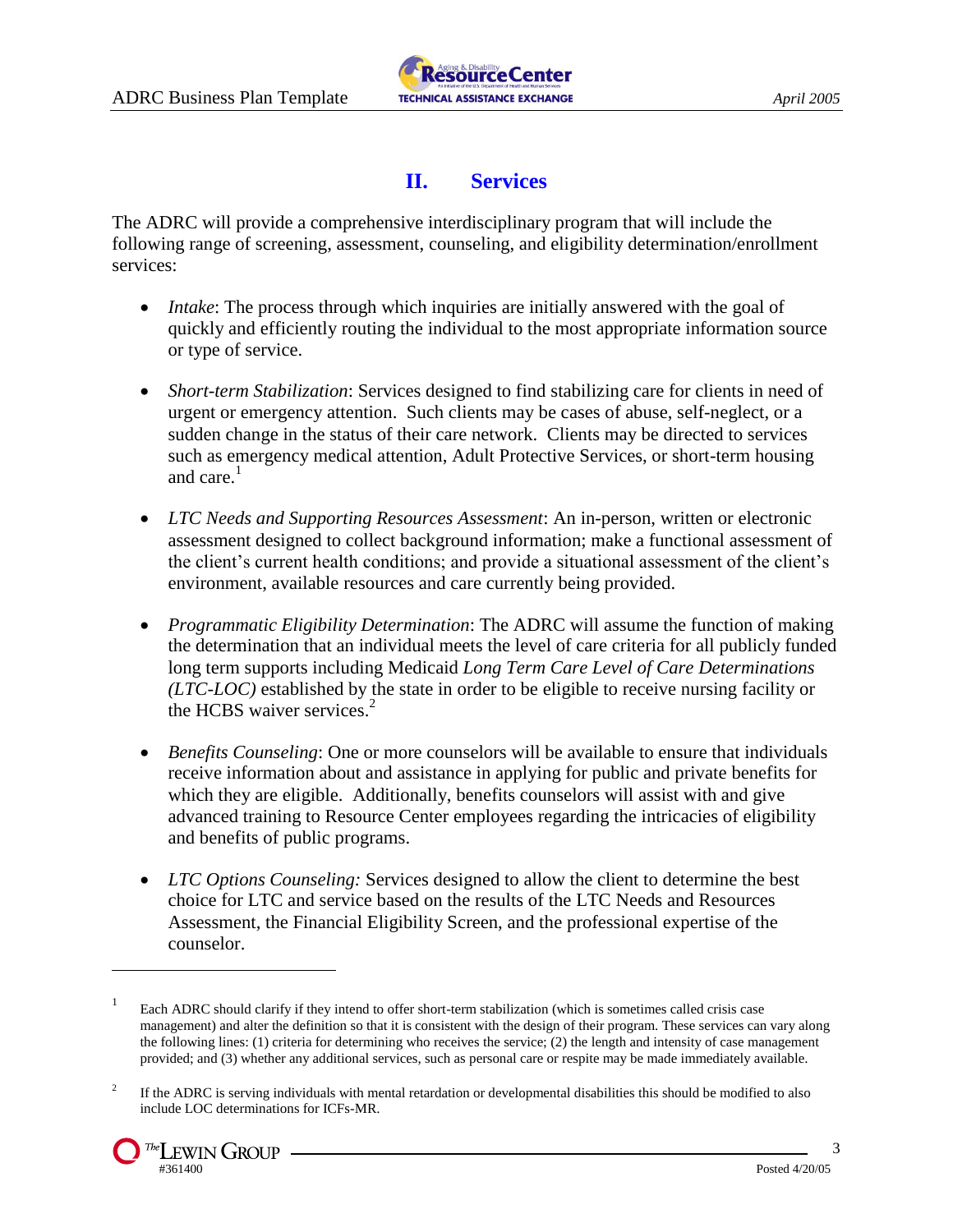- *Linkage to LTC Service*: The ADRC will connect individuals in need of long term supports with the providers of these services. Examples of these activities include enrolling them in an HCBS waiver and coordinating their contact with a case manager.<sup>3</sup>
- *Interaction with Medicaid Eligibility Approval Process*: The ADRC will facilitate the Medicaid approval process. This will include working to streamline the process at the programmatic level and working with individuals on a case by case basis.<sup>4</sup>
- *Data and guidance to the state regarding areas for improvement in the long term support infrastructure:* The ADRC will be in a unique position to understand how well the current array and supply of services and supports matches the needs and preferences of individuals with disabilities. The ADRC will establish mechanisms to track instances in which needs and preferences identified in the assessment and counseling processes are unable to be met because these services are not funded under Medicaid or there is an insufficient supply of providers. A prominent first step will be tracking the time lag between when an individual is approved to receive personal care and when she or he actually begins to receive it.

These services will be offered free of charge to all individuals with the following exceptions...

*The Financial Plan section will include greater discussion about cost sharing for more information.*

<sup>4</sup> ADRCs may wish to add more specific language about activities that they are undertaking to achieve these goals. Examples of specific initiatives would be to establish presumptive eligibility for Medicaid funded services, assisting individuals to fill out forms or obtain necessary documentation, and co-locating Medicaid eligibility workers with the ADRC.



 $\overline{a}$ 

<sup>&</sup>lt;sup>3</sup> Each ADRC should tailor this language to reflect how they plan to connect individuals to long term supportive services. For example, the ADRC may choose to directly connect an individual eligible for a HCBS waiver to the case manager, while only providing provider contact information to individuals not eligible for Medicaid.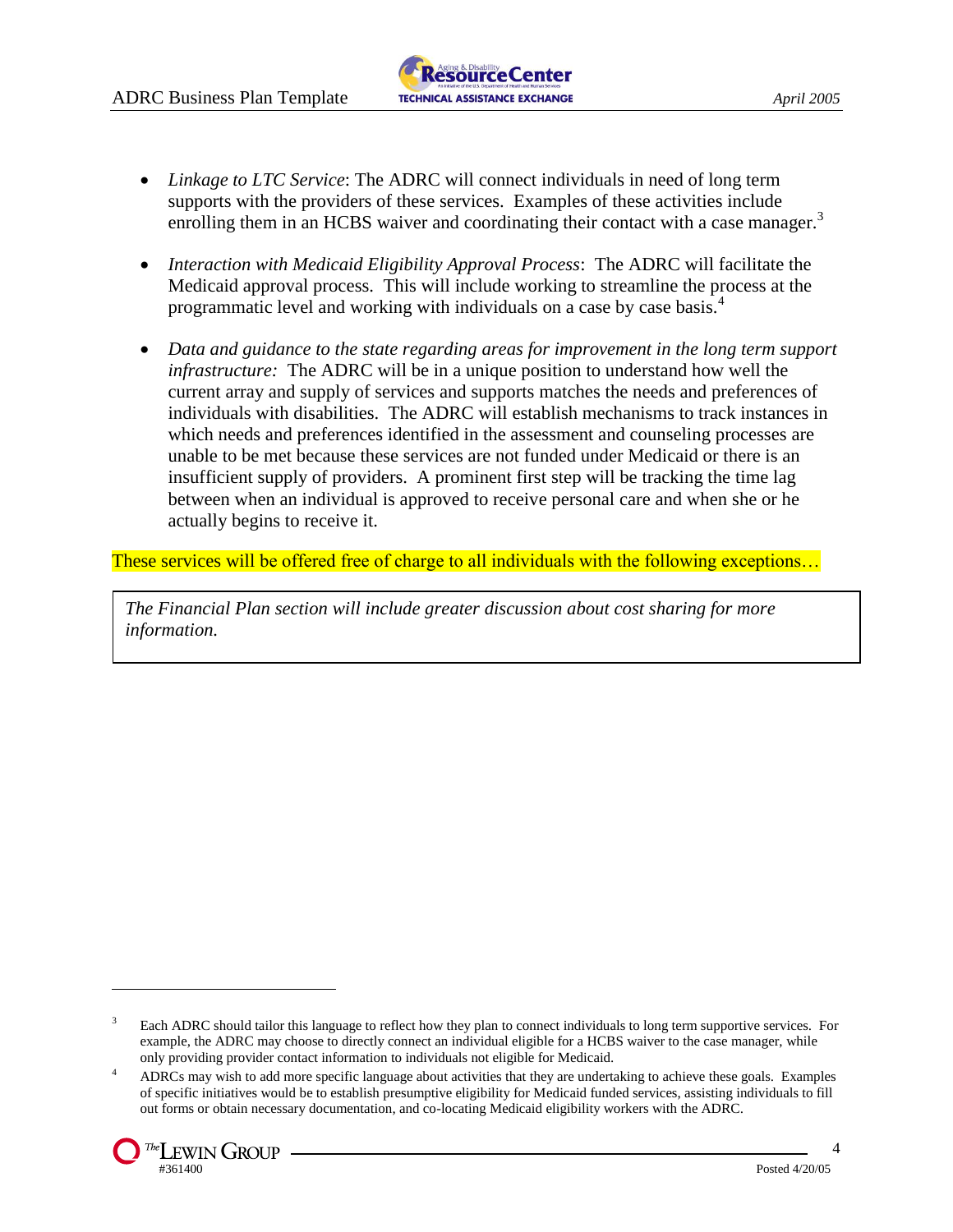

## **III. Marketing Plan**

The core component of the ADRCs marketing plan will be the requirement that the ADRC must serve as the entry point to all publicly administered long term supports. Because of this requirement, every individual in the populations served by the ADRC that receive either institutional or home and community-based services, including waiver services funded by Medicaid, must be referred to and offered ADRC services.

This requirement creates a strong incentive for providers and other organizations serving the target populations to learn about the value of the ADRC and make referrals. These organizations can be expected to also refer other individuals to the ADRC as they become more familiar with the value that the ADRC provides.

The ADRC will ease the transition to this new eligibility determination process by...

*Each ADRC should have a plan for providing training and outreach to the organizations most likely to make referrals for long term support services. The best way to identify these organizations is to examine sources of requests for current LOC-LTC or other eligibility determinations. In addition, identify places that individuals and their families turn to or interact with during a crisis situation. The ADRC can expect that the major group that should receive training in this effort will be hospital discharge planners. Other target organizations are likely to include physicians and their staff, home health and home care agencies, nursing facilities, entities operating HCBS waivers or personal care programs and other social service agencies. The goal of outreach would be to make the information relevant and useful for accomplishing their job.*

Another component of the ADRC marketing plan should strive to make ADRCs a highly visible and trusted place where people with disabilities of all ages and income levels can turn for information on the full range of long term support options and single point of entry access to public long term support services and benefits. The ADRC will conduct outreach to ensure that the general public is fully aware of the ADRC and its role in the community long term support system.

*Service Forecast efforts [www.adrc-tae.org/tiki-download\\_file.php?fileId=361.](file:///::odma/:PCDOCS/LEWINVA/361400/1www.adrc-tae.org/tiki-download_file.php)The ADRC-TAE Issue Brief: Marketing to External Audiences provides guidance on outreach* 

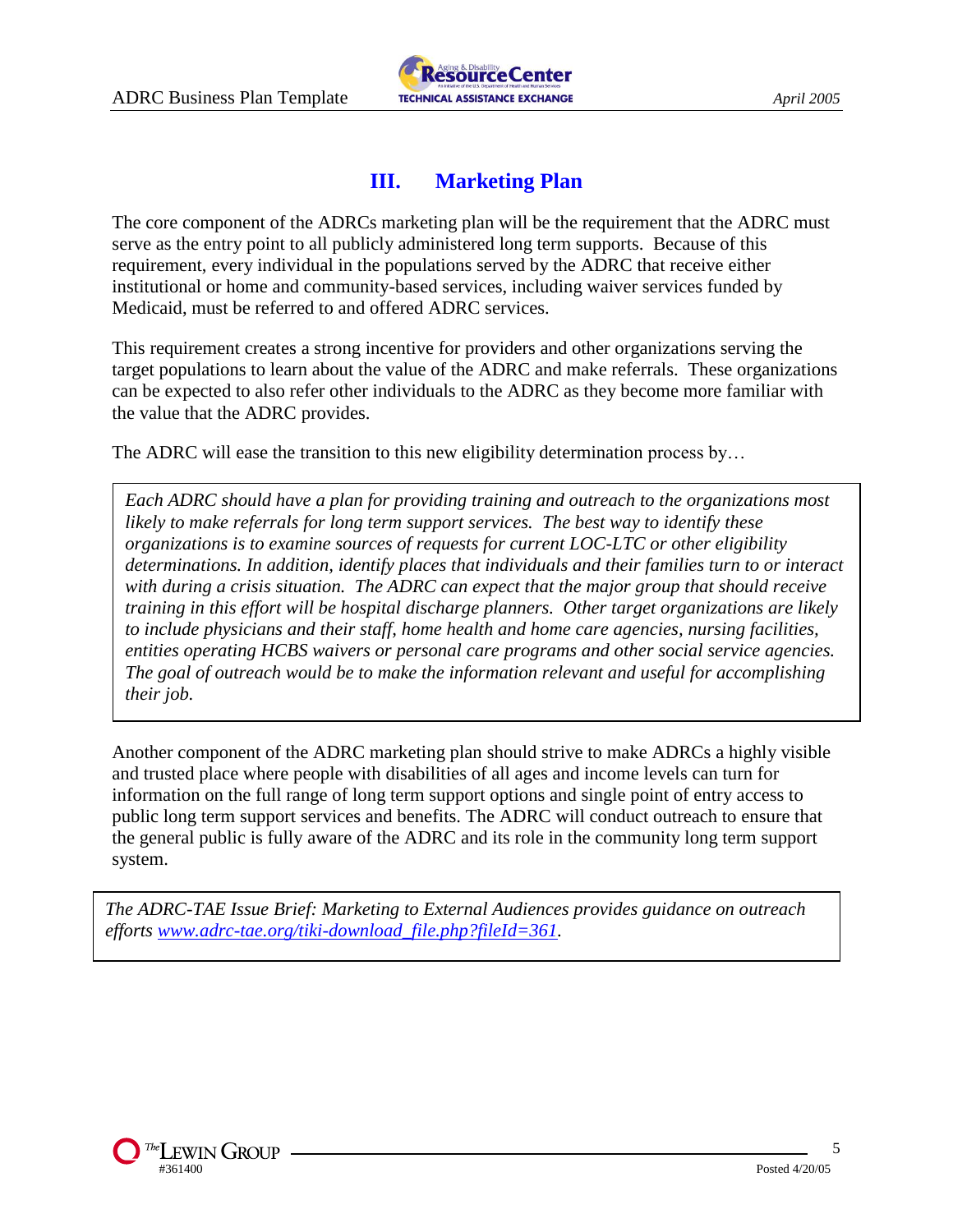

## **IV. Service Forecast**

The ADRC will need to establish a forecast of how many clients it is likely to serve once it begins operations. *Exhibit 1* provides a sample table that may be useful in understanding how the potential number of clients you are likely to serve will match up with your capacity to provide services.

|               |                                       | <b>LTC-LOC Process Only</b> | <b>LOC Process + Outreach</b>         |                    |                     |                                   |
|---------------|---------------------------------------|-----------------------------|---------------------------------------|--------------------|---------------------|-----------------------------------|
|               | Column 1                              | Column <sub>2</sub>         | Column 3                              | Column 4           | Column <sub>5</sub> | Column 6                          |
| Quarter       | <b>Total</b><br>Number of<br>Contacts | <b>Assessments</b>          | <b>Total</b><br>Number of<br>Contacts | <b>Assessments</b> | Capacity for<br>18R | Capacity for<br><b>Assessment</b> |
| <b>FY1 Q1</b> |                                       |                             |                                       |                    |                     |                                   |
| <b>FY1 Q2</b> |                                       |                             |                                       |                    |                     |                                   |
| <b>FY1 Q3</b> |                                       |                             |                                       |                    |                     |                                   |
| <b>FY1 Q4</b> |                                       |                             |                                       |                    |                     |                                   |
| <b>FY2 Q1</b> |                                       |                             |                                       |                    |                     |                                   |
| <b>FY2 Q2</b> |                                       |                             |                                       |                    |                     |                                   |
| <b>FY2 Q3</b> |                                       |                             |                                       |                    |                     |                                   |
| <b>FY2 Q4</b> |                                       |                             |                                       |                    |                     |                                   |
| <b>FY3 Q1</b> |                                       |                             |                                       |                    |                     |                                   |
| <b>FY3 Q2</b> |                                       |                             |                                       |                    |                     |                                   |
| FY3 Q3        |                                       |                             |                                       |                    |                     |                                   |
| <b>FY3 Q4</b> |                                       |                             |                                       |                    |                     |                                   |
| <b>FY4 Q1</b> |                                       |                             |                                       |                    |                     |                                   |
| <b>FY4 Q2</b> |                                       |                             |                                       |                    |                     |                                   |
| <b>FY4 Q3</b> |                                       |                             |                                       |                    |                     |                                   |
| <b>FY4 Q4</b> |                                       |                             |                                       |                    |                     |                                   |
| <b>FY5 Q1</b> |                                       |                             |                                       |                    |                     |                                   |
| <b>FY5 Q2</b> |                                       |                             |                                       |                    |                     |                                   |
| <b>FY5 Q3</b> |                                       |                             |                                       |                    |                     |                                   |
| <b>FY5 Q4</b> |                                       |                             |                                       |                    |                     |                                   |

### **Exhibit 1: Projected Number of Clients to be Served by the ADRC and Service Capacity**

Data for estimating the number of contacts from the LTC-LOC process may be obtained from the entity currently conducting this process. This entity, which in many states is the Quality Improvement Organization (QIO), should have data on the total number of LOC determinations done in a particular quarter. This should provide relatively accurate data for Column 2. They may have data on the number of inquiries that do not result in a request for a LOC determination that could be used to formulate an estimate for Column 1 (subtract number referred from total number). If they have an estimate, it may be prudent to inflate that number because the individuals that are currently making referrals for LOC determinations (e.g., hospital discharge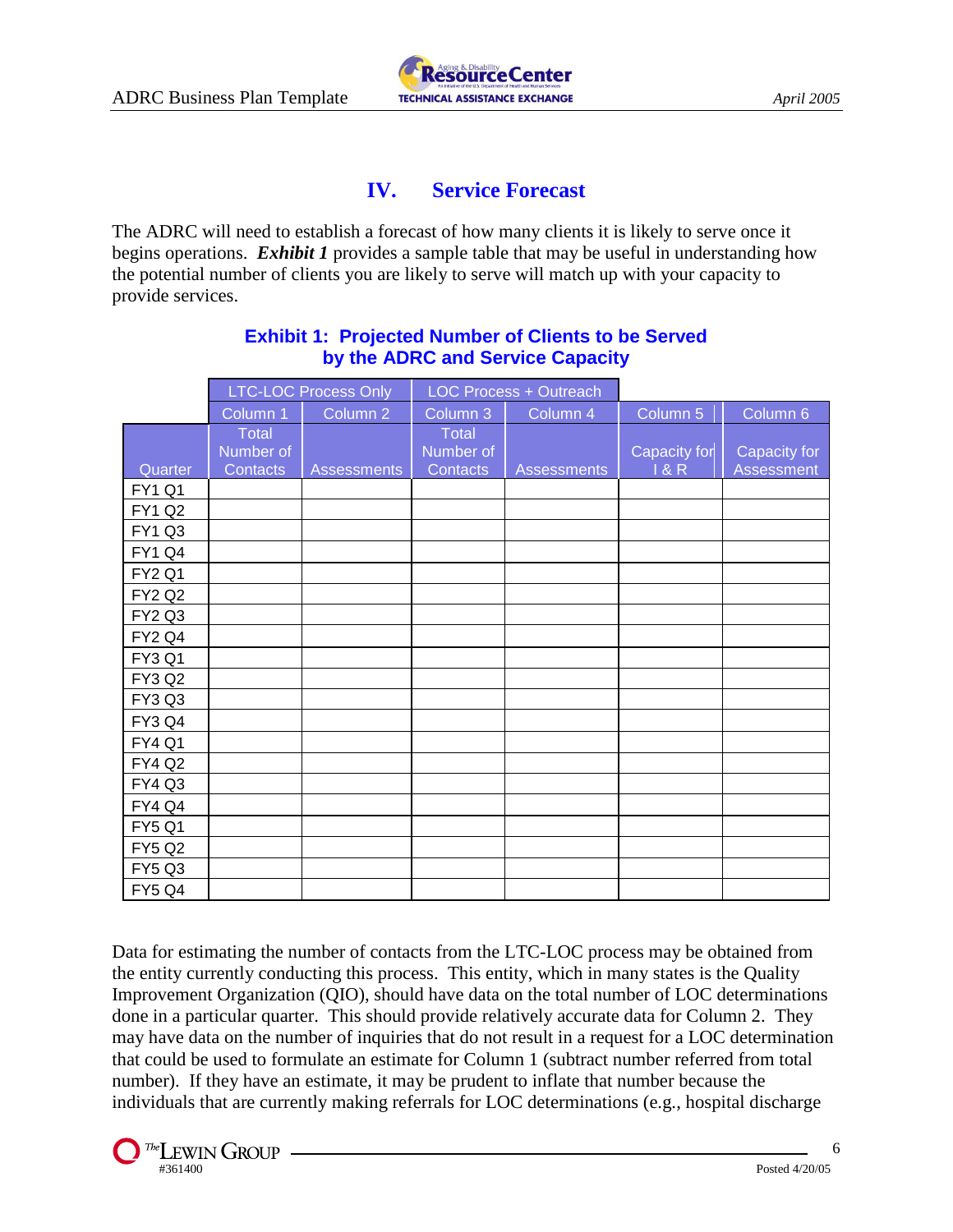

planners) may be more likely to refer other individuals once the ADRC has trained them about the services it provides.

If the ADRC has not conducted its own market research, estimates for Columns 3 and 4 could be derived using the experience of the ADRCs in Wisconsin. *Exhibit 2* provides information on the number of contacts per 1,000 individuals in the county for three populations with disabilities: elderly, developmental disabilities, and adults with physical disabilities. These numbers can be used to formulate an estimate for column 3. Estimates for the number of contacts related to older adult clients are weighted by the proportion of the county that is ages 65 and over. The other two populations should be weighted by the population ages 18 to 64. Population estimates by age for the counties you serve can be found at [http://eire.census.gov/popest/data/counties/CO-EST2002-](http://eire.census.gov/popest/data/counties/CO-EST2002-ASRO-01.php) [ASRO-01.php.](http://eire.census.gov/popest/data/counties/CO-EST2002-ASRO-01.php)

|                      |                  | Dev. Disability/ | Phy. Disability/ |
|----------------------|------------------|------------------|------------------|
|                      | Elderly/ Pop 65+ | Pop 18-64        | Pop 18-64        |
| Fond du Lac          | 9.86             | 0.50             | 0.33             |
| Jackson              | 12.66            | 0.13             | 0.09             |
| Kenosha              | 13.89            | 0.17             | 0.55             |
| La Crosse            | 16.00            | 0.29             | 0.68             |
| Marathon             | 17.89            | 0.05             | 0.49             |
| Milwaukee*           | 17.58            | N/A              | N/A              |
| Portage**            | 23.93            | 0.45             | 0.48             |
| Richland             | 11.19            | 0.58             | 0.48             |
| Trempealeau          | 9.81             | 0.73             | 0.51             |
| All Resource Centers | 15.53            | 0.29             | 0.50             |

## **Exhibit 2: ADRC Contacts each Month per 1,000 County Population**

Milwaukee county only serves the elderly.

\*\* Portage county's high rate of contacts with elderly clients may be attributable to their co-location with a senior center.

**Exhibit 3** provides data on the number of assessments each month per 1,000 individuals in the county for three populations with disabilities. These data can be used to develop estimates for Column 4 using the same methodology employed to apply data from Exhibit 2 to Column 3.

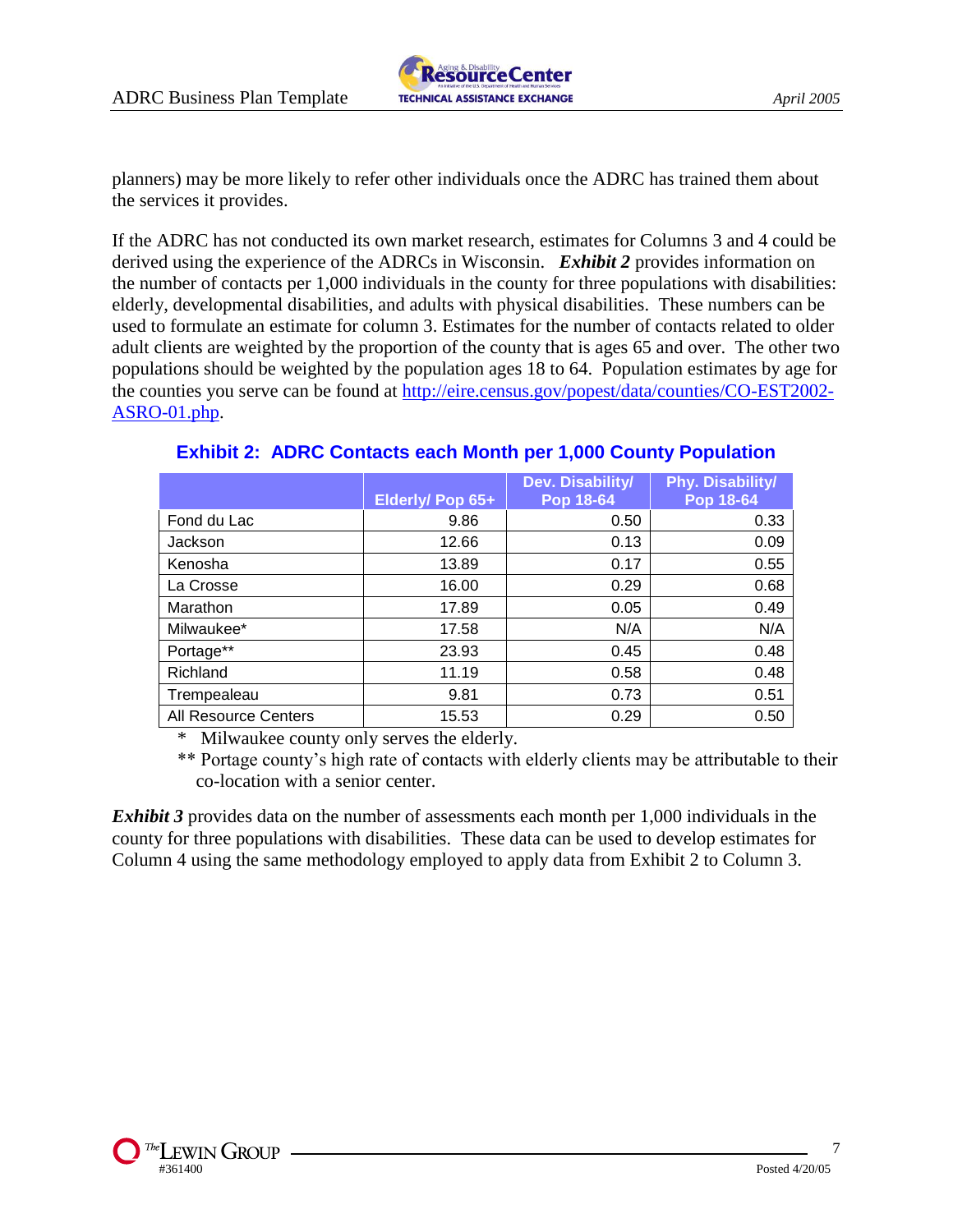|                             | Elderly/ Pop 65+ | Dev. Disability/<br>Pop 18-64 | Phy. Disability/<br>Pop 18-64 |
|-----------------------------|------------------|-------------------------------|-------------------------------|
| Fond du Lac                 | 1.31             | 0.07                          | 0.12                          |
| Jackson                     | 2.81             | 0.80                          | 0.14                          |
| Kenosha                     | 1.26             | 0.05                          | 0.09                          |
| La Crosse                   | 2.58             | 0.11                          | 0.27                          |
| Marathon                    | 1.25             | 0.00                          | 0.01                          |
| Milwaukee*                  | 2.10             | N/A                           | N/A                           |
| Portage                     | 1.81             | 0.07                          | 0.08                          |
| Richland                    | 0.76             | 0.13                          | 0.26                          |
| Trempealeau                 | 1.13             | 0.00                          | 0.02                          |
| <b>All Resource Centers</b> | 1.79             | 0.08                          | 0.13                          |

## **Exhibit 3: ADRC Assessments each Month per 1,000 County Population**

\* Milwaukee county only serves the elderly.

Please note that there are substantial variations across the counties in Wisconsin. Thus, you may wish to select a county that has implemented an outreach plan similar to the one that you are planning for your ADRC. *Exhibit 4* provides summary information on the types of outreach activities in each of the counties.

## **Exhibit 4: Outreach Activities in Conducted by the ADRCs in Wisconsin**

|                                                 | <b>County</b> |                  |                  |                        |                  |              |              |              |              |
|-------------------------------------------------|---------------|------------------|------------------|------------------------|------------------|--------------|--------------|--------------|--------------|
| <b>Outreach Strategy</b>                        | Fond du Lac   | Jackson          | Kenosha          | Crosse<br>$\mathbf{a}$ | Marathon         | Milwaukee    | Portage      | Richland     | Trempea-leau |
| <b>General Public</b>                           |               |                  |                  |                        |                  |              |              |              |              |
| RC Literature (brochures, posters, magnets)     | $\pmb{\chi}$  | $\boldsymbol{x}$ | $\boldsymbol{x}$ | $\mathbf{x}$           | $\boldsymbol{x}$ | $\mathbf{x}$ | $\mathbf{x}$ | $\pmb{\chi}$ | X            |
| Directory of Services Developed and Distributed |               | X                | $\mathbf{x}$     |                        | X                |              |              |              |              |
| Public Speaking to Community Groups             | $\mathbf x$   | X                | $\mathbf{x}$     | $\mathbf{x}$           | X                | $\mathbf{x}$ | X            | $\mathbf{x}$ | X            |
| Presence at Health Fairs                        | $\mathbf{x}$  |                  |                  |                        | X                |              |              |              |              |
| Website                                         | X             |                  | $\mathbf x$      |                        | X                | X            | X            |              | X            |
| <b>Community Info. Sessions</b>                 |               | $\boldsymbol{x}$ |                  |                        |                  |              |              |              |              |
| <b>Media</b>                                    |               |                  |                  |                        |                  |              |              |              |              |
| Radio                                           |               | $\mathbf{x}$     |                  |                        |                  |              |              | X            |              |
| TV Ad/ Interview Show                           |               | X                |                  | X                      |                  |              |              |              | X            |
| Newspaper Ads                                   |               | $\mathbf{x}$     |                  | X                      |                  |              |              |              |              |
| <b>Newspaper Articles</b>                       | X             |                  | $\mathbf{x}$     |                        |                  |              |              |              |              |
| <b>Targeted Outreach</b>                        |               |                  |                  |                        |                  |              |              |              |              |
| Hmong Elders Focus Group                        |               |                  |                  | X                      |                  |              |              |              |              |
| Presentations to School System                  | X             |                  |                  | X                      |                  |              |              |              |              |

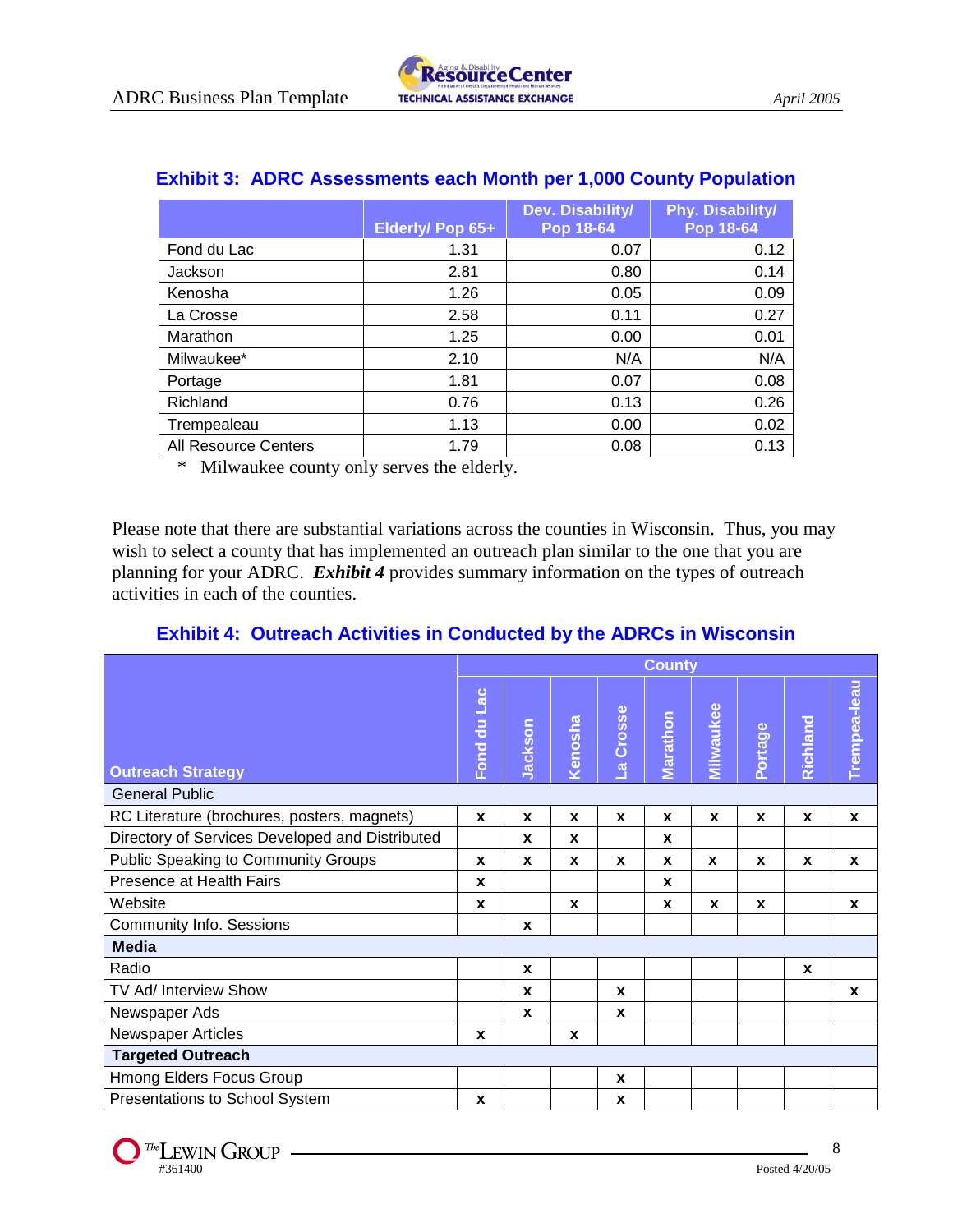| <b>Provider Presentations/ Meetings (Group)</b> |        | $\checkmark$<br>^ |                          |       | $\overline{\phantom{a}}$<br>~ | $\checkmark$   |
|-------------------------------------------------|--------|-------------------|--------------------------|-------|-------------------------------|----------------|
| Provider Meetings (Individual)                  | v<br>^ |                   | $\overline{\phantom{a}}$ |       |                               |                |
| <b>Staff and Budget</b>                         |        |                   |                          |       |                               |                |
| Full time outreach staff                        |        |                   |                          |       |                               |                |
| 2000 Funds Spent for Outreach (in thousands)    |        | \$20.2            | \$6.6                    | \$1.5 |                               | $$3.5$ \\$16.7 |

**Source:** Quarterly reports submitted by Resource Centers and RC budgets submitted to DHFS by the pilots.

Columns 5 and 6 in *Exhibit 1* may be derived from your operational budget. If this is not the case or to serve as a point of comparison, we have provided estimates from the experience of the ADRCs in Wisconsin. *Exhibit 5* provides estimates on the amount of time spent on each contact and the number of contacts that each full time employee (FTE) is likely to address each month. To fill out Column 5 multiply the number of I&R FTEs you are planning on employing by the number in the last column in the *Exhibit. 5*.

### **Exhibit 5: Estimated Time Allocation for ADRC Information and Referral Contacts in Three Wisconsin Counties**

|             | <b>Intake FTEs</b> | <b>Avg. # Contacts</b><br>per month | <b>Minutes per</b><br>contact | <b>Contacts per FTE</b> |
|-------------|--------------------|-------------------------------------|-------------------------------|-------------------------|
| Fond du Lac | 2.25               | 243                                 | 96                            | 108                     |
| La Crosse   | 1.75               | 333                                 | 55                            | 190                     |
| Milwaukee   | 9.00               | 3,438                               | 27                            | 382                     |
| Total       |                    |                                     | 34                            | 309                     |

**Exhibit 6** provides time estimates for how long it takes for each case worker to conduct an assessment. Please note that this calculation assumes that the assessment includes the full range of ADRC services beyond I&R (i.e., assessment, eligibility determination, LTC options counseling, and linkage to services). This information can be used to fill out Column 6 in *Exhibit 1.*

## **Exhibit 6: Estimated Time Allocation for ADRC Assessments in Three Wisconsin Counties**

|             |                    | Avg. $#$               |                  |                        |
|-------------|--------------------|------------------------|------------------|------------------------|
|             | <b>Case Worker</b> | <b>Assessments per</b> | <b>Hours</b> per | <b>Assessments per</b> |
|             | <b>FTEs</b>        | month                  | assessment       | FTE.                   |
| Fond du Lac | 4.25               | 67                     | 11.0             | 15.8                   |
| La Crosse   | 4.50               | 116                    | 6.8              | 25.7                   |
| Milwaukee   | 25.00              | 317                    | 13.7             | 12.7                   |
| Total       |                    |                        | 11.7             | 14.8                   |

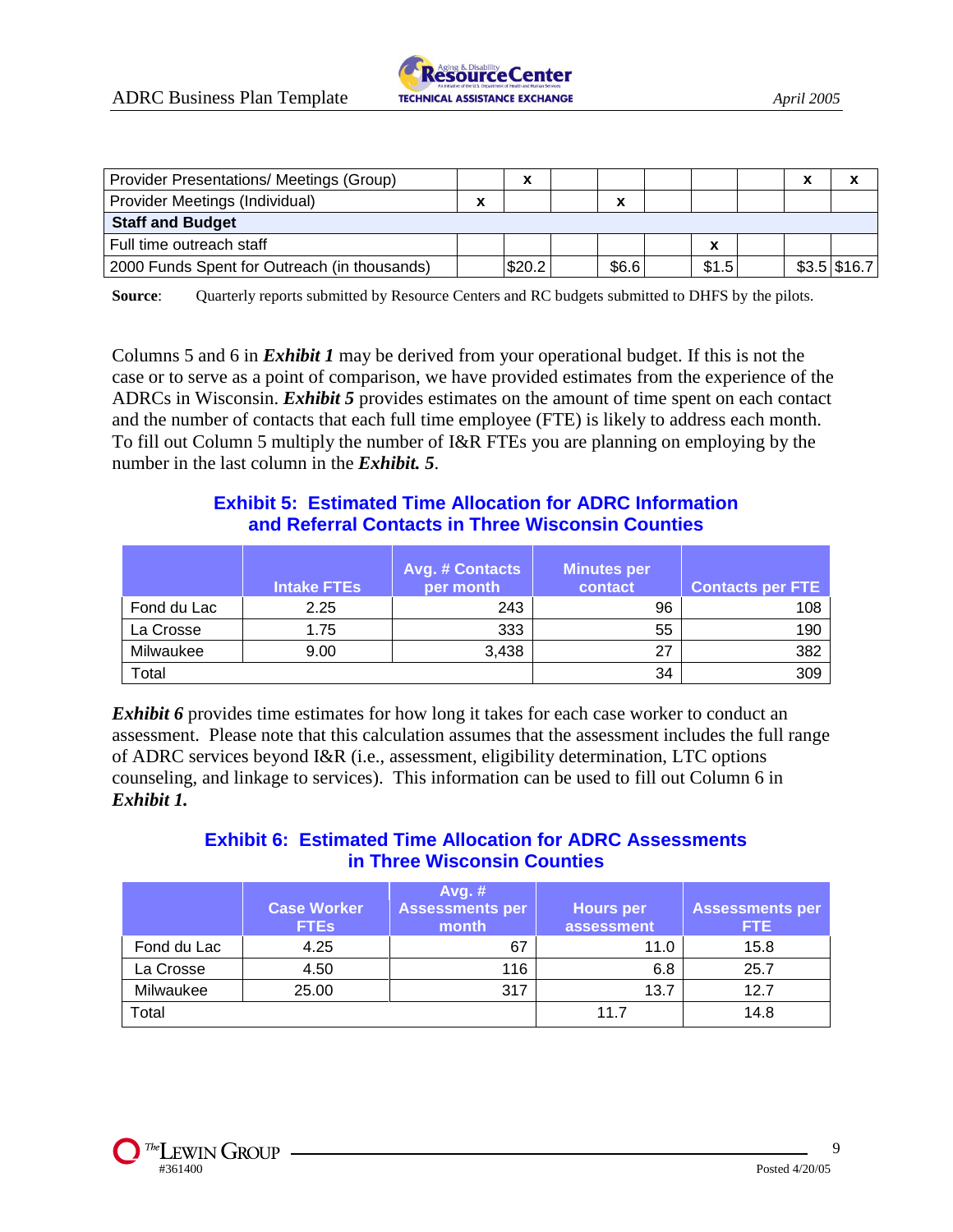

# **V. Operational Plan**

# **Functions**

According to the terms and conditions of the grant, the ADRC must fulfill the following functions:

- Intake
- Information and Referral
- Training and outreach to workers at key pathways to long term care (e.g., hospital discharge planners)
- Short term stabilization
- Assessment and eligibility determinations
- LTC options counseling
- Interaction with Medicaid eligibility approval processes
- Linkage to long term supports
- Benefits counseling
- IT maintenance and operations
- Reporting

Additional functions, include:

- General outreach
- Early intervention/disease prevention

*Exhibit 7* provides a flowchart detailing how these functions might interrelate.

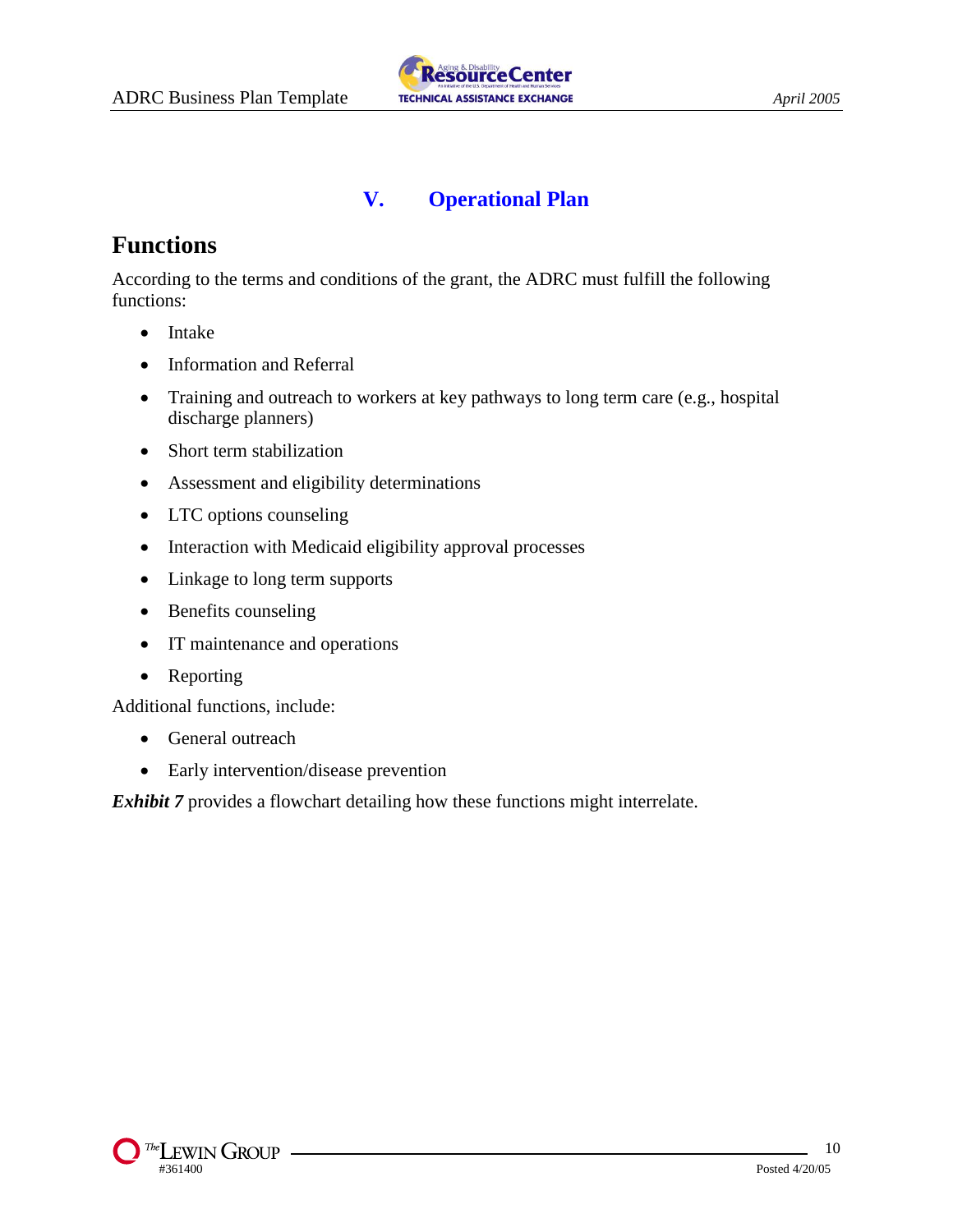



## **Exhibit 7: Example ADRC Operational Flowchart**

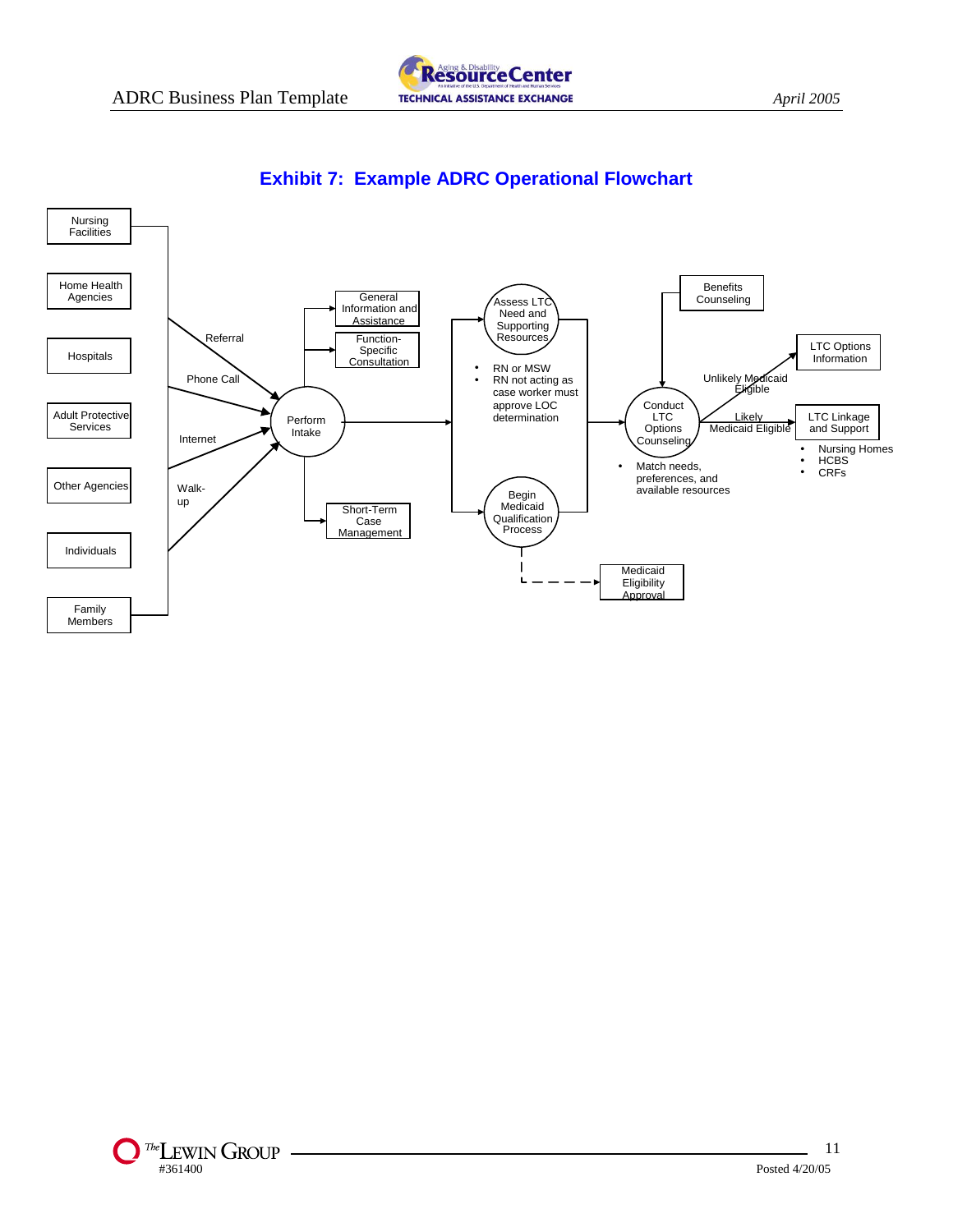

*The following section includes a generic description of the requirements of some of the key functions performed by the ADRC. These functions were adapted from the RFP for the ADRC in DC. This RFP was based on lessons learned during the development and implementation of the ADRCs in Wisconsin. Each ADRC should look at these requirements as a template to be adapted to meet their state's individual circumstances and budgetary constraints.*

#### **1. Information, Referral and Intake**

This function provides a single point of contact to initiate all inquires about LTC and chronic care for persons with disabilities served by the ADRC. The ADRC will develop information and referral protocols and intake procedures and instruments. This phase shall include the following components:

- (a.) Provide intake services in a professional manner in a way that is most convenient to the public.
	- Act as a knowledgeable and courteous initial client contact that sets the tone for a successful consultation.
	- Provide the public with a toll-free number and TTY capabilities. Also have email capabilities.
	- Answer all calls with a system that ensures that a caller speaks directly to a person, as opposed to an answering machine or voice mail where practicable.
	- Be able to handle calls 24 hours per day. After-hours calls will be routed through a call center answering service, either privately or publicly run, including 2-1-1 services. The ADRC will develop specific training on how operators at the after-hours call center should handle inquiries. A qualified ADRC staff member will be on-call after hours to handle emergency situations.
	- Meet physical accessibility requirements and be able to provide information and assistance to walk-ins in a private location.
	- Identify if the caller has previously contacted the ADRC, using a database of caller information.
	- (b.) Identify the problem leading to the inquiry, the knowledge and capacities of the inquirer, and the urgency of the problem, to determine how to approach the information-giving service.
	- (c.) Receive calls regarding interest in a Functional Assessment from the individual in question, a person acting on behalf of the individual, a hospital, or a LTC facility.
	- (d.) Explain the services offered by the ADRC, focused on the LTC Needs and Supporting Resources Assessment, LTC Options Counseling, and Benefits Counseling.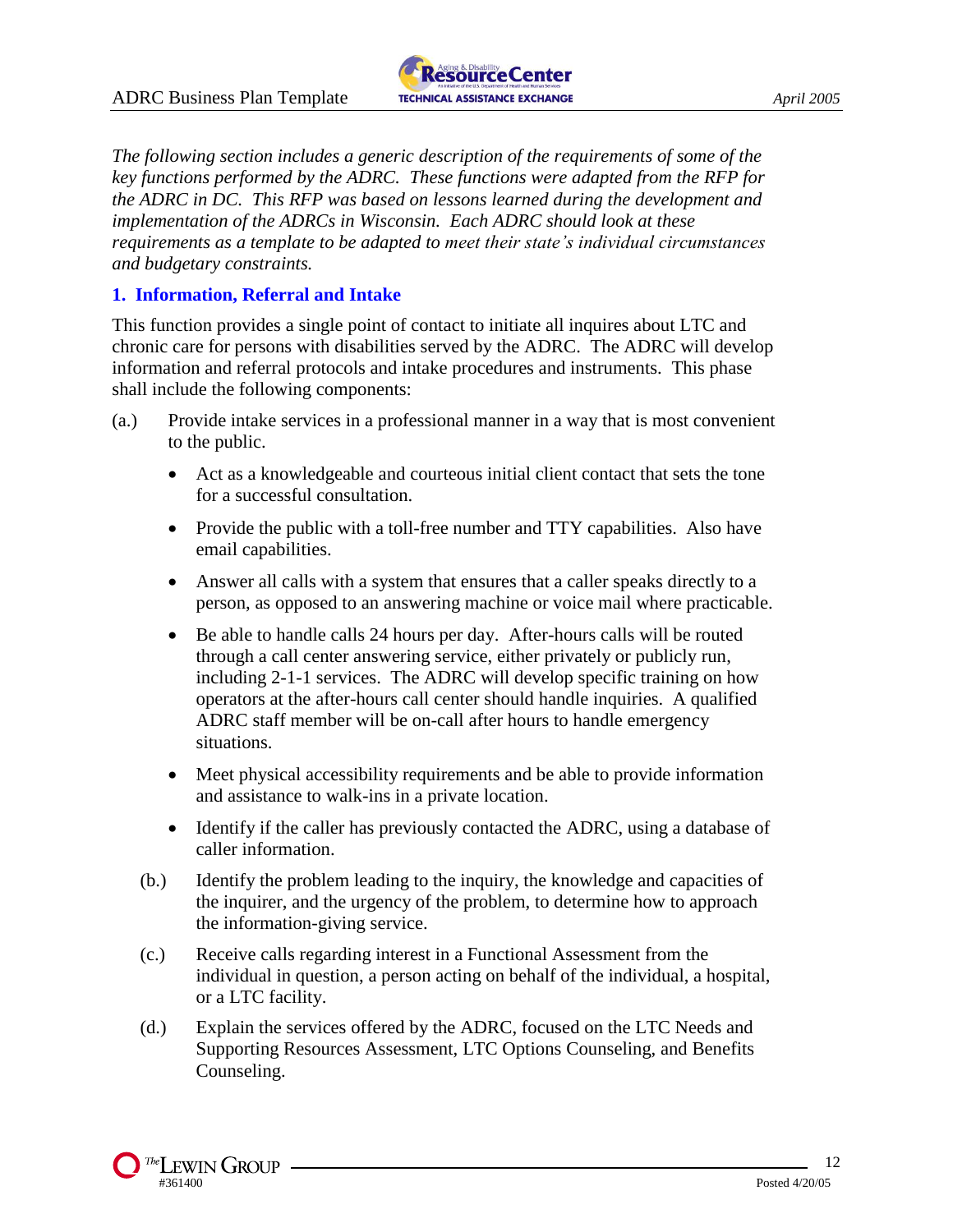

- (e.) Provide information, which is updated through continual revision at intervals sufficiently frequent to ensure accuracy of information and comprehensiveness of its contents, about services, resources, providers and programs related to LTC or chronic care. It is suggested that this database include all data elements recommended by the Alliance of Information and Referral Systems (AIRS) Standards for Professional Information and Referral. The ADRC should also look to develop satisfaction and quality ratings of providers. See the adrc-tae.org website link for example information assistance websites at [http://adrctae.org/tiki](http://adrctae.org/tiki-page.php?pageName=I+and+A+Matrix-Public)[page.php?pageName=I+and+A+Matrix-Public](http://adrctae.org/tiki-page.php?pageName=I+and+A+Matrix-Public) .
- (f.) Indicate to the caller those organizations that may be capable of meeting the caller's need(s) if it is not appropriate to refer the caller for the complete range of ADRC services. Assist in linking callers to those alternative resources and organizations. Organizations may include, but are not be limited to:
	- Adult Protective Services, abuse, neglect, and exploitation
	- Transportation
	- Health and nutrition
	- Legal and financial matters
	- Employment, training, and vocational rehabilitation
	- Education, recreation, life enhancement, and volunteerism
	- Long-Term Care Ombudsman Program and other advocacy groups
	- Other relevant social service hotlines
	- Licensing agencies for nursing facilities and other relevant providers
- (g.) Refer calls with defined legal issues to the proper authorities. These include calls that must legally be handled by Adult Protective Services (APS), the police department, the fire and emergency medical services, and an agency responsible for serving specific populations with a disability, such as the developmental disability or mental health agency.
- (h.) Inform the caller that the services offered by the ADRC are not required in order to receive Medicaid assistance. Additionally, the caller is under no obligation to complete the LTC Options Counseling after undergoing the LTC Needs Assessment, or to undergo the Functional Screen to receive LTC Options Counseling.
- (i.) Collect sufficient information (e.g., name, address) and applicable data concerning the caller's condition, environment, or need to allow the ADRC to respond appropriately. This data should be kept in a computerized database. Escalate all calls for urgent or emergency service to the Intake Supervisor. The Intake Supervisor will determine the severity of the case and the best course of action.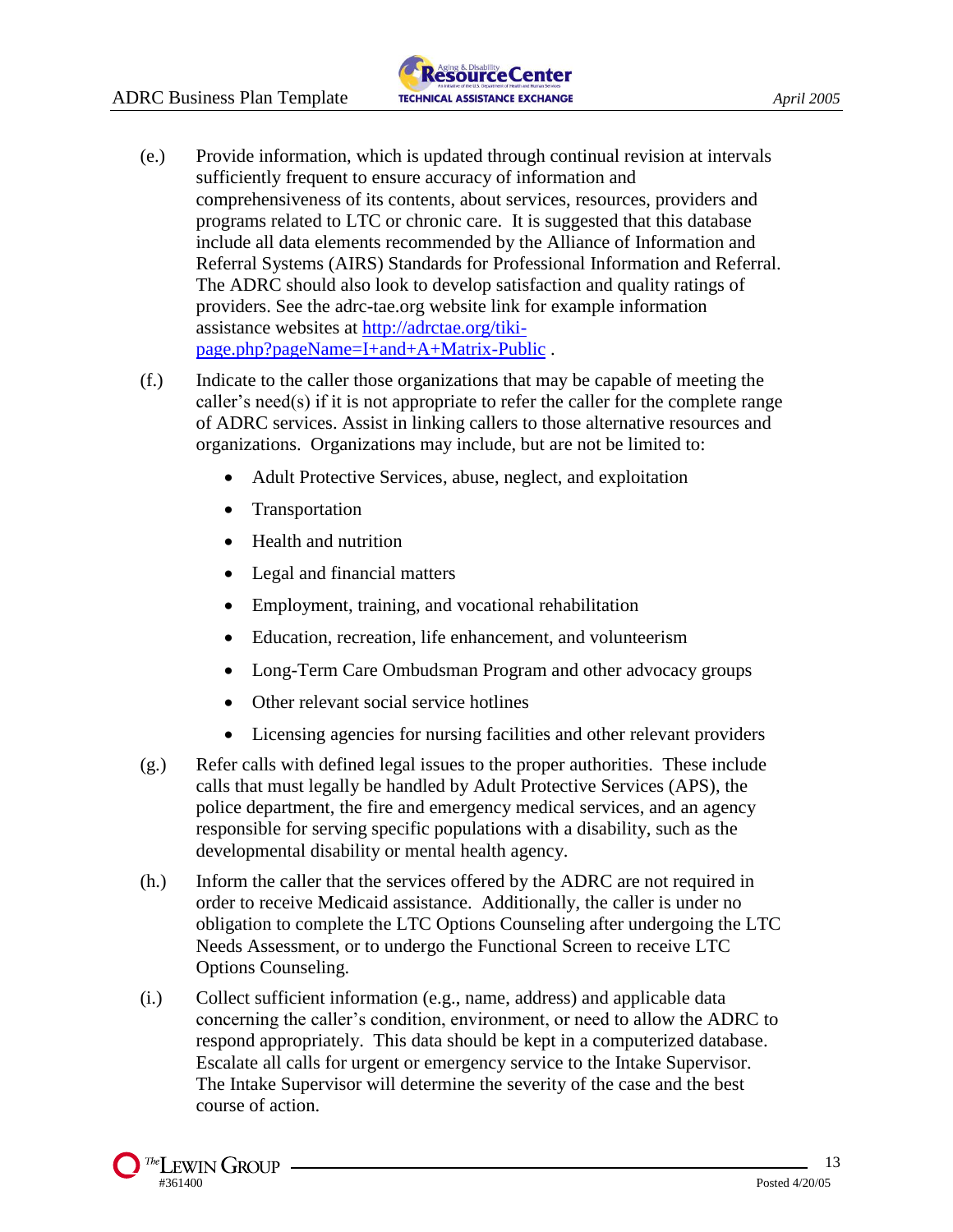(j.) Escalate any call for which the caller's need or requested service cannot be promptly identified. Such calls will be escalated to the Intake Supervisor.

#### **2. Short-term Stabilization**

The purpose of this function is to provide stabilization to individuals in need of urgent or emergency services. The ADRC will not attempt to perform any type of care, but act as a resource to link the case to the needed type of service. This service needs to be more than a pass-off to service organizations. The ADRC Case Worker must take the necessary level of ownership to ensure that the situation is stabilized. During this phase, the Case Worker shall perform the following:

- (a.) Receive referrals from APS, other government agencies, and individuals regarding an at-risk individual.
- (b.) Alert the APS of any cases that are not referred from APS but fall within its legal realm.
- (c.) Work with other agencies as appropriate (e.g., Mental Health, Homeless Services).
- (d.) Complete a preliminary determination of the type of urgent or emergency services needed in all cases.
- (e.) Conduct meetings with the individual needing stabilization in person rather than via phone whenever time permits and is appropriate.
- (f.) Call emergency medical service (i.e., 911) for any case involving acute or emergency medical or psychological suffering.
- (g.) Attempt to contact the individual's guardian or family member(s) where appropriate.
- (h.) Work to assist in locating a suitable temporary place of residence for the individual based on his or her current needs and condition.

#### **3. Case Review**

The goal of this function is to match each individual with a Case Worker with the proper expertise for the medical, social, and psychological aspects of the particular case. During this phase a qualified Assessment Supervisor shall, at a minimum:

- (a.) Evaluate the case as being more medical or social in nature.
- (b.) Assign a Case Worker for the client based on case facts and scheduling (i.e., RN, MSW, or disabilities Case Worker) as soon as possible.
- (c.) Forward the case facts and advise the Case Worker as necessary.
- (d.) Complete the case review within an hour of the initial intake, when possible.

#### **4. LTC Needs and Supporting Resources Assessment**

The purpose of this phase is to evaluate the individual's current health conditions and impairments, and determine what gaps exist in the care currently being provided. The ADRC should have validated assessment instruments prior to start of Resource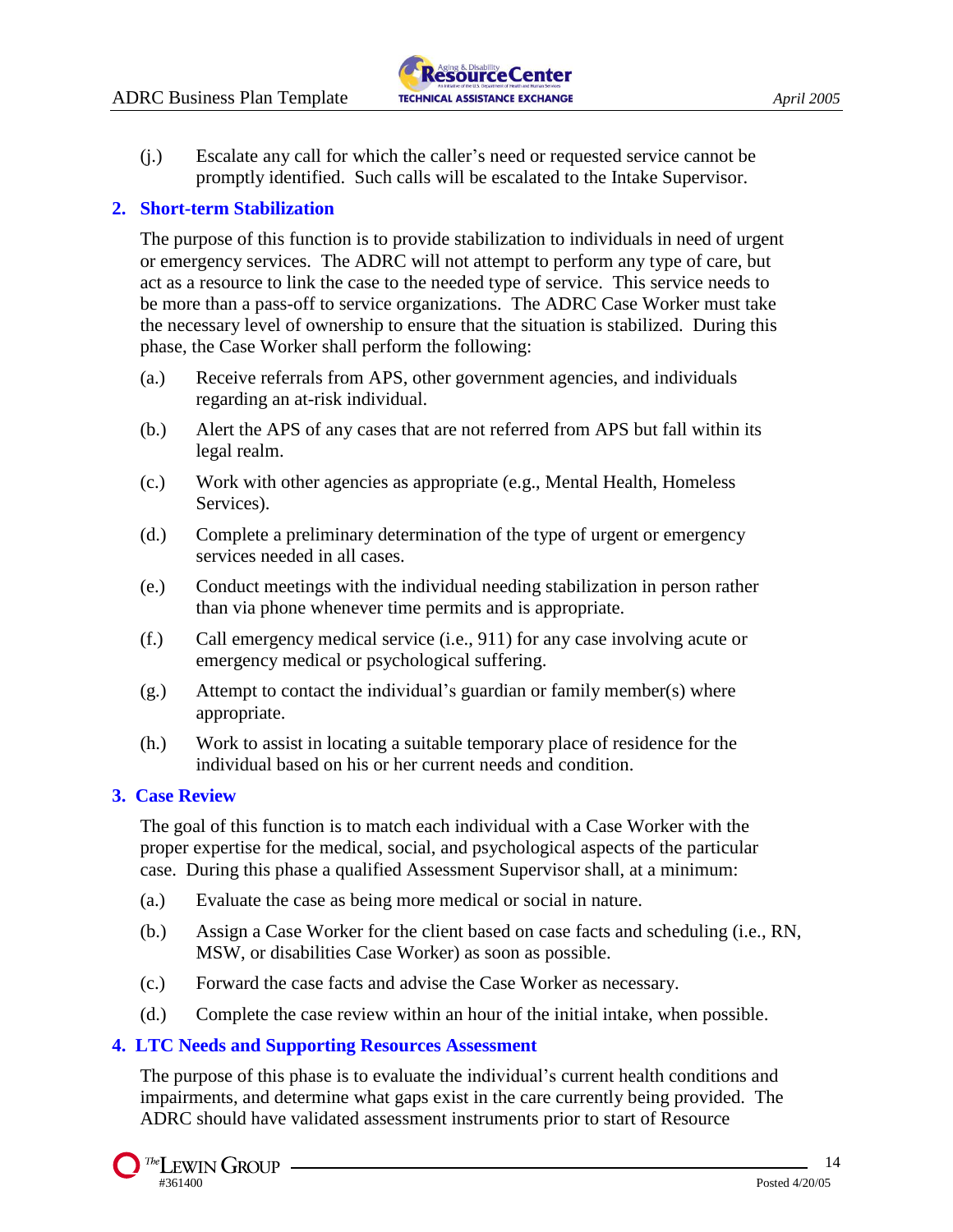Center operations. During this phase a qualified Case Worker shall, at a minimum:

- (a.) Arrange for and perform the LTC Needs and Supporting Resources Assessment (Assessment). This will include, but not be limited to, the following requirements:
	- Contact the individual by phone to schedule the Assessment within one hour of receiving the case from the Assessment Supervisor.
	- Contact by phone the guardian, etc. for any individual that has already had a surrogate decision-maker appointed.
	- Perform the Assessment within 48 hours of the initial intake, unless this is inconvenient for the individual. This should occur within 24 hours for individuals currently residing at a hospital.
	- Perform the Assessment at the individual's place of residence (e.g., home, hospital, or nursing facility) unless the individual prefers to conduct the assessment at the ADRC.
	- Allow and encourage participation in the Assessment from any professional currently overseeing supports provided to the individual, family, or guardian currently caring for or responsible for the individual.
	- Strongly encourage the presence of primary caregivers, hospital discharge planners or representative social worker for Assessments occurring in a hospital or institutional setting.
- (b.) Collect key background information. This will include, but not be limited to, the following:
	- Additional directory information to augment or confirm information received during the Intake process, if necessary.
	- Record the individual's preferred LTC or chronic care service/setting.
- (c.) Perform a standardized Functional Assessment to evaluate the individual's activities of daily living (ADLs), medical diagnoses, care requirements, cognitive awareness, and behavioral and mental health.
- (d.) Perform a standardized Situational Assessment to evaluate the individual's housing and infrastructure status, family support, community support, and risk of abuse or neglect.
- (e.) Complete a standardized non-binding inquiry into the individual's income and assets levels. Inform the individual that he or she is under no obligation to complete this form nor does this provide eligibility certification, only an estimate regarding whether the individual may qualify.
- (f.) Refer the individual to Short-term Stabilization Services if the individual is deemed to be in immediate risk or in need of emergency services.
- (g.) Advise the individual, if appropriate, regarding Medicaid eligibility requirements (e.g., paperwork requirements).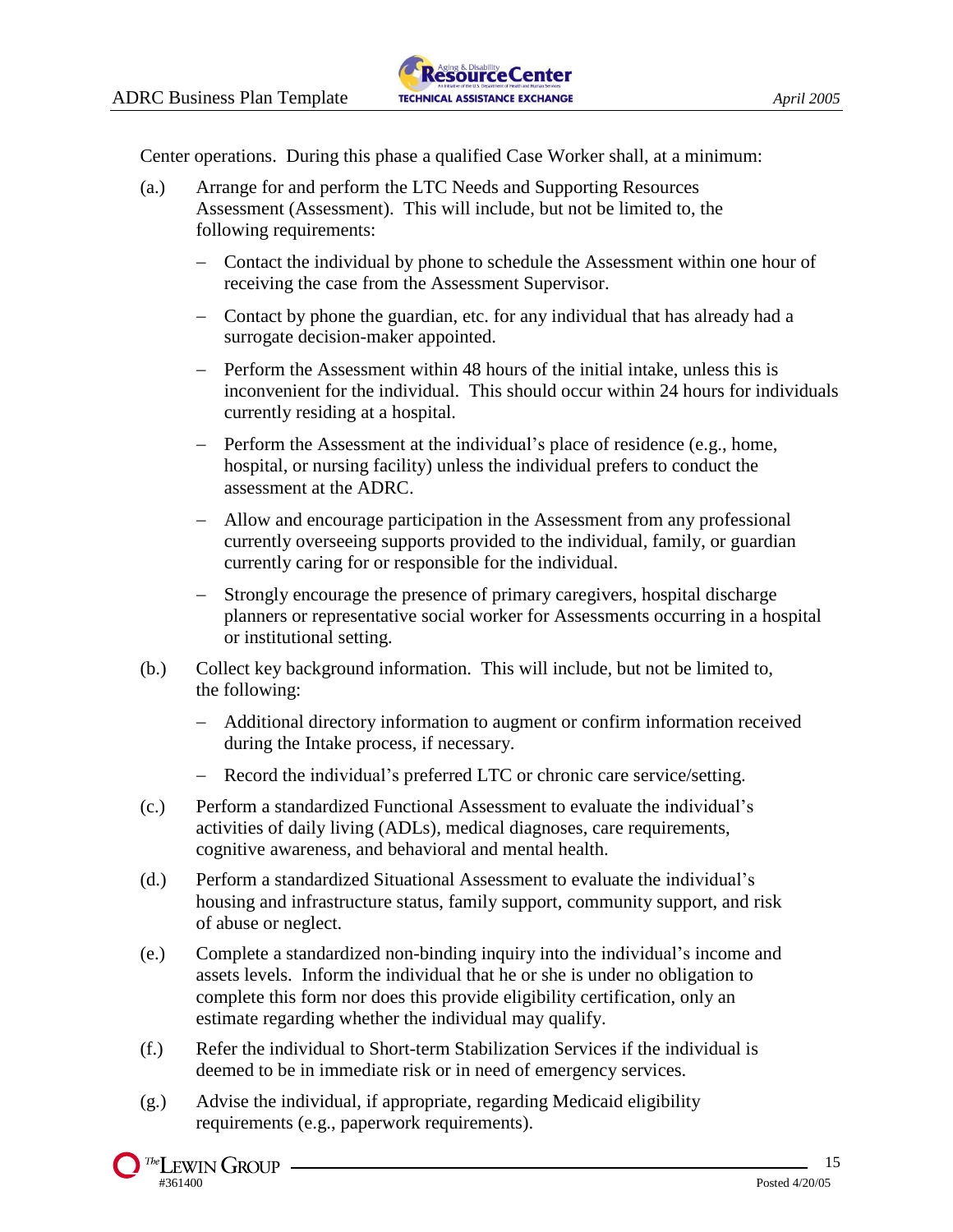- (h.) Initiate the Medicaid eligibility determination process, establishing contact with a Benefits Counselor, if necessary.
- (i.) Ensure that the Case Worker has collected sufficient information to complete the Assessments.
- (j.) Request an additional case review with the Assessment Supervisor and other Resource Center Case Workers in cases where the primary Case Worker does not have sufficient ability to assess the individual's condition.
- (k.) Arrange an assessment by on-call professionals, when necessary. Professionals who may need to be called may include, but are not limited to, medical doctors, psychiatrists, psychologists, occupational therapists, and Alzheimer's specialists.
- (l.) Schedule and complete additional assessment visits with additional Case Workers or specialists.
- (m.) Inform the individual of the availability of LTC Options Counseling and Benefits Counseling. The Case Worker will schedule an LTC Options Counseling appointment at the time of the Assessment, if possible. If not, scheduling of the appointment should be initiated within one (1) day of completing the Assessment.

#### **5. Benefits Counseling**

Benefit Counseling ensures that individuals receive information about and assistance in applying for public and private benefits for which they are eligible. Additionally, the purpose is to assist with and give advanced training to ADRC employees regarding benefits intricacies. As part of this function, the ADRC will:

- (a.) Use the Case Worker to serve as a liaison between the individual and the benefits counselor, and to participate in any meeting between the two parties.
- (b.) Use a centralized Benefits Counselor with knowledge of the following:
	- Medicaid
	- Medicare
	- Medicare supplement insurance
	- Long Term Care financial planning
	- Supplemental Security Income (SSI)
	- Social Security
	- Medical assistance
	- Optional State Payment
	- Age discrimination in employment
	- Homestead tax credit
	- Housing problems

 $\sqrt{I}$  The LEWIN GROUP -#361400 Posted 4/20/05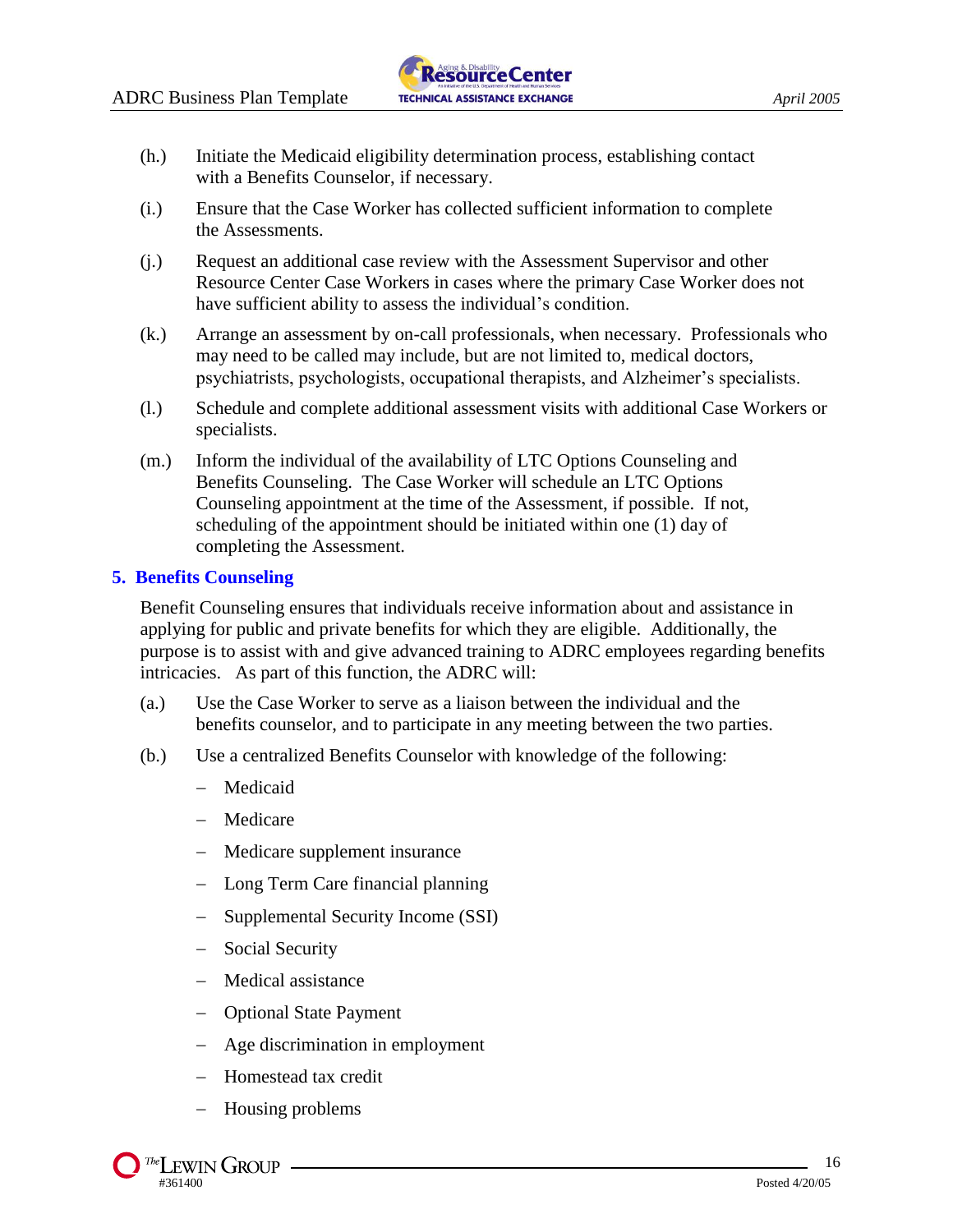- Supportive home services
- Veteran's Administration benefits
- General relief
- Other legal and benefit problems
- (c.) Assist Case Workers and individuals with inquiries about Federal and state rules and regulations for government benefits and programs.
- (d.) Field basic inquiries and detailed questions from individuals not yet associated with a Case Worker to streamline the work of the state Medicaid eligibility workers.
- (e.) Assist potential applicants, as a secondary resource to family members and care providers, in gathering information and completing an application for benefits eligibility.
- (f.) Conduct training of ADRC staff on available benefits, eligibility, and how individuals can apply for them.
- (g.) Consult with legal support to determine inquiries that require further interpretation of law.
- (h.) Identify areas of repeated difficulty for applicants and bring those issues to the attention of the appropriate agency.

#### **6. LTC Options Counseling**

The purpose of LTC Options Counseling is to best fit the LTC needs and preferences of the client with the options that are available. During this phase the ADRC shall:

- (a.) Provide continuity between the Assessment phase and the Counseling phase by having the Case Worker continue to be the individual's main point of contact.
- (b.) Develop materials to facilitate informed choice. Materials will cover, among other areas, common LTC conditions, the realm of LTC Services, available services within the District, eligibility and application processes.
- (c.) Assist the individual and family to understand the results of the Functional and Situational Assessments by discussing the following:
	- Current and expected impact of the resident's condition(s) on their life
	- $-$  Type(s) of care (e.g., chore service, attendant care) that will help to alleviate that impact
	- Impact of the resident's financial status on care options. At this point it may be necessary to include a Benefits Counselor as part of the counseling discussion.
- (d.) Provide impartial information about the LTC services that are available. This step should cover, but not be limited to, the following issues:
	- Possible environments in which to receive care (e.g., Home, Nursing Facility, Community Residential Facility, Assisted Living Facility).

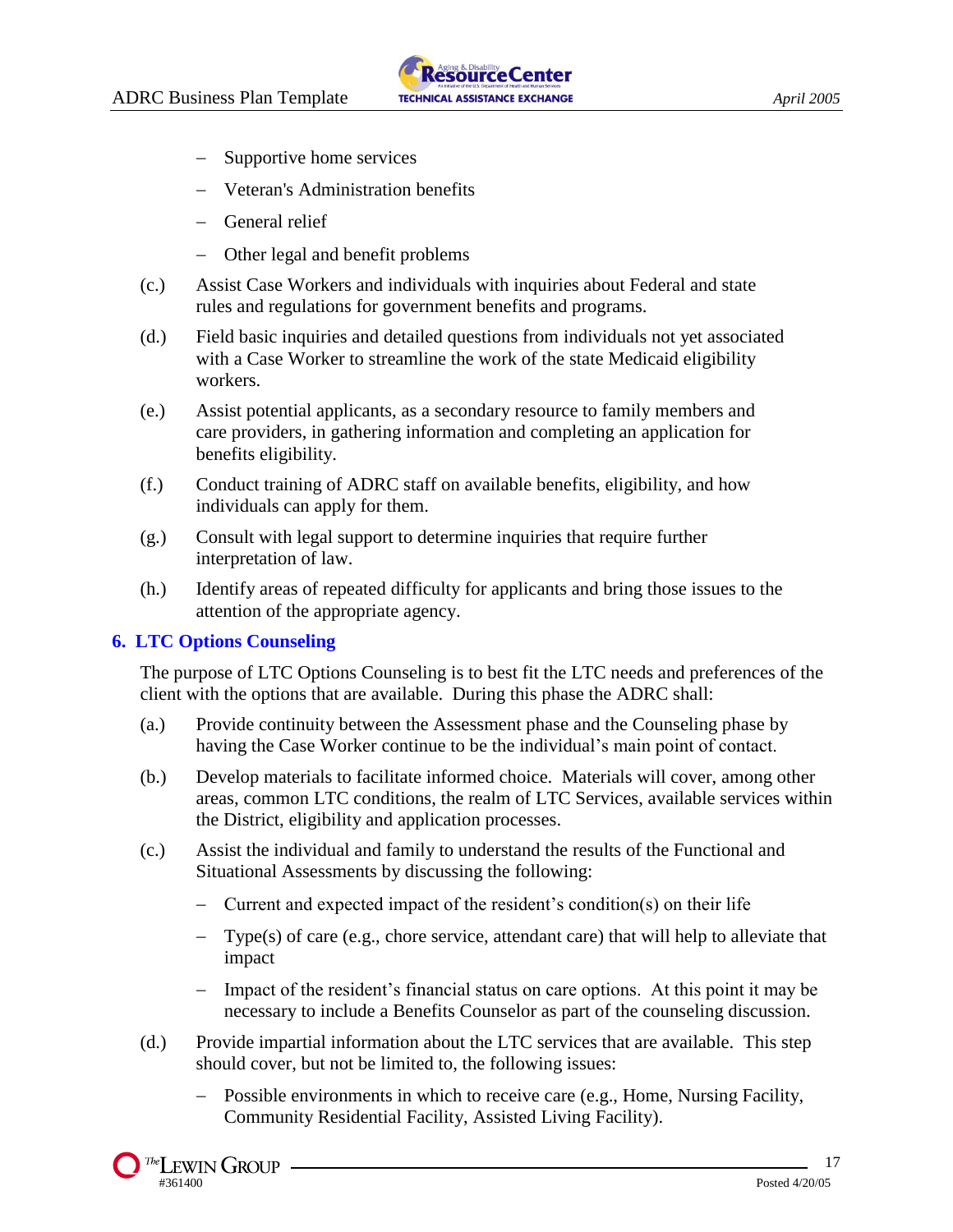- Types of service providers (e.g., Nursing Facility, Home Health Agency) that provide service in a given environment.
- The benefits and drawbacks of each environment and type of service provider.
- (e.) Inform the individual of the sources and methods of both public and private payment for LTC or chronic care services, including the Home and Community-Based Waiver benefit and the Medicaid fee-for-service system, as well as the functional and financial criteria for receiving the benefits.
- (f.) Provide the individual with a list of providers of their selected service. The following conditions apply:
	- The choice of the individual (assuming good cognition) and the individual's family or guardian is the preferable driver of the LTC decision, not the Case Worker.
	- The Case Worker must remain objective based on data and experience in the presentation of options.
	- The preferred type of service may not be currently available, and an alternative type may have to be selected.
- (g.) Maintain a resource database that complies with AIRS Standards and corresponding quality and performance metrics.
- (h.) Maintain a database with client tracking function that records the individual's preferred type of service and the actual service in which he or she was placed.
- (i.) Complete additional documentation required by the waiver operating and/or Medicaid agency(ies) or other funding sources. This may include a Level of Care, Social Summary, and Pre-Admission Financial Screen among other documents.
- (j.) Provide a review and certification of completed Level of Care (LOC) forms. This needs to be conducted by a qualified individual within the ADRC not involved with drafting the Level of Care or the Assessment and/or counseling of the individual in question.

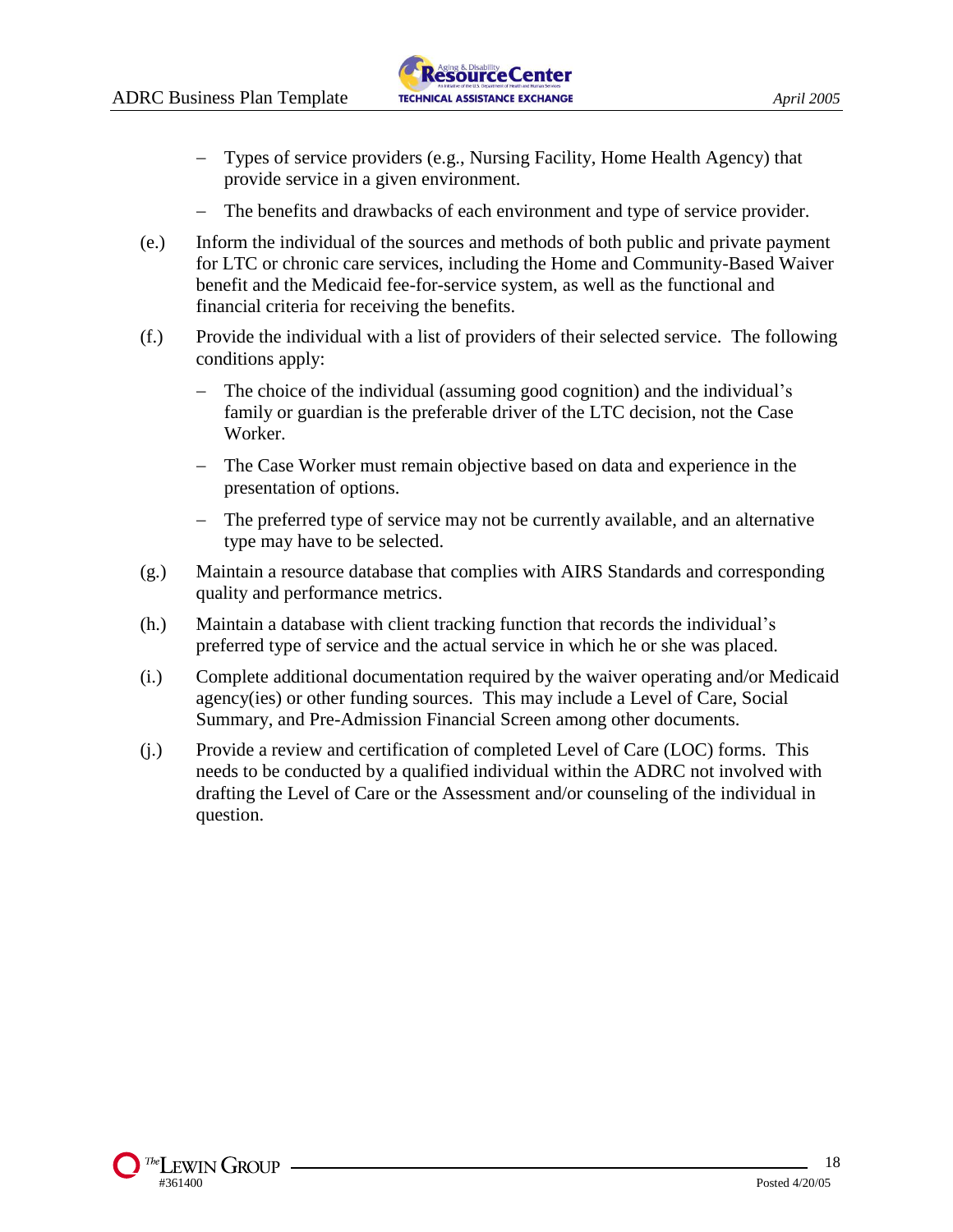

#### **7. Linkage to LTC Services**

*Note: This section assumes that the ADRC will directly facilitate access to LTC services for individuals likely to be eligible for publicly administered supports, while providing referral information and assistance to other individuals. Each ADRC can decide how involved the ADRC case worker will be in connecting individuals to supports and should feel free to alter the language to reflect that decision.*

The ADRC will provide the following services designed to transition the individual from the Assessment and Counseling process into the appropriate LTC solution. As part of this service, the ADRC shall:

- (a.) Determine the depth of linkage services that can be provided based on the client's presumed eligibility for publicly funded supports including Medicaid.
	- Those individuals already determined or presumed to be eligible for public services will receive hands-on linkage services from the ADRC Case Worker.
	- Those clients already denied benefits or presumed not to be eligible will not be turned away. The Case Worker should work to expedite the transition of these clients to organizations accepting private pay.
- (b.) In performing linkage services, ensure the following:
	- The individual's Case Worker will perform linkage services whenever possible to ensure continuity.
	- Linkage services will occur face-to-face as part of the LTC Options Counseling or during a subsequent appointment, if necessary.
	- $-$  Linkage services will be provided via the telephone or mail if the individual makes such a request.
- (c.) Provide the individual and family with provider-specific data regarding their preferred LTC choices.
- (d.) Contact the individual's preferred provider in cases in which the individual is likely to be eligible for benefits. This contact will be limited to arranging an appointment or requesting further information, whenever possible.
	- On an occasional basis, the ADRC will need to be extremely active in linking a client to the appropriate LTC solution. This will especially be the case if the client does not have an active support system. This effort may include, but is not limited to, facilitating joint conference calls between the ADRC case worker, the client, and a provider representative, or conducting light follow-up with a provider to ensure that a client was successfully enrolled.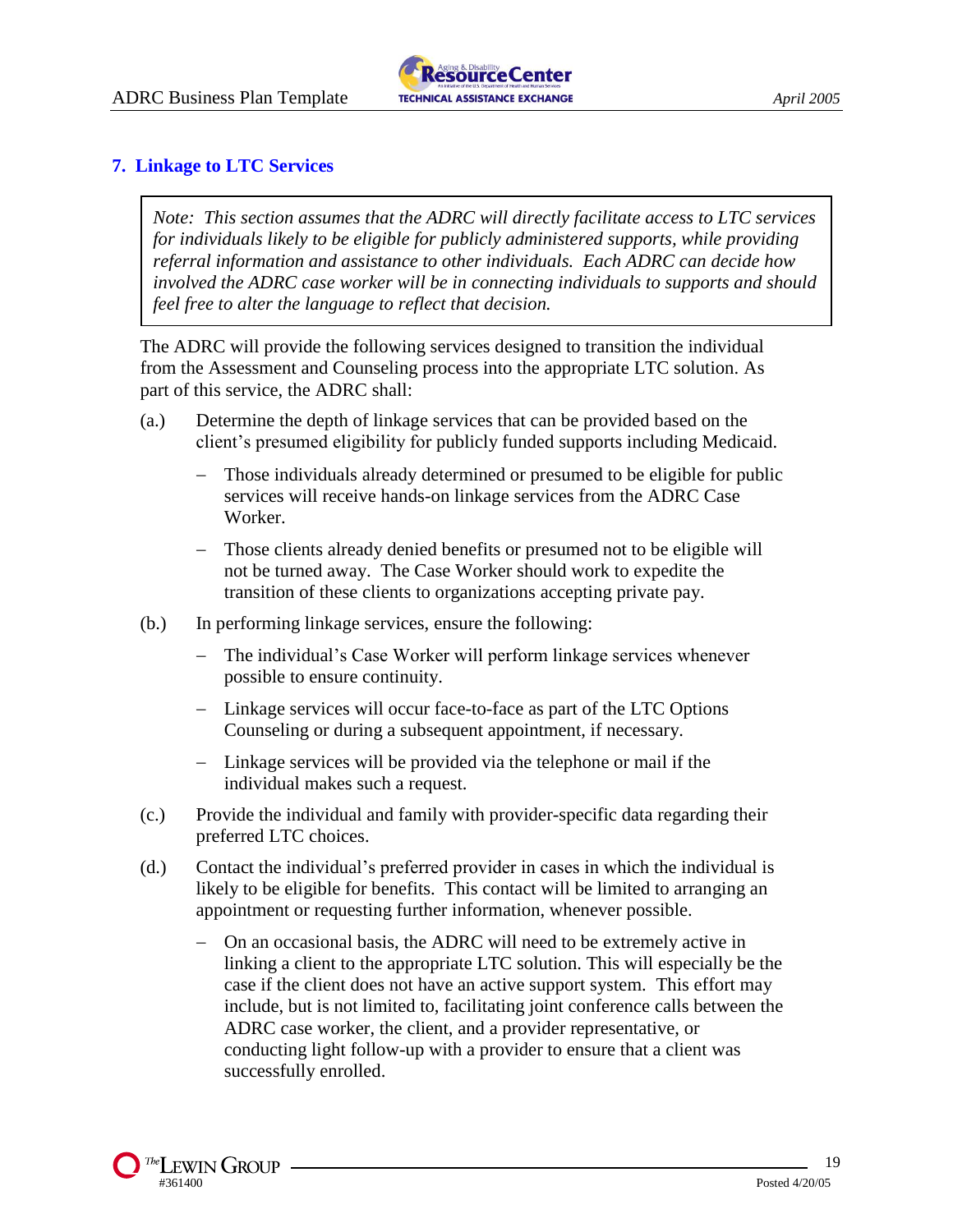

- (e.) Continue to assist individuals eligible for publicly funded supports in securing an organization to provide LTC services in the event that their preferred provider is not able to accommodate them within a sufficient amount of time given the client's LTC needs.
	- There should be no limit to the number of times that an individual may use Resource Center services.
- (f.) Provide input to the provider's Plan of Care (POC) for the client or depending on the level of responsibility of the ADRC, development of the POC..

#### **8. Interaction with Medicaid Eligibility Approval Process**

*Note: This section assumes that the ADRC will co-locate government employees responsible for reviewing and approving eligibility for Medicaid within the ADRC. This is not a requirement of the grant. Each ADRC should develop its own plan for facilitating Medicaid eligibility determinations and alter the language in this section to reflect this plan.* 

The ADRC will allow employees from the entity responsible for determining Medicaid eligibility to co-locate in the same physical space as the Resource Center, but they will not have any responsibility over the staff. The following provisions outline this relationship:

- (a.) The ADRC shall not require or receive rent payments for the space used by Medicaid eligibility employees.
- (b.) The ADRC will be required to maintain the physical space and infrastructure used by these employees. This includes use of photocopy and fax machines to be supplied and maintained by the ADRC.
- (c.) The agency responsible for Medicaid eligibility determinations will be responsible for supplying the co-located staff with the necessary hardware, software, other information technology, and supplies.
- (d.) The Medicaid eligibility employees will not require physical space for more than *fill in number* employees.
- (e.) The ADRC will not have responsibility or authority for monitoring or managing the work being performed by the co-located employees.
- (f.) The ADRC will attempt to assist Medicaid eligibility employees whenever possible to expedite the Medicaid eligibility approval process. Such activities may include, but not be limited to:
	- Answering benefits-related inquiries about available services or the Application process.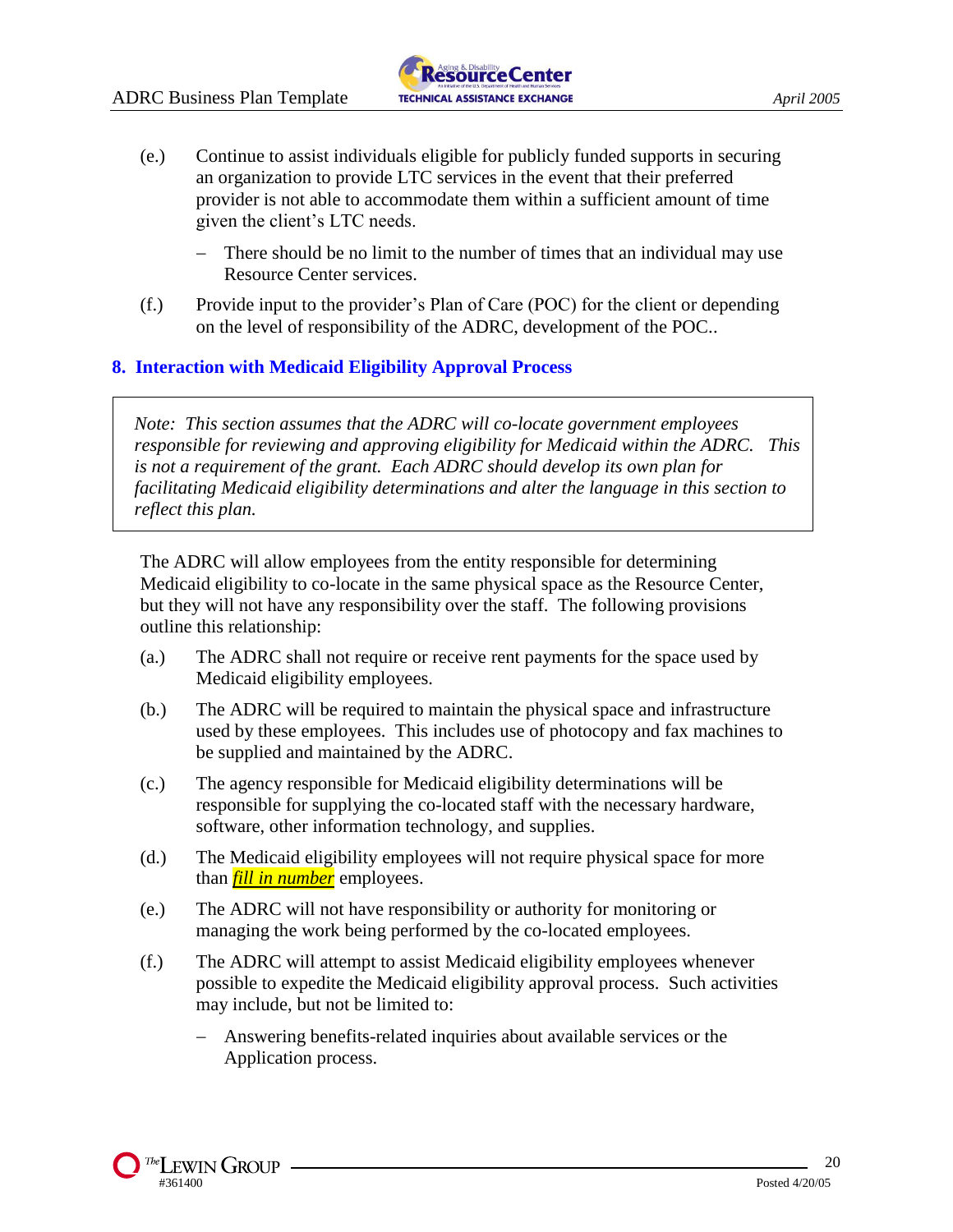

- Assisting individuals gather required documentation when the current care provider or individual's family is unable to do so.
- (g.) The co-located employees will not have the responsibility or authority for monitoring or managing the work being performed by ADRC staff.
- (h.) The ADRC and the agency responsible for Medicaid eligibility determinations will have a dual feedback and reporting role. Each party will be responsible for providing an assessment of the other's ability to perform service and means for improvement. This assessment will be non-binding.
- (i.) The ADRC and the Medicaid eligibility employees will be responsible for meeting monthly to discuss operating policies and procedures and areas of improvement.

#### **9. Assistance in continuous improvement projects for the LTC system**

The ADRC will be responsible for ongoing assessment, evaluation, and improvement measures to enhance ADRC operations and interaction with the LTC system. The ADRC will be responsible for the following:

- (a) Improving the ADRC's operating policies and procedures. Such activities shall include, but not be limited to:
	- Assessing current operations and implementing changes and improvements to the operating policies and procedures.
	- Following Advisory Board recommendations for changes to operating policies and procedures.
- (b) Assessing where state and Federal application for service processes can be streamlined. Processes in question include, but are not limited to, the HCBS Application Process and Medicaid eligibility determination and application. Such processes shall include, but not be limited to:
	- Evaluating application components and making recommendations for improvement to the Advisory Board.
	- Assessing the application process and making recommendations to the Advisory Board.
	- Enacting the above recommendations, where possible. Approval of waiver operating and/or Medicaid agency or additional state and Federal agencies may be required.
- (c) Assessing the impact of technology on the ADRC operations. Technology solutions will be applicable in many areas of operations.

#### **10. Futures Planning**

The ADRC will establish mechanisms to educate and counsel individuals not immediately in need of long term care about actions that they can take to prepare for the possibility of these needs in the future. This "futures planning" will consist of some or all of the following: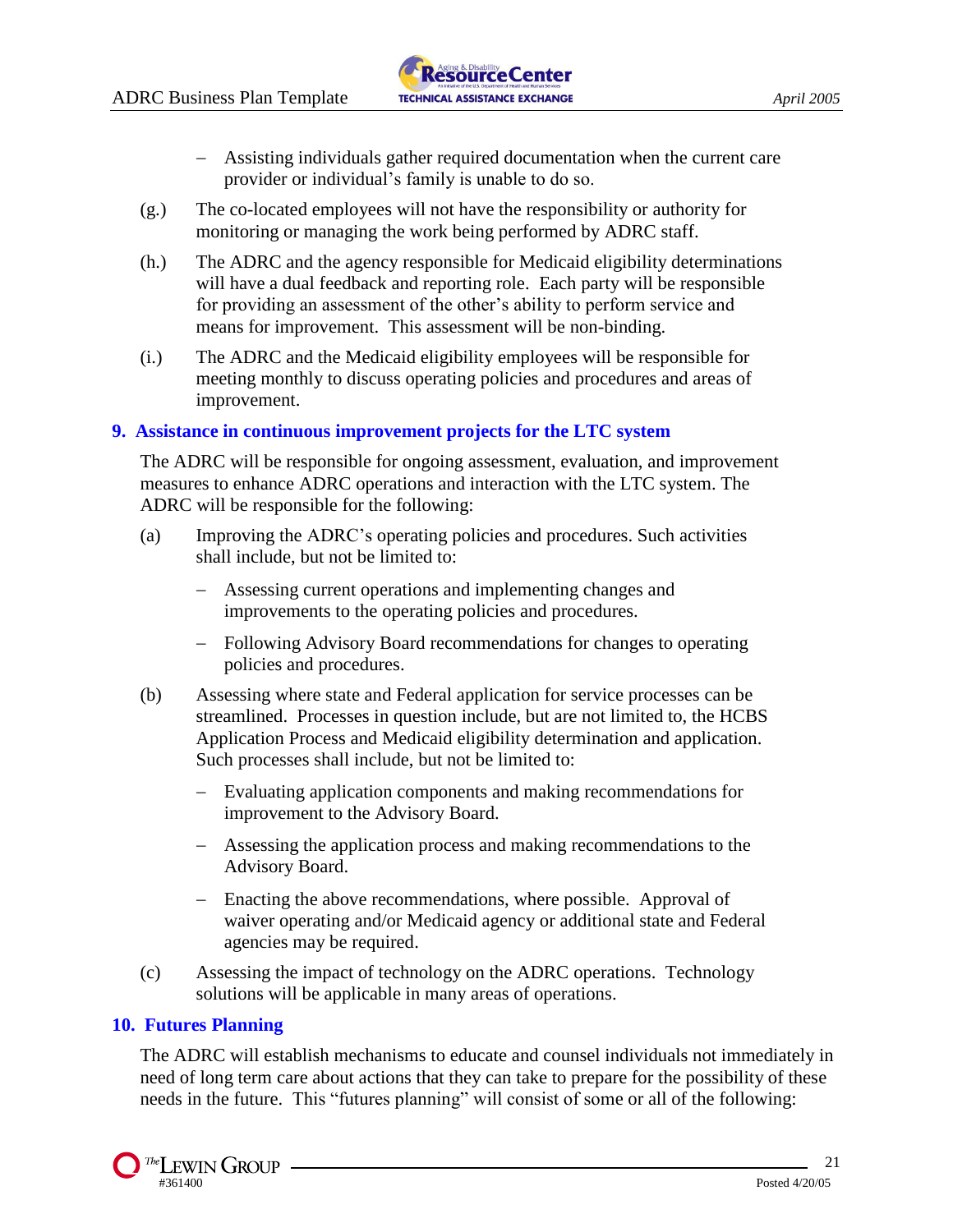- (a) Establishing policies and procedures for identifying individuals who could benefit from futures planning and for offering them these services. This will include training intake workers to identify and refer individuals who could benefit from this planning. In addition, case workers should also inform family members or friends of an individuals referred for assessment that this service is available to them.
- (b) Developing or procuring educational materials regarding potential need for long term care in the future.
- (c) Developing or procuring educational materials about mechanisms for paying for long term care, including private long term care insurance and reverse mortgage annuities.
- (d) Establishing collaborative relationships with the local Senior Health Insurance Program (SHIP).

## *Personnel*

*Exhibit 8* provides suggestions for needed ADRC staff by their functions and minimum qualifications. ADRC staff will likely fall into one of the following categories: intake workers, case workers, training and outreach, benefits counselors, administrative staff and consultants.

Intake workers are the individuals that serve as first point of contact. They must be trained to recognize who would benefit from being referred for the full range of services and who only requires information and referral. In addition, they must have sufficient knowledge about the long term support system in the area to fulfill the I&R function.

Case Workers are the individuals who receive individuals referred by the intake worker for a full assessment. If feasible, the ADRC may wish to have two categories of these workers: social workers and nurses. Because many of the individuals being assessed have complex medical conditions, it is necessary to have some level of clinical capacity within the ADRC to perform all or some of the assessment. This can be accomplished in a number of ways, such as:

- An initial review of each case can be done to assess the level of medical complexity. Individuals assessed to be not medically complex can be referred to a case worker with a social work background, while individuals categorized as medically complex are channeled to a case worker with a nursing background.
- All case workers have social work background, but a nurse is available for consultation.
- All case workers have social work background, but a nurse is brought in to conduct a portion of each assessment.
- All case workers have social work background, but a nurse reviews each of the assessments.
- Benefit Counselors will ensure that individuals receive information about and assistance in applying for the public and private benefits for which they are eligible.

In addition, each ADRC will likely want to have arrangements with other individuals to provide clinical consultation as necessary. These consultants may include physicians, psychiatrists,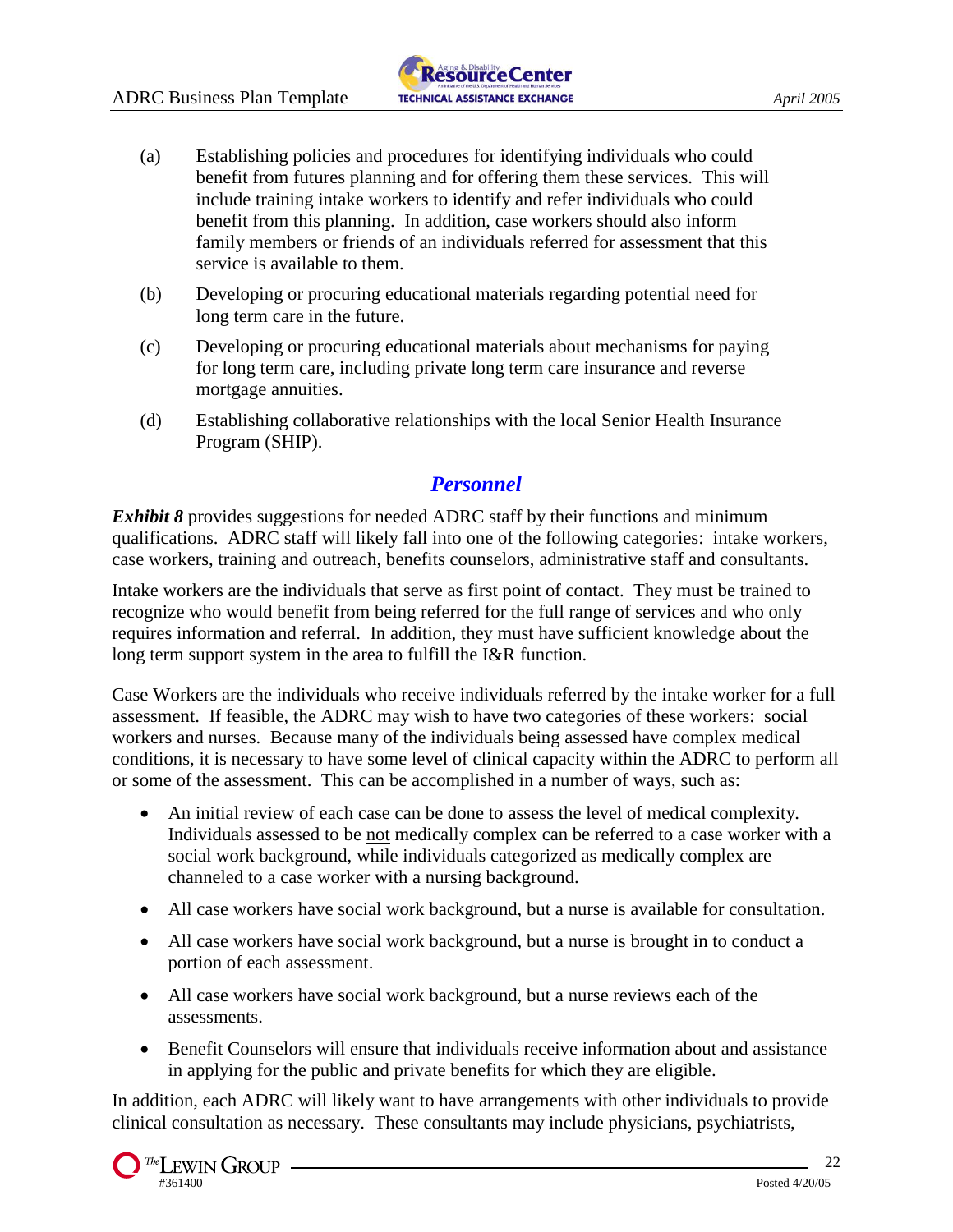

behavioral specialists, pharmacists, and others. Each ADRC will need to decide whether to contract with these individuals on a consultant basis or to hire them as full or part time staff depending on the expected case load of the ADRC. The ADRC may also wish to consider

including these individuals on the ADRC's Advisory Council or other advisory body.

ADRCs should factor in considerations regarding drawing Matching Federal Funds for staff time in determining the qualifications of its staff. In order to obtain certain higher match rates for some activities, staff members are required to have certain licensing provisions. More information regarding this issue will be provided in the Financial Plan section.

| <b>Staff Type</b>                                       | <b>Functions</b>                                                                                                                                                                 | <b>Minimum Qualifications</b>                                           |
|---------------------------------------------------------|----------------------------------------------------------------------------------------------------------------------------------------------------------------------------------|-------------------------------------------------------------------------|
| Intake Worker                                           | Intake<br>Information and Referral                                                                                                                                               | <b>B.A.</b><br>Training requirement                                     |
| Case Workers - Social<br>Work                           | Assessment<br><b>LTC LOC determinations</b><br><b>LTC Options Counseling</b><br><b>Interaction with Medicaid</b><br><b>Eligibility Approval</b><br>Linkage to Long Term Supports | <b>BSW or MSW</b>                                                       |
| Case Workers - R.N.                                     | Same as Case Worker - Social<br><b>Work Plus</b><br><b>LTC LOC determinations</b>                                                                                                | LPN or RN                                                               |
| <b>Training and Outreach</b>                            | Training and Outreach to workers<br>at key pathways to LTC (e.g.,<br>hospital discharge planners)<br>Training to ADRC staff                                                      | MSW or RN                                                               |
| <b>Benefits Counselor</b>                               | <b>Benefits Counseling</b>                                                                                                                                                       | Master's Degree in related<br>field                                     |
| <b>Professional Consultants</b>                         | Providing Consultation on an as<br>needed bases regarding medical,<br>psychological, behavioral, or<br>other issues.                                                             | Degree related to type of<br>consultation (e.g., MD,<br>$Ph.D., etc.$ ) |
| Administrative Staff:<br>Director<br>Staff Assistant(s) | Program Management<br><b>Administrative Support</b>                                                                                                                              | Master's Degree in related<br>field for Director                        |
| Information<br>Technology/Program<br>Reporting          | IT Development and Maintenance<br><b>Program Reporting</b>                                                                                                                       | Expertise with computer<br>programs selected to<br>support ADRC         |

## **Exhibit 8: Suggested ADRC Staff Categories by Function and Minimum Qualifications**

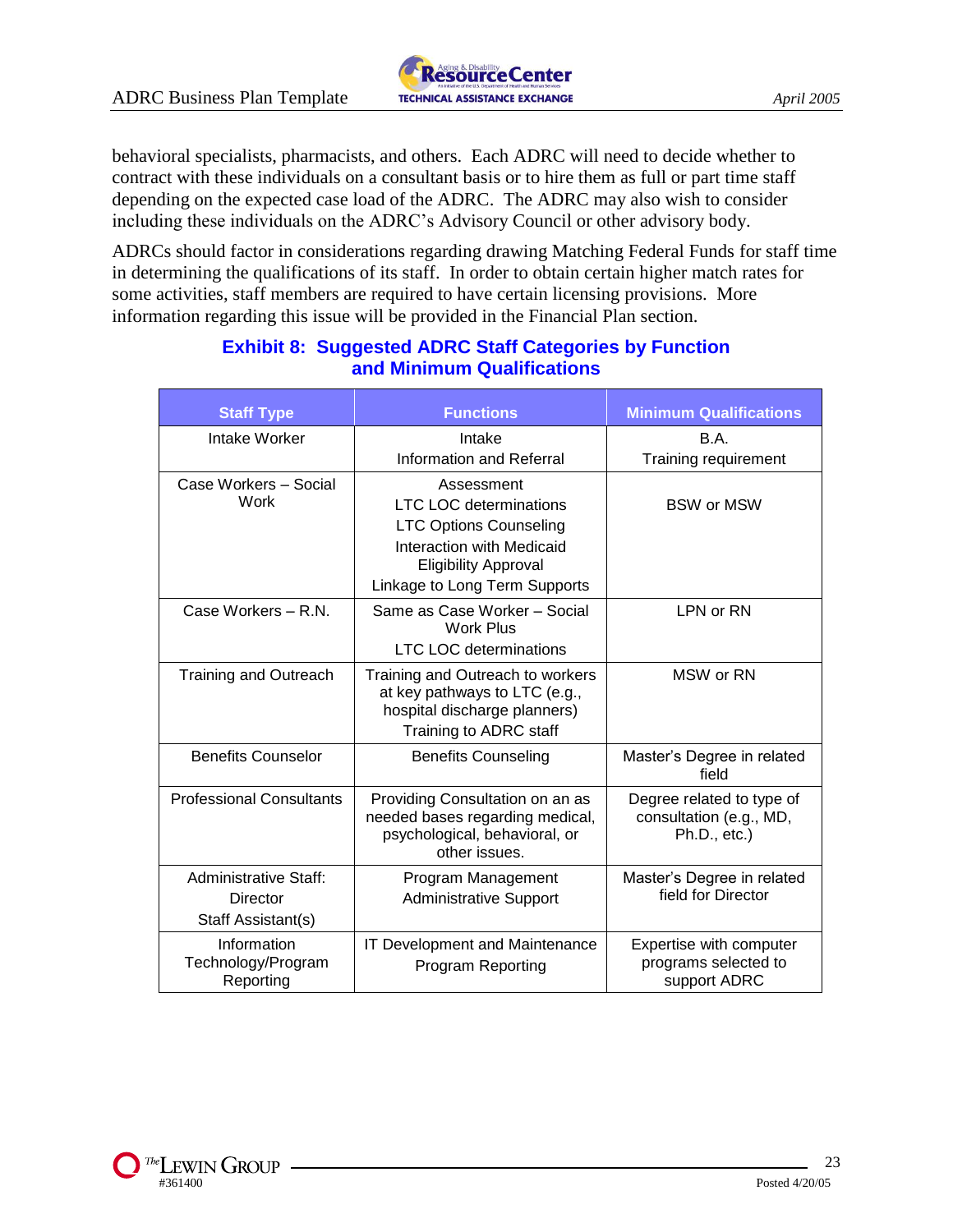

# *Location*

Each ADRC will need to make a decision about where to locate the actual ADRC site. In selecting a site, each ADRC should consider the following:

- Although most of the contacts and assessments done by the ADRC will be via telephone or at the location of the individuals with a disability (e.g., their home or a hospital), there will be some individuals who wish to come to the ADRC. Thus, the site should be fully accessible for individuals with disabilities and easily reached using public transportation. This later consideration can be important in metropolitan areas, especially if ADRC case workers going to see clients need to use public transportation.
- Convenient access to other entities that ADRC must work closely with should be considered. For example, if the Medicaid eligibility workers are not co-located with the ADRC, a location that allows for frequent in person interaction will be helpful. Proximity to other partners, such as the agency(ies) operating HCBS waivers and the Medicaid agency should be considered.
- Co-location with other service providers can increase access to services. For example, Portage County in Wisconsin experienced substantially more contacts with elderly clients than other counties because they were co-located with a senior center.

# *Information Technology Systems*

Each ADRC will need to have IT systems that support the following functions:

- Information and Referral
- Client tracking including client intake, needs assessment, care plans, utilization and costs.

These functions can be combined into one system or be separate systems.

The Information and Referral technology system should consist of a searchable database of information about long term care and other providers and other relevant information in the area that the ADRC serves. More information about these requirements is provided in item 1.(e) of the discussion about ADRC Functions.

The client tracking system will be used by the ADRC staff including intake workers and the case workers and in some cases by provider organizations. The intake workers will enter information from individuals contacting the ADRC and search the database to determine if she or he had called before and use information in the database to inform the current contact. This information will be important to understanding who the ADRC is serving so that operations can be fine tuned and to classify contacts by category for conducting time studies necessary for drawing down federal financial participation.

Case workers will use the database to enter assessment and other information and to track outcomes for each client. This database will provide a wealth of information about ADRC operations, as well as, the adequacy of the current network of long term supports to meet the needs and preferences of individuals with disabilities receiving ADRC services. ADRCs may consider having two tracking databases, one for intake workers and one for case workers.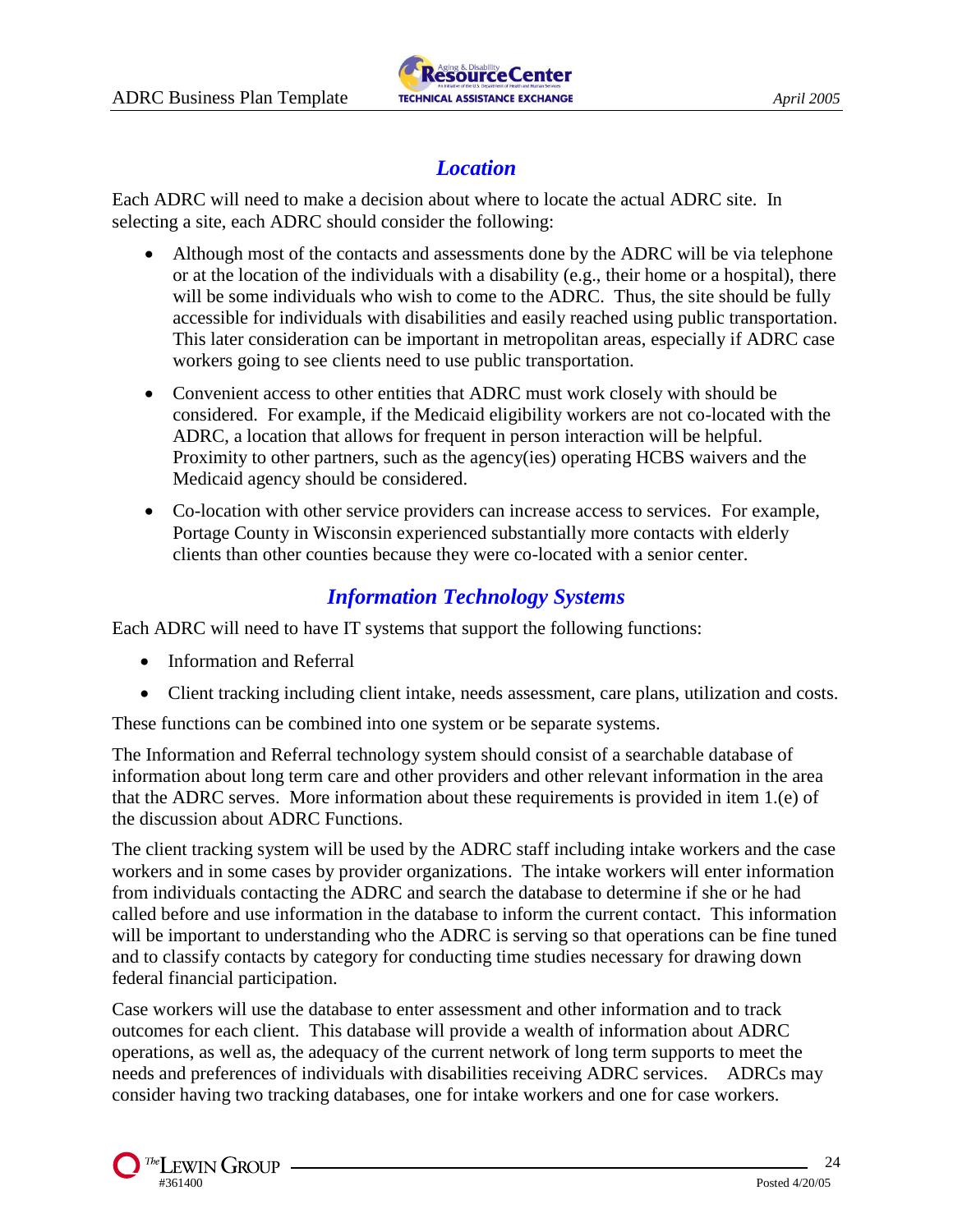

However, if the ADRC chooses to go this route, they should have a mechanism for transferring information from one database to another.

ADRCs are likely to find that having an IT system that supports functions such as web-based entry and searching and the ability to hold and analyze larger amounts of information will become necessary. At this point, it will probably be necessary to hire an outside contractor to develop or adapt a system. The ADRC-TAE.org website has several resource that may be useful in this planning and selection process found at [http://adrctae.org/tiki](http://adrctae.org/tiki-page.php?pageName=IT+and+MIS)[page.php?pageName=IT+and+MIS.](http://adrctae.org/tiki-page.php?pageName=IT+and+MIS)

In developing this system, it will be important to consider linkages to other relevant databases, such as the Medicaid Management Information System (MMIS) and an IT system that supports ongoing case management, such as a system used by HCBS waiver case managers. Linking to other databases will allow for automation of approvals for Medicaid waivers and other services and allow ADRC intake and case workers to view what services an individual is already receiving.

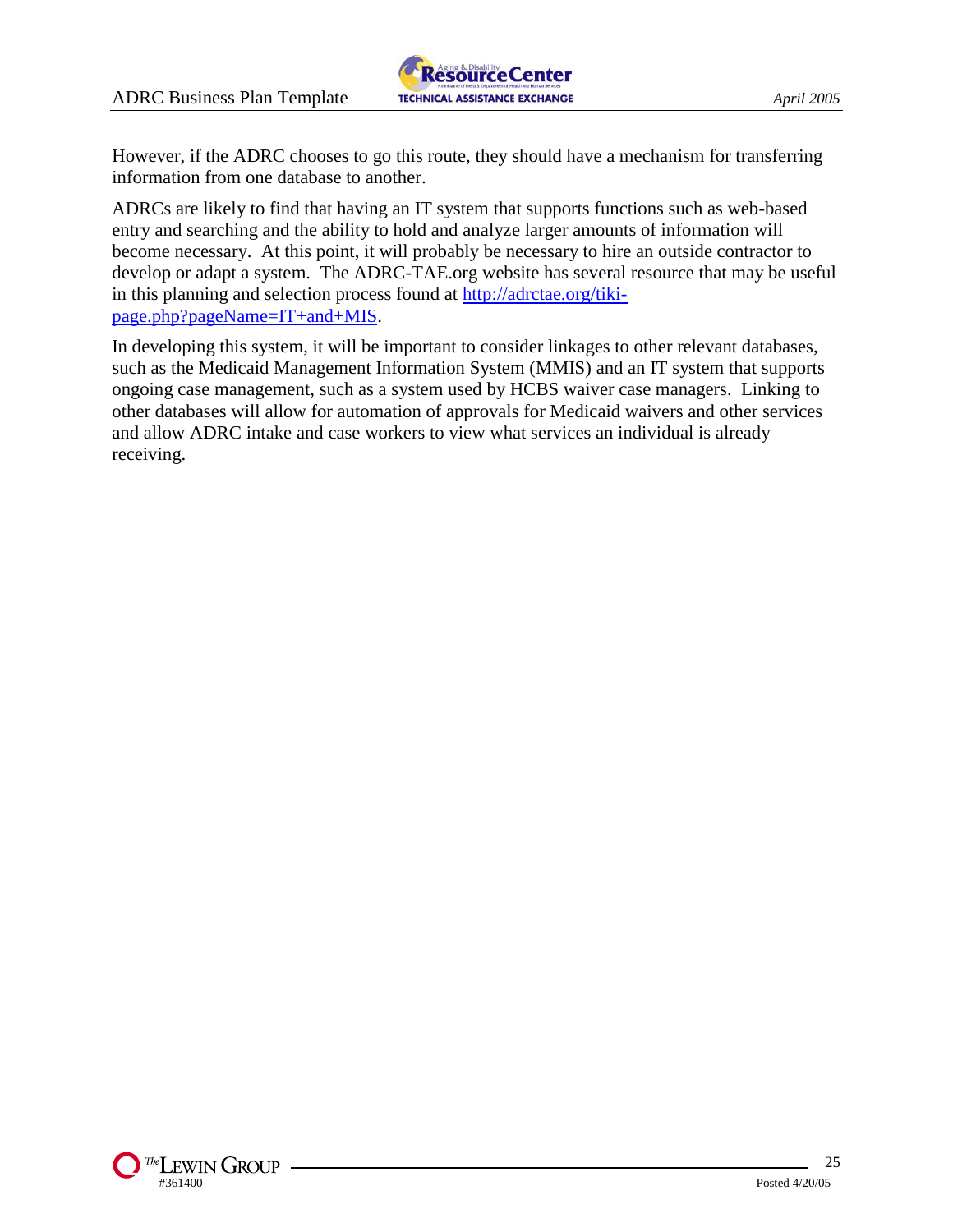

## **VI. Management and Organization**

In designing a management and organizational plan, it will be important to consider not only the key functions the ADRC performs, but where the ADRC resides in the larger long term care delivery system. The ADRC is situated as a crucial intersection that affects the movement of individuals with disabilities to publicly funded long term supports, most notably Medicaid funded institutional and home and community-based services.

In most cases, these individuals will be referred to the ADRC by providers of services that have interests that may or may not be consistent with the interests of the individual with a disability. For example, nursing facilities may reluctantly refer an individual to the ADRC recognizing that the individual may choose another setting because the ADRC approves the LOC determination crucial to receiving Medicaid funding. Hospital discharge planners have an incentive to refer individuals to the ADRC so that they may reduce a length of stay be more quickly moving an individual to another setting. Government agencies have an interest in an ADRC because it can be an effective tool for trying to shift individuals to more cost effective settings and to better understand weaknesses in the current array of services available.

These multiple concerns require that the ADRC have a strong and active advisory body that is guiding the development of the ADRC and ensuring that key stakeholders continue to support the ADRC's work and funding.

Exhibit 9 provides a sample organizational chart for an ADRC. This chart includes a primary role for an advisory body. The exhibit also allows for a project director and supervisors for the ADRC's major functional responsibilities. This chart is only meant to serve as a skeletal framework and it is anticipated that each ADRC will make substantial modifications to reflect its individual requirements and capabilities of its staff. For example, if your ADRC includes state or local level planning committees or issues specific work groups that provide input into the development and implementation of the ADRC these should be included in the organizational chart.

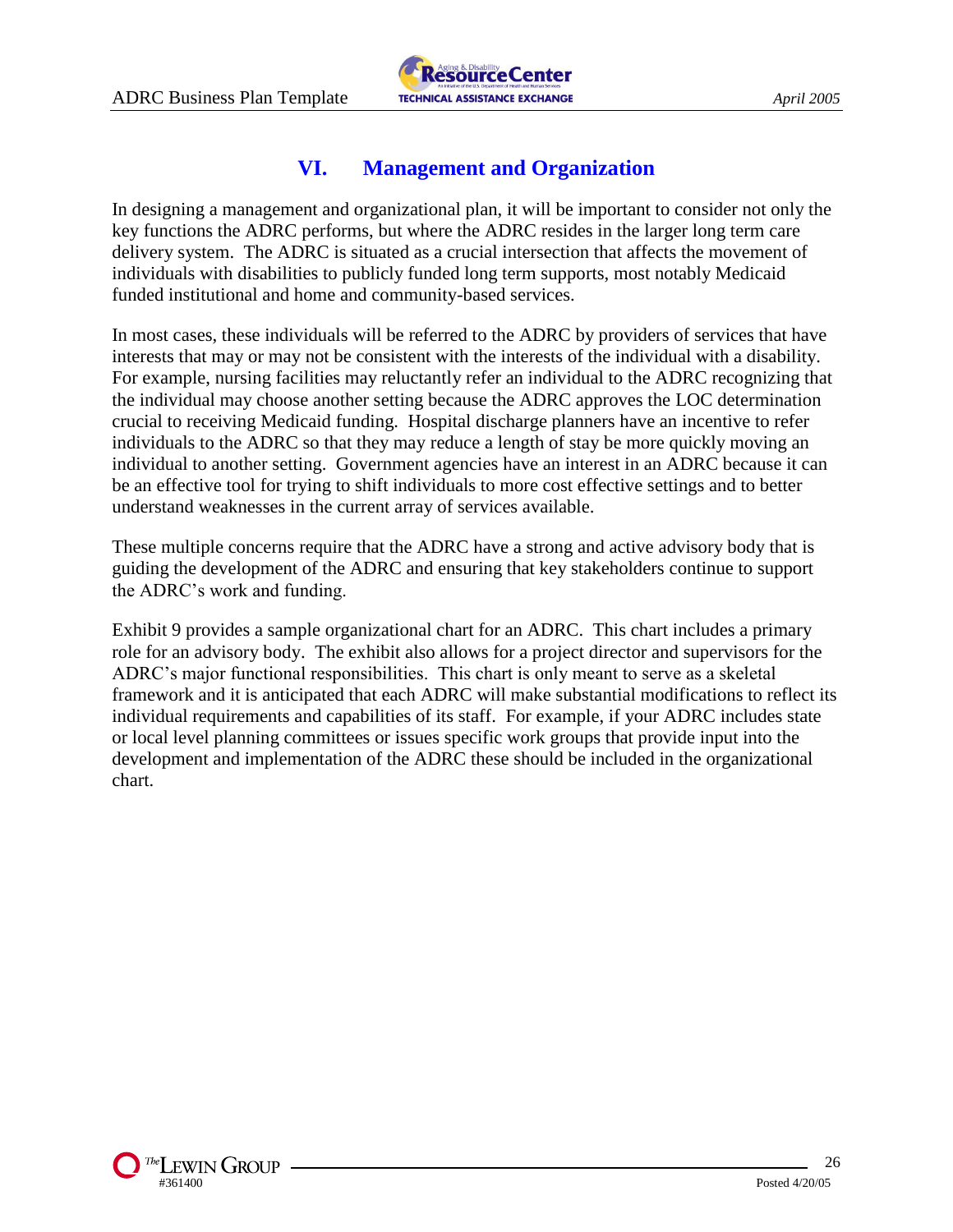

## **Exhibit 9: Sample ADRC Organizational Chart**



*Exhibit 10* presents proposed membership categories for an ADRC Advisory Board. The Advisory Board should have representation from all stakeholders including individuals with disabilities and their advocates, providers, and government. The ADRC may wish to include other individuals who have regular interactions with the ADRC, such as physician consultants.

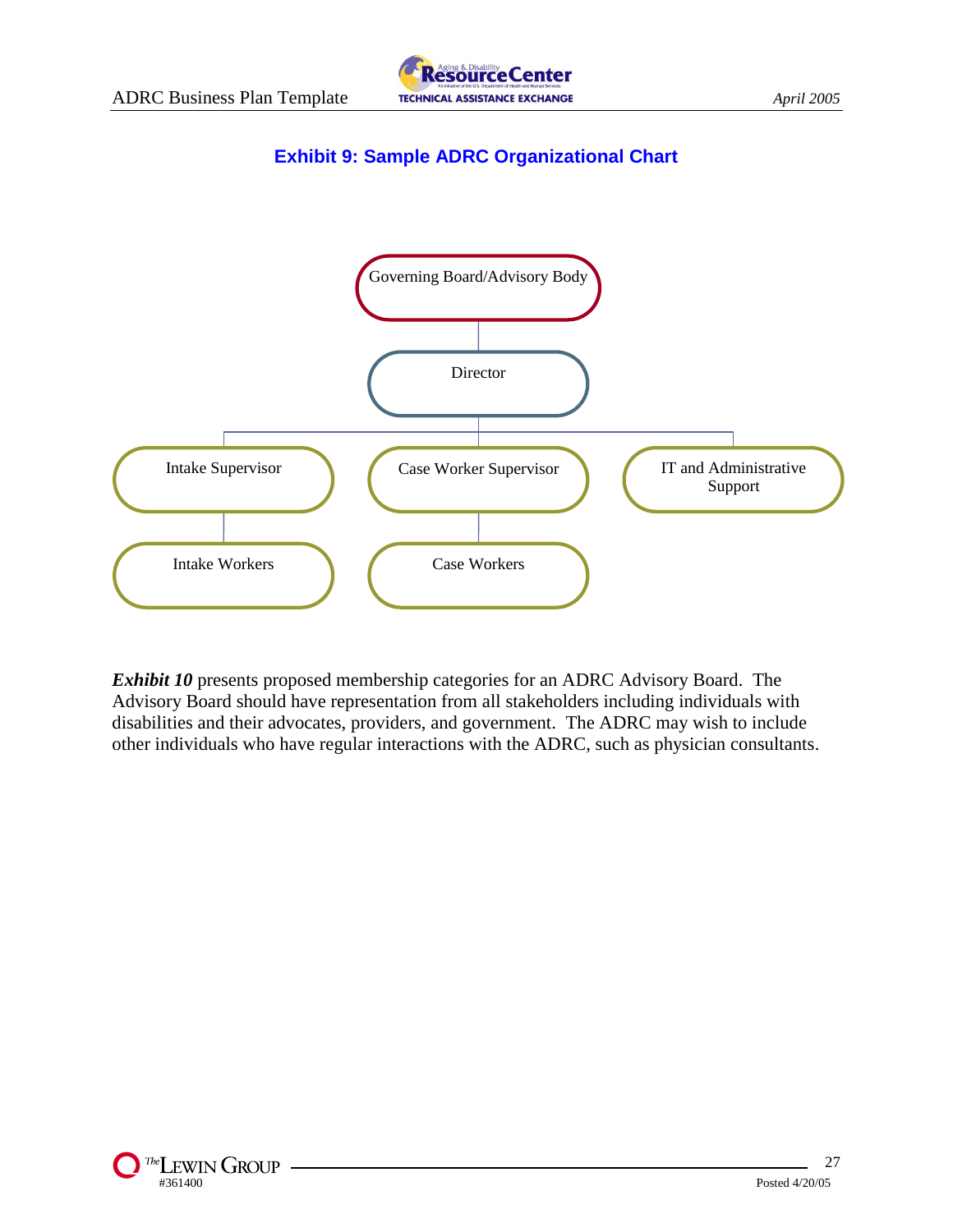## **Exhibit 10: Proposed Membership Categories for ADRC Advisory Board**



Each ADRC may wish to consider structuring the Advisory Board so that individuals with disabilities and their advocates represent a plurality or a majority for any votes that are taken. This will help ensure that the ADRC remains true to its central mission of providing individuals with disabilities with an efficient and objective source of information about and access to long term care services.

Each ADRC will also need to define the roles and authority of the Advisory Board. The ADRC may choose to use the advisory body in an advisory capacity regarding operations and other issues or it may provide it with some degree of authority to approve or disapprove ADRC policies and decisions. The lead state agency should have ultimate authority over the program and its Advisory Board

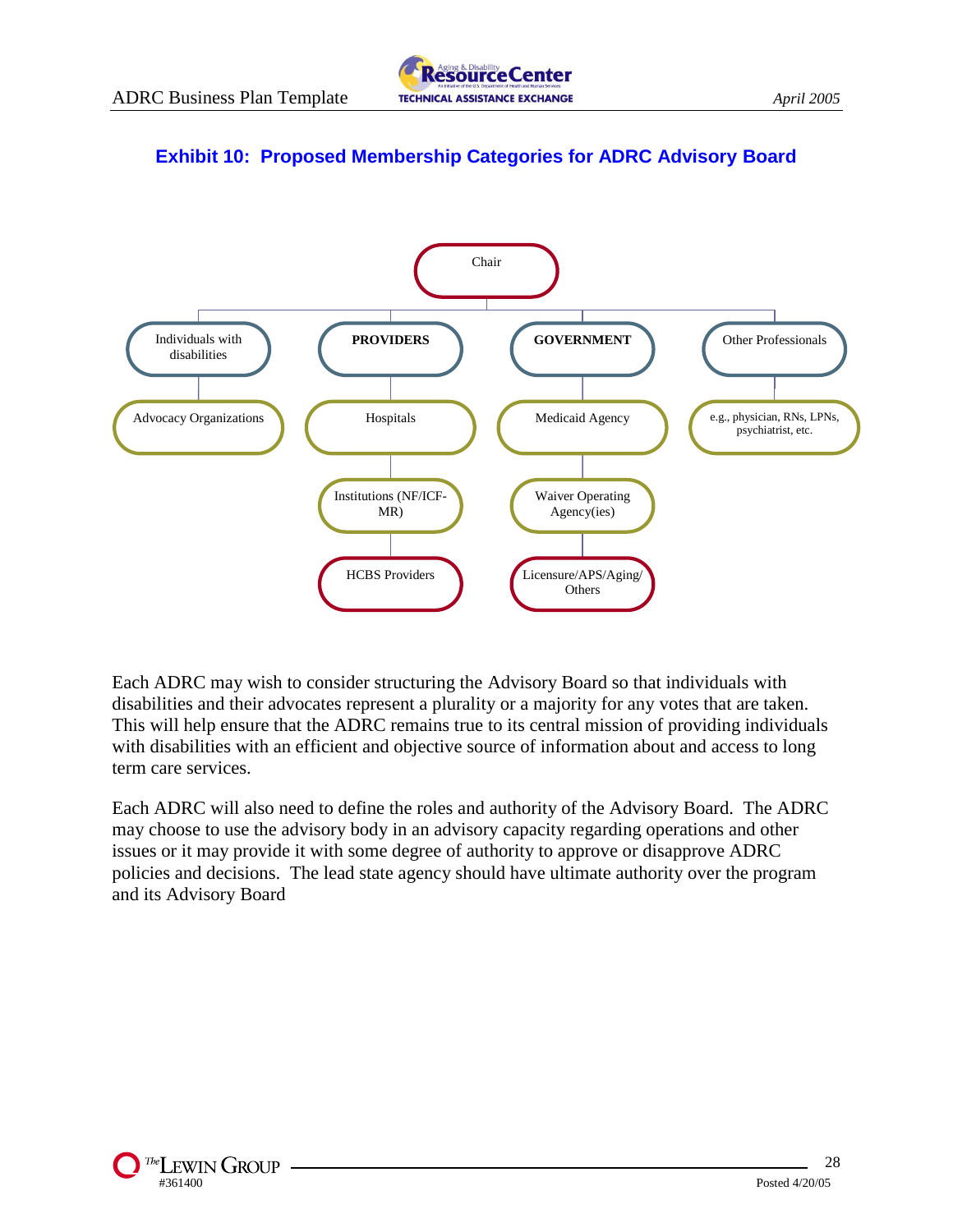

# **VII. Financial Plan**

Each ADRC's financial plan will consist of two major components: an operating budget and a plan for securing revenues. This section focuses primarily on providing assistance with the plan for securing revenues. This effort will likely have three foci: (1) creating a business case to justify the investment of state funds; (2) securing the maximum amount of federal financial participation (FFP) and; (3) obtaining additional funding from other sources.

## *Operating Budget*

Each ADRC's operating budget is likely to include the following components:

- Personnel
	- o Administrative Staff
	- o Benefits Counselor
	- o Case Manager
	- o Information and Referral
	- o Outreach
	- o Project Manager
- Rental/Lease
- Functional Screen and/or Assessment
- Telephone
- Education/Outreach
- Supplies
- Maintenance
- $\bullet$  IT
- Contractual
- Brief Services
- All Other Expenses

## *Plans for Securing Revenues to Cover Operating Costs*

Each ADRC will need to develop a plan to sustain operations over time. ADRCs may draw from several funding sources, including:

- State Funds
- Matching Federal Medicaid Funds
- Other Federal Funds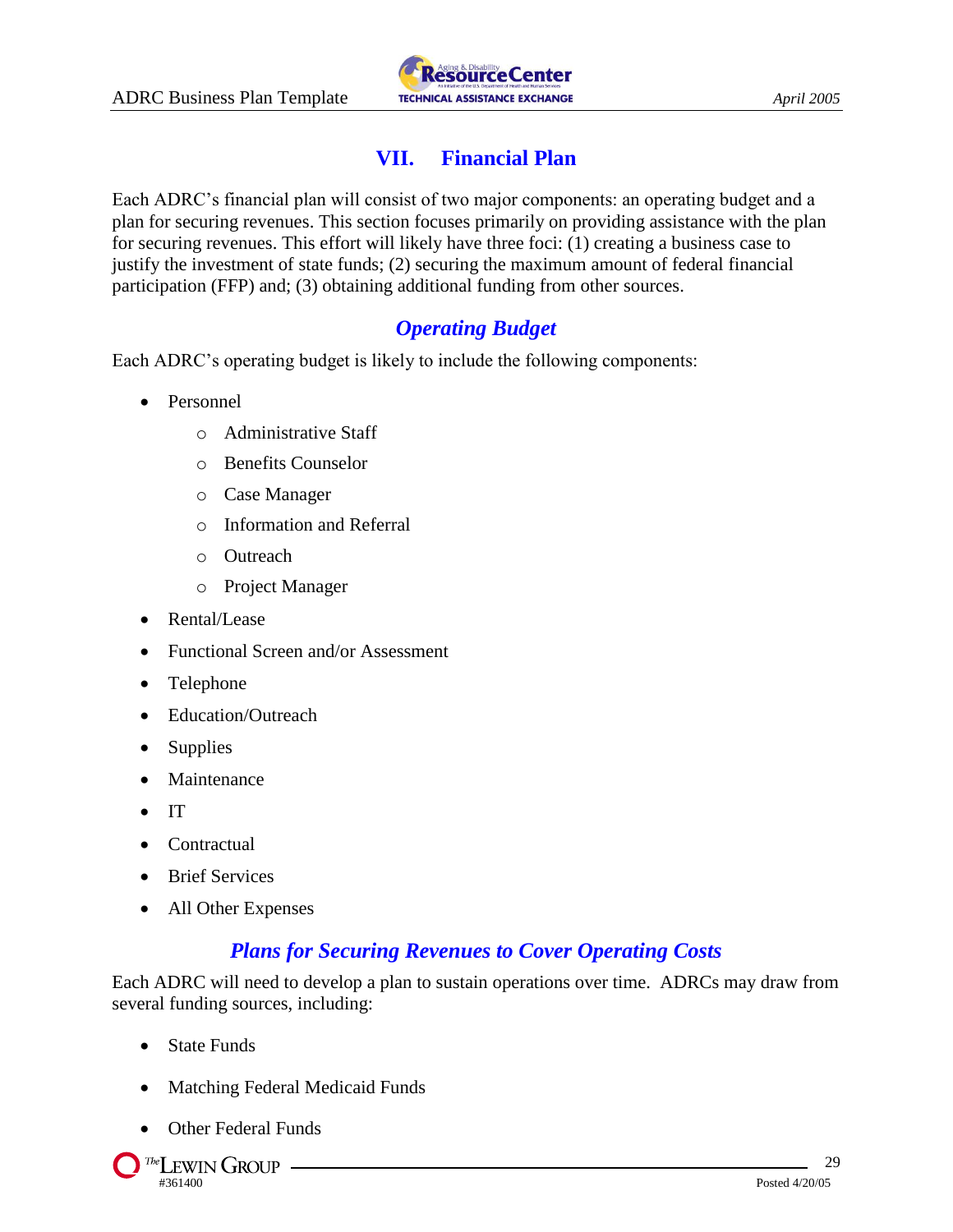- Private Donations
- Cost Sharing
- Spin-off Services/Public-Private Partnerships

The ADRC is designed to serve as the gateway to publicly-funded long-term care services. Because the majority of this funding is likely to be Medicaid, it is likely that the majority of the funding for operating the ADRC will come from state funds and matching federal Medicaid dollars. Thus, the ADRC will likely need to create a business case for these funds. We discuss options for achieving this goal in the first section.

To minimize reliance on state funds, the ADRC will want to maximize the ability to draw down federal financial participation and explore other sources of revenue. Therefore, we provide discussions of cost sharing and other sources for securing additional revenues.

## *Making the Business Case for Securing State Funds*

Most states are required to make a business case or provide a fiscal impact statement (FIS) when implementing a new program or expanding an existing one. Requirements for a business case or a FIS differ by state, but typically they compare costs for operating the program against potential savings that will offset some or all of these costs, and other potential benefits (e.g., keeping people out of institutions, etc.). Often times, states require that these estimates be projected for multiple fiscal years (e.g., a five year projection).

A business case or a FIS for an ADRC will compare the costs associated with operating the ADRC against savings produced by the ADRC. Potential savings include the following:

- Functions currently funded by the state that are to be assumed by the ADRC; and
- Analysis of savings to the state associated with implementation of the ADRC, such as:
	- o Diversions from institutions;
	- o Diversions from Medicaid; and
	- $\circ$  Greater ability to influence the delivery system (e.g., efficiencies gained from identifying high risk individuals and channeling them to appropriate programs).

Another major component of this analysis will be the extent to which the ADRC can draw down matching federal financial participation (FFP) to pay for operating costs of the ADRC. This issue is discussed in greater detail in the next section.

*Counting costs for current functions assumed by the ADRC*. ADRCs are fulfilling all or part of several functions for the Medicaid program, including activities associated with Medicaid eligibility determinations, long-term care level of care determinations, and assistance and outreach. Therefore, it is reasonable that state funds will be a major component of funding for ADRC operating costs because: (1) funding of the ADRC involves, to some extent, a reorganization of functions that are currently being paid by the State; and (2) the ADRC will potentially result in some savings of Medicaid dollars. To draw down FFP for Medicaid-funded institutional or home and community-based waiver care, states must assess whether an individual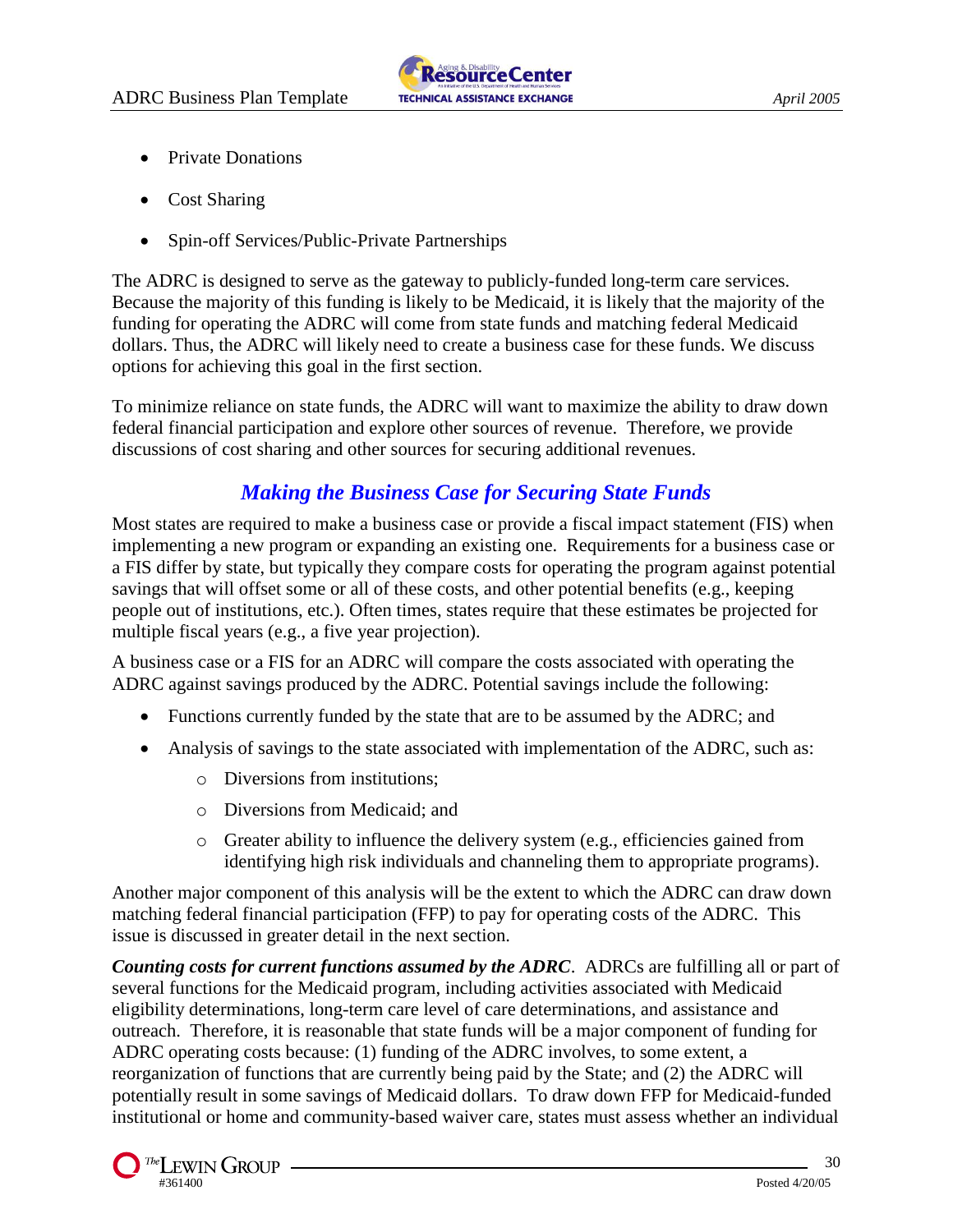

meets the hospital, nursing facility, or ICF-MR level of care and make an eligibility determination. States often delegate these functions to a Quality Improvement Organization  $(QIO)^5$ . If the ADRC assumes both the assessment and eligibility functions, it would be logical that the corresponding budgets should shift to the ADRC.<sup>67</sup> The ADRC may also assume additional functions that had been performed by other state agencies or under different contracts, such as outreach and education about Medicaid long-term care services and assistance in Medicaid eligibility determinations. The business case should include all of these costs as offsets against the ADRC's operating costs.

*Savings from diversions from institutions.* One of the primary goals of an ADRC is to intervene in the current flow of individuals from the community into institutions to delay or prevent the use of institutions. Because the ADRC will allow the state to better identify and target interventions to individuals at high risk of institutionalization and remove other barriers to these individuals accessing community-based services (e.g., streamlining the eligibility process), it is reasonable to assume that the ADRC will result in some individuals being served in less expensive community settings.

A simplistic calculation for estimating these savings could be as follows:

(Number of people diverted from institutions because of ADRC )\*

(Average institutional cost – average HCBS cost)) – ADRC operating costs

Average institutional and HCBS costs can be relatively easily obtained using Medicaid claims data (the Medicaid agency is required to submit this information on an annual basis using CMS Form 372), however these estimates may not adjust for possible differences in the severity of disability between individuals in the different settings. 8 Estimating the number of individuals diverted will likely be more difficult. Once the ADRC has begun operations, it can track outcomes for referrals and compare these to experience before the ADRC began operations or the experience of a comparable county or service area.

Prospectively estimating the effect of diversions and impacts of the ADRC on cost is difficult.<sup>9</sup> To the extent that the ADRC intervenes in the pathways to institutions as opposed to general outreach efforts, it should help in targeting and diverting individuals at the highest risk of institutionalization and minimize any woodwork effect (when these individuals are already receiving or in the process of obtaining services). In addition, the effectiveness of the ADRC at diverting individuals from institutions may also be affected by other factors, such as the supply of institutional beds and direct care community workers.

<sup>9</sup> An Issue Brief about institutional diversions and transitions and the difficulty of accurately determining diversions was prepared by ADRC-TAE staff and can be found on ADRC-TAE.org under Resources by Type, Issue Briefs.



<sup>&</sup>lt;sup>5</sup> QIOs were formerly known as Peer Review Organizations or PROs.

<sup>6</sup> In some cases, it may be necessary to alter a contract with the existing entity performing the assessment and/or eligibility determination functions. In addition, there may be barriers related to having to transfer budgets across agencies. This may delay or prevent the ADRC from receiving these funds.

 $<sup>7</sup>$  The actual eligibility determination for Medicaid or for a home and community-based services waiver is a function of the</sup> Medicaid agency itself. See 42 CFR 431.10 However, Medicaid may use the ADRC to recommend decisions. The decision is that of the Medicaid agency, and any appeals must be directed to it. See 42 CFR Part 431 Subpart E.

<sup>8</sup> Section 1915(c)(7)(A) of the Social Security Act allows states to estimate the costs of a target group that is less than "all individuals at X level of care." If a waiver uses targeted data in its estimates for the CMS Form 372, these data may reflect severity of condition.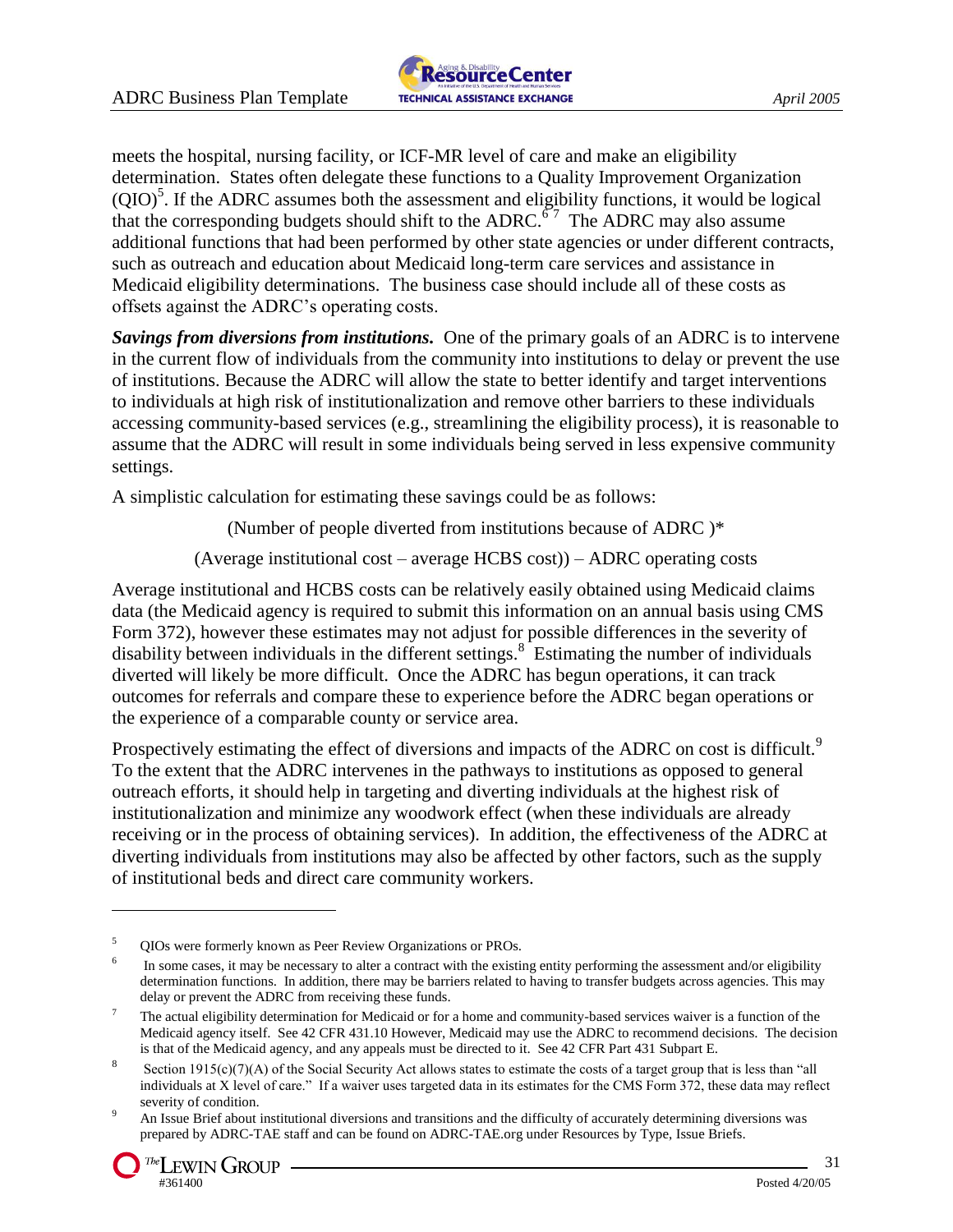

It is possible to present a simplistic fiscal impact statement that demonstrates the number of diversions necessary to cover the cost of operating the ADRC and comparing that number to the total number of people applying for Medicaid funded long-term care. For example, an ADRC may have an annual operating cost of \$1 million to serve an area that has approximately 1,000 individuals entering an institution and 500 individuals entering a HCBS waiver on an annual basis. Thus, 33% of individuals go into HCBS waivers rather than institutions. The average cost of the institution is \$50,000 while the average waiver cost is \$14,000 (a difference of \$36,000). Thus, the ADRC would need to divert approximately 28 individuals over the year to cover its operating costs. This translates to a less than two percentage point increase in the percentage of individuals going to HCBS rather than an institution (35%).

*Savings from Diversions from Medicaid*. The ADRC may also argue that it will produce savings by keeping some individuals off of Medicaid altogether. Some individuals who receive ADRC services and are at risk of spending down to become Medicaid eligible may end up receiving HCBS services that are less expensive than an institution. As a result of services provided by the ADRC, some of these individuals will likely choose to receive HCBS rather than going into an institution. The lower cost of the HCBS services may result in their spending down their assets at a slower rate or may even be sustainable on their current income resulting in them never becoming eligible for Medicaid or becoming eligible at a much later time. For example, an individual with \$1,500 a month in income and \$22,000 worth of countable assets who is diverted to an assisted living facility at \$2,000 a month rather than going into a nursing facility at \$4,000 will be able to pay for her services without the assistance of Medicaid for an additional 2 years and 8 months.

## *Securing Matching Federal Medicaid Funds*

Because the ADRC is fulfilling several functions key to efficient operation of the Medicaid program, it will likely be eligible to receive matching federal financial participation (FFP) for these administrative functions. When developing a plan to secure FFP, each ADRC should understand the following:

- Functions for which administrative FFP is available at;
- The operational requirements necessary to secure FFP and pass a state or federal audit; and
- When and how to work with the designated State Medicaid Agency to secure federal approval.

**Functions potentially eligible for FFP:** Many, if not most, of the ADRC functions are potentially eligible for matching Medicaid administrative funds. States can receive FFP from the federal government for costs associated with the "efficient and effective" administration of the Medicaid program. Generally the administrative match rate is 50%.<sup>10</sup> Medicaid administration activities can include the following:

<sup>&</sup>lt;sup>10</sup> Higher match rates theoretically could be obtained, such as compensation and training of skilled professional medical personnel performing administrative tasks that are medically related. Typically, these rates have been applied to utilization reviews.

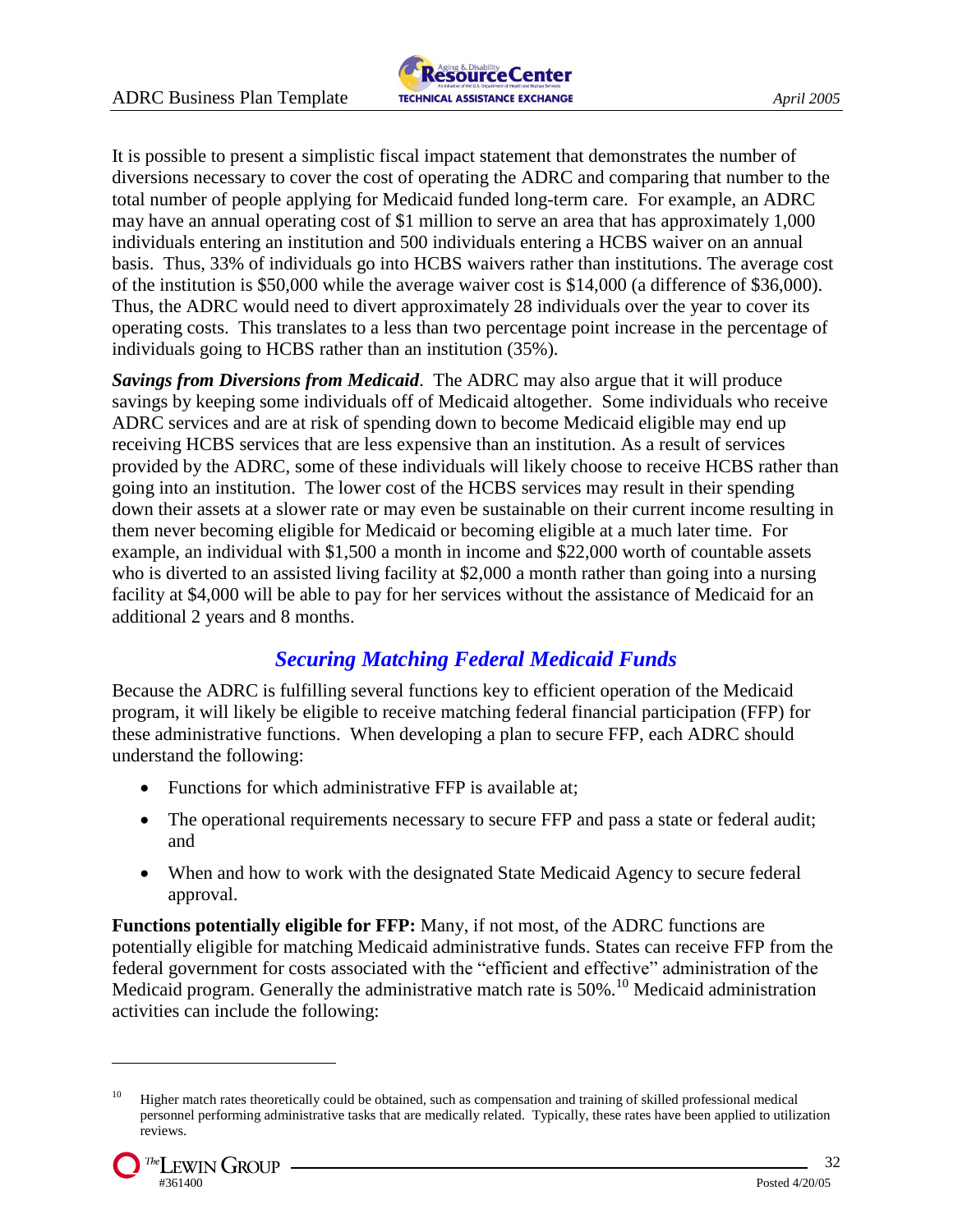- outreach and enrollment,
- case management,
- provider monitoring,
- planning and development,
- network development,
- auditing, and
- quality improvement activities.

While Medicaid must be managed by a "single state agency," that entity is free to subcontract these administrative functions.<sup>11</sup> Thus, regardless of whether the ADRC is a state or local government agency or a private contractor it may be eligible for FFP. All FFP must be drawn down through the Medicaid agency. Thus, if the ADRC is operated by an entity other than the Medicaid agency, arrangements must be made for FFP to flow through the Medicaid agency to the ADRC.

Most of the relevant ADRC functions for which FFP may be available will likely fall into the outreach and enrollment category, but some of the other categories are also relevant. *Exhibit 11* provides a breakdown of the potential to secure FFP for core ADRC functions.

| <b>ADRC Function</b>                                           | <b>Potential Ability to Receive Medicaid</b><br><b>Administrative Match</b>                                                                                                                                                             |
|----------------------------------------------------------------|-----------------------------------------------------------------------------------------------------------------------------------------------------------------------------------------------------------------------------------------|
| Outreach                                                       | Yes, if outreach emphasizes access to Medicaid program                                                                                                                                                                                  |
| Information, Referral and<br>Intake                            | Yes, if functions discuss Medicaid as potential service or<br>if provided to someone who is Medicaid eligible                                                                                                                           |
| Short-term Stabilization                                       | Yes, if the individual is Medicaid eligible and the<br>activities are related to connecting individuals to<br>Medicaid funded services. May also be eligible if funded<br>as Targeted Case Management under the Medicaid State<br>Plan. |
| Case Review                                                    | Yes, if individual is Medicaid eligible or if part of<br><b>Medicaid eligibility determination process</b>                                                                                                                              |
| <b>LTC Needs and Supporting</b><br><b>Resources Assessment</b> | Yes, if individual is Medicaid eligible or if part of<br><b>Medicaid eligibility determination process</b>                                                                                                                              |

### **Exhibit 11: ADRC Functions by Potential for Medicaid Administrative Match**

## **Exhibit 11: ADRC Functions by Potential for Medicaid Administrative Match, continued**

|                        | <b>Potential Ability to Receive Medicaid</b> |
|------------------------|----------------------------------------------|
| <b>ADRC Function /</b> | <b>Administrative Match</b>                  |

<sup>&</sup>lt;sup>11</sup> It is important to note that because of requirements included in 42 CFR 431.10(3), the Medicaid agency must retain authority and responsibility for the functions. Thus, although the Medicaid agency may subcontract these functions, they are still responsible for making final decisions regarding appeals and program design.

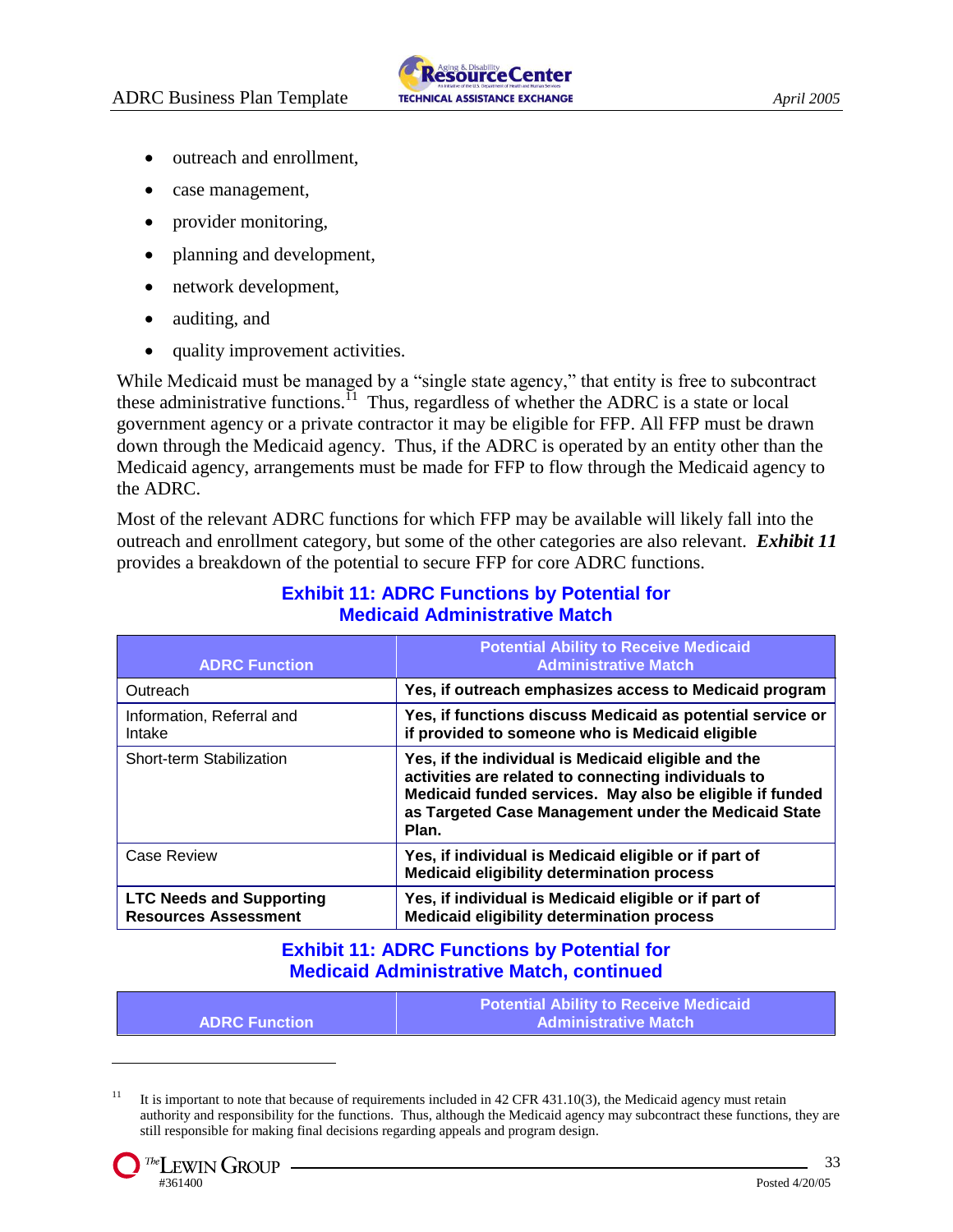

| <b>Benefits Counseling</b>                                             | Yes, if individual is Medicaid eligible or if part of<br><b>Medicaid eligibility determination process</b> |
|------------------------------------------------------------------------|------------------------------------------------------------------------------------------------------------|
| <b>LTC Options Counseling</b>                                          | Yes, if individual is Medicaid eligible or if part of<br><b>Medicaid eligibility determination process</b> |
| Linkage to LTC Services                                                | Yes, if individual is Medicaid eligible                                                                    |
| Interaction with Medicaid Eligibility<br><b>Approval Process</b>       | Yes                                                                                                        |
| Assistance in continuous<br>improvement projects for the<br>LTC system | Yes, if effort impacts Medicaid services and beneficiaries                                                 |
| <b>Futures Planning</b>                                                | No <sup>12</sup>                                                                                           |

Generally, the ADRC could receive FFP for services provided to someone who is Medicaid eligible. How the state and the ADRC define the eligibility determination process may affect the ability to draw down FFP for individuals who are ultimately determined not to be Medicaid eligible. For example, if this process is narrowly defined as simply completing the Medicaid application and the level of care determination, then the ADRC will not be able to draw down FFP for functions such as LTC options and benefits counseling for individuals who are not determined to be Medicaid eligible. However, if the state defines these functions as being an integral part of its process for determining whether an individual is eligible for Medicaid, it could draw down FFP regardless of whether or not an individual is ultimately determined to be eligible.

This broader interpretation of the eligibility determination process can be justified because eligibility criteria are often different for individuals served in an institution or under a 1915(c) waiver than for the regular Medicaid program.<sup>13</sup> Thus, because an individual may only be eligible if he or she chooses to go into the waiver or another service that has a more liberal eligibility process and the individual must make a choice of this service over what could be offered under the state plan, it could be reasonably argued that it is proper for the state to offer counseling on that choice as part of the eligibility determination process.

<sup>&</sup>lt;sup>13</sup> States are allowed to set more liberal financial eligibility for individuals in institutions and the corresponding 1915(c) waivers. Thus, individuals would need to select the institution or the waiver over the traditional Medicaid program for this more liberal criterion to apply.



<sup>&</sup>lt;sup>12</sup> FFP could potentially be drawn down for providing futures planning for Medicaid eligible individuals. However, it is unlikely that these individuals would benefit from this service. The possible exception to this could be educating individuals about Reverse Annuity Mortgages (RAM). In this scenario, Medicaid eligible individuals would be informed of mechanisms to obtain a RAM rather than relying on Medicaid to pay for the long term care bills. This could be helpful to individuals who prefer not to receive Medicaid benefits or face long waiting lists for home and community-based services offered under a 1915(c) waiver.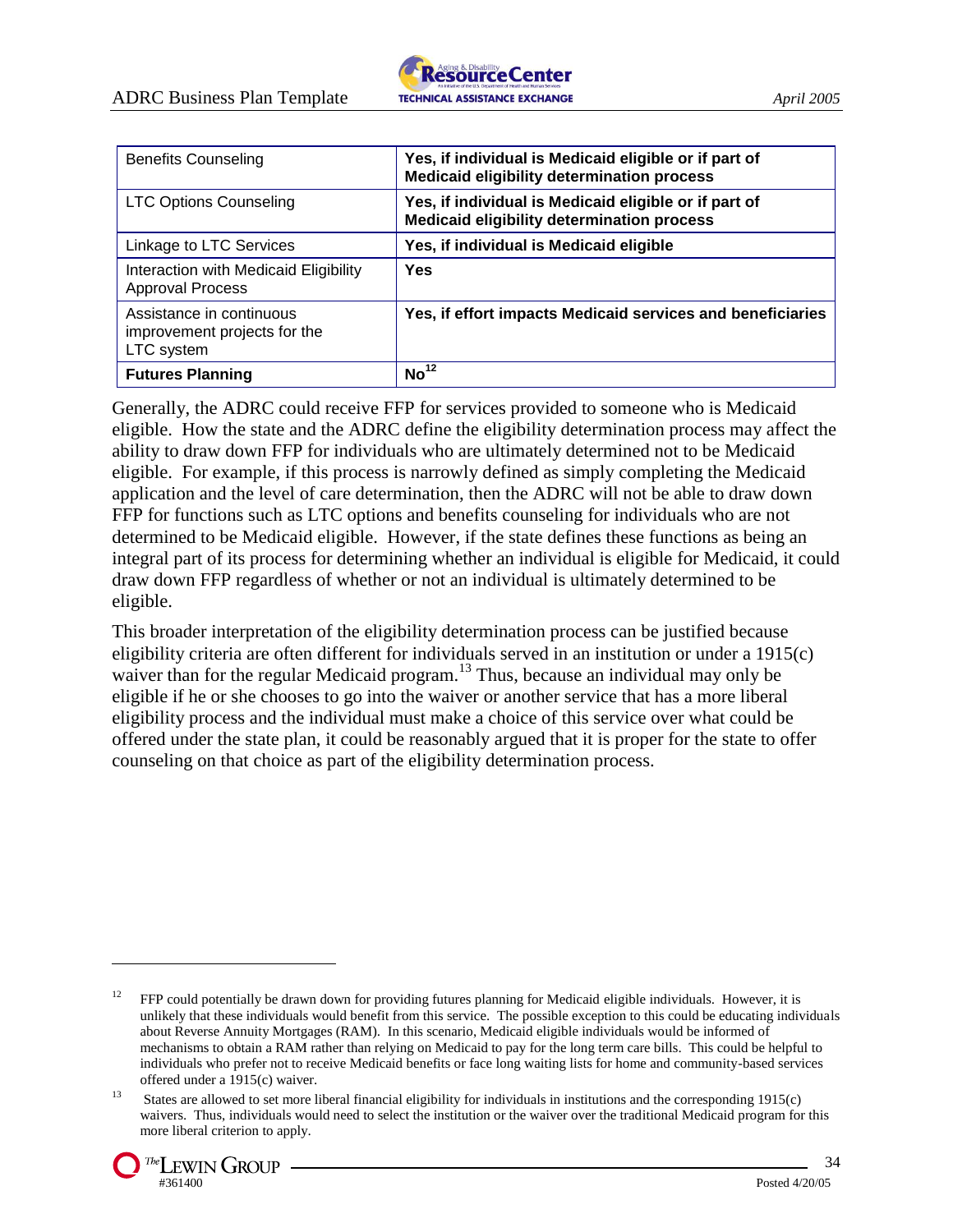

# *Operational Requirements for Securing Match*

CMS has provided the following guidance to ADRCs seeking to draw down federal match: "The state should include their costs in the cost allocation plan that it submits annually to HHS. Costs must be allocated according to the amount of time/effort/fixed cost attributed to each program that they serve. The Medicaid agency is experienced in computing these costs, and can provide direction as to how to proceed."<sup>14</sup>

Although the designated Medicaid agency will submit the cost allocation plan, in most cases, that agency will expect the ADRC to provide components that can be inserted into that plan. The Medicaid agency will then review and approve the proposed language and include it in the state's plan. The following two documents provide parameters for developing a cost allocation plan:

- Relevant federal regulations can be found in CFR 45 section 95 at [http://frwebgate6.access.gpo.gov/cgi](http://frwebgate6.access.gpo.gov/cgi-bin/waisgate.cgi?WAISdocID=97448670832+2+0+0&WAISaction=retrieve)[bin/waisgate.cgi?WAISdocID=97448670832+2+0+0&WAISaction=retrieve.](http://frwebgate6.access.gpo.gov/cgi-bin/waisgate.cgi?WAISdocID=97448670832+2+0+0&WAISaction=retrieve)
- Additional guidance is found in Office of Management and Budget (OMB) Circular A-87, "General Principles for Determining Allowable Costs", [http://www.whitehouse.gov/omb/circulars/a087/a87\\_2004.html.](http://www.whitehouse.gov/omb/circulars/a087/a87_2004.html)

DHHS has developed a document entitled, "A Guide for State and Local Government Agencies: Cost Principles and Procedures for Establishing Cost Allocation Plans and Indirect Cost Rates for Grants and Contracts with the Federal Government." It is available at:

[http://permanent.access.gpo.gov/websites/www.hhs.gov/grantsnet/state/asmbc10.pdf.](http://permanent.access.gpo.gov/websites/www.hhs.gov/grantsnet/state/asmbc10.pdf) This document provides greater detail regarding the specifics of a cost allocation plan.

CMS has published guidance for claiming administrative match for school based programs at: [http://www.cms.hhs.gov/medicaid/schools/macguide.pdf.](http://www.cms.hhs.gov/medicaid/schools/macguide.pdf) While this guide is targeted to programs that differ from an ADRC, the discussion of the infrastructure necessary to claim FFP for the administration of a program is relevant.

Below we include text in italics from this document; text was selected to highlight the principle requirements that each ADRC will need to meet to draw down Medicaid administrative FFP. We also provide links to resources that may be helpful in meeting these requirements

 **The ADRC must have an interagency agreement with the single state Medicaid agency:** *An interagency agreement, which describes and defines the relationships between the state Medicaid agency, the state Department of Education and/or the school district or local entity conducting the activities* [in this case, the ADRC]*, must be in place in order to claim federal matching funds.* 

*The state Medicaid agency is the only entity that may submit claims to CMS to receive FFP for allowable Medicaid costs. This requirement necessitates that every participating* 

<sup>&</sup>lt;sup>14</sup> E-mail provided to The Lewin Group by Mary Clarkson, CMSO Division of Benefits, Coverage and Payment.

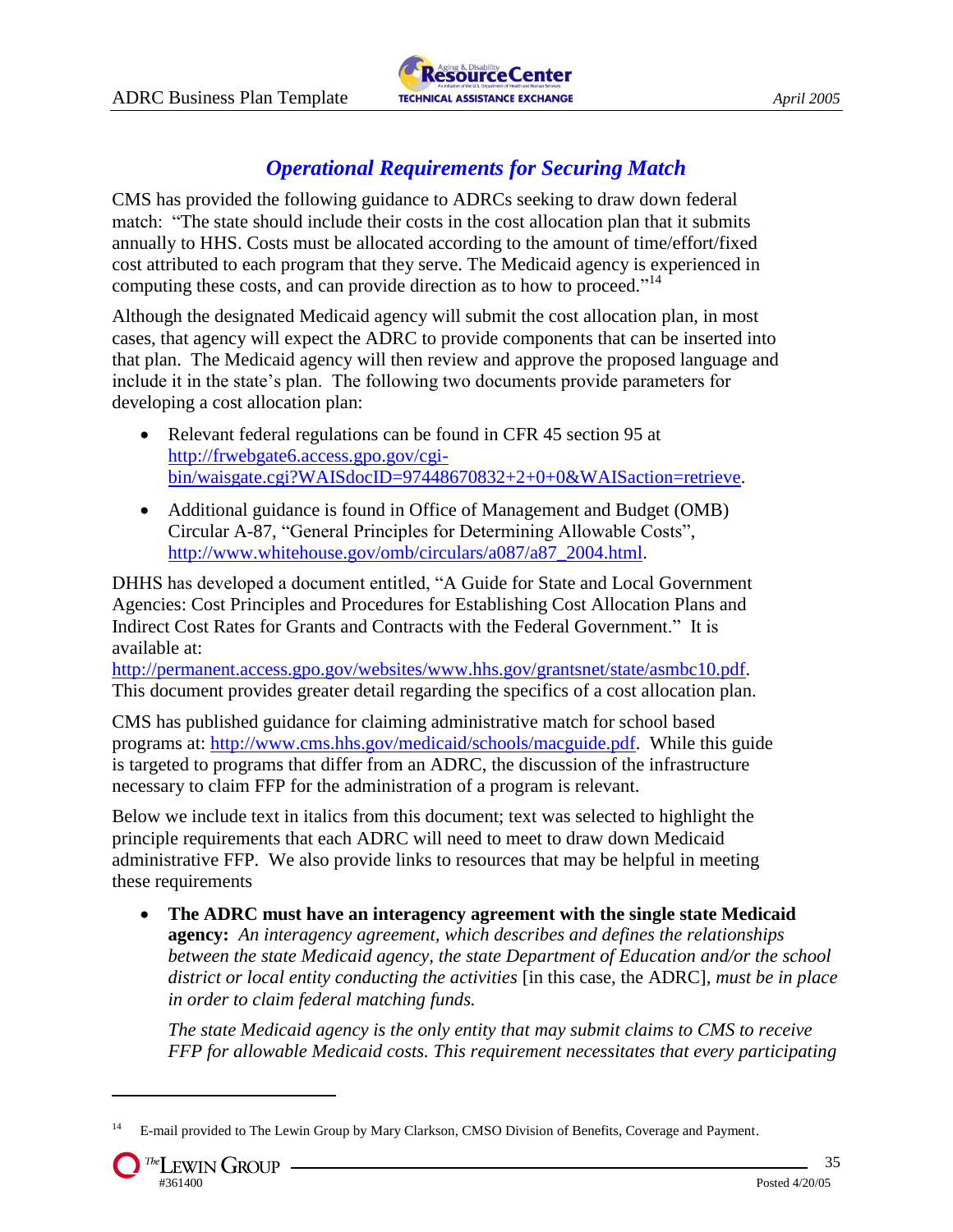*agency be covered, either directly or indirectly, through an interagency agreement, but there is no need for duplicative or overlapping agreements.* 

Examples of interagency agreements can be found at the following websites:

- o [http://www.greenbush.org/Spectra/SDAC\\_materials/SDAC%20IAA.doc](http://www.greenbush.org/Spectra/SDAC_materials/SDAC%20IAA.doc)
- o [http://www.education.ky.gov/NR/rdonlyres/e35frbx7myxstgjoadlmqop6atqdyybf](http://www.education.ky.gov/NR/rdonlyres/e35frbx7myxstgjoadlmqop6atqdyybf3q6l4xomny2pqsjcp6luzd55vxv272eyo6ctrwcj6jzlf4jq5fh4tozwqpb/SBACDistrictAgreement.rtf) [3q6l4xomny2pqsjcp6luzd55vxv272eyo6ctrwcj6jzlf4jq5fh4tozwqpb/SBACDistric](http://www.education.ky.gov/NR/rdonlyres/e35frbx7myxstgjoadlmqop6atqdyybf3q6l4xomny2pqsjcp6luzd55vxv272eyo6ctrwcj6jzlf4jq5fh4tozwqpb/SBACDistrictAgreement.rtf) [tAgreement.rtf](http://www.education.ky.gov/NR/rdonlyres/e35frbx7myxstgjoadlmqop6atqdyybf3q6l4xomny2pqsjcp6luzd55vxv272eyo6ctrwcj6jzlf4jq5fh4tozwqpb/SBACDistrictAgreement.rtf)
- **ADRCs must conduct time studies** (this issue is discussed in greater detail below)**:** *The time study is the primary mechanism for identifying and categorizing Medicaid administrative activities performed by school or school district employees* [in this case, the ADRC]*. The time study also serves as the basis for developing claims for the costs of administrative activities that may be properly reimbursed under Medicaid.* 
	- o The CMS guide provides greater detail on the requirements necessary to conduct a time study.
	- o California produced a guide that includes detailed instructions for conducting a time study. This documentation could be adapted to meet the needs of an ADRC.<sup>15</sup> This document is titled, "Children's Medical Services Plan and Fiscal Guidelines for Fiscal Year 2004-05, Section 9 – Federal Financial Participation," California Department of Health Services, Children's Medical Services Branch. The full report can be accessed at: [http://www.dhs.ca.gov/pcfh/cms/onlinearchive/pdf/cms/informationnotices/2004/](http://www.dhs.ca.gov/pcfh/cms/onlinearchive/pdf/cms/informationnotices/2004/cmsin0405/cmsin0405.htm) [cmsin0405/cmsin0405.htm.](http://www.dhs.ca.gov/pcfh/cms/onlinearchive/pdf/cms/informationnotices/2004/cmsin0405/cmsin0405.htm)
- **ADRCs must not claim FFP for functions for which they are already receiving reimbursement:** *Federal, state and local governmental resources should be expended in the most cost-effective manner possible. In determining the administrative costs that are reimbursable under Medicaid, duplicate payments are not allowable. That is, states may not claim FFP for the costs of allowable administrative activities that have been or should have been reimbursed through an alternative mechanism or funding source. The state must provide assurances to CMS of non-duplication through its administrative claims and the claiming process. Furthermore, in no case should a program or claiming unit in a local jurisdiction be reimbursed more than the actual cost of that program or claiming unit, including state, local, and federal funds.*

Federal regulations provide flexibility regarding how time studies can be conducted and allow a state to propose an alternative methodology to conducting a time study. Also, a time study is not necessary if 100 percent of an individual's time is spent doing Medicaid related activities for which FFP will be claimed at the 50% match rate. The designated state Medicaid agency and CMS must approve the methodology and it should be included as part of your state's cost

<sup>&</sup>lt;sup>15</sup> California's guide is an available resource but has not been approved by CMS. Each ADRC should have its designated state Medicaid agency review and approve any time study that it develops.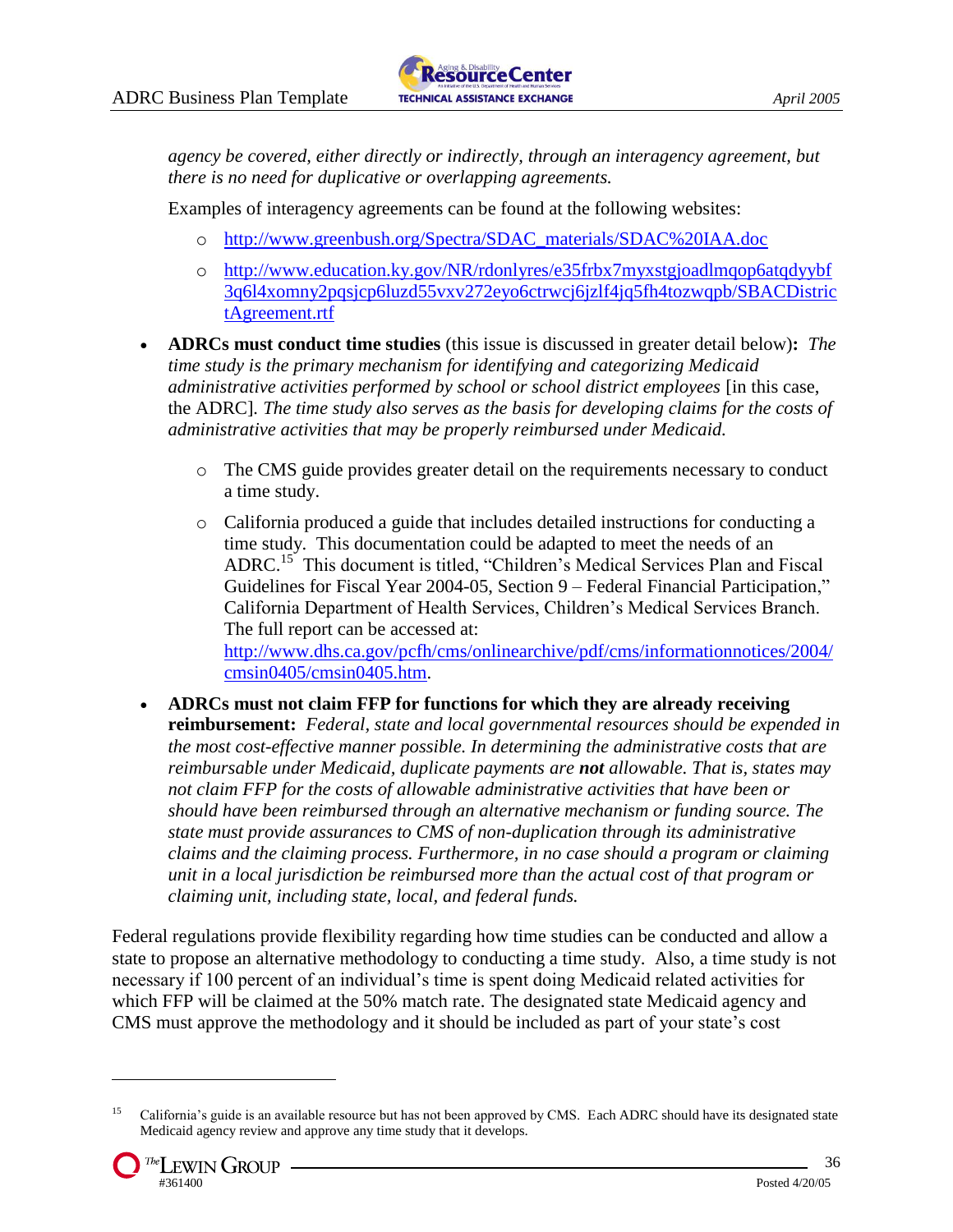

allocation plan. Below we briefly discuss operational issues related to securing FFP for each of the core ADRC functions:

- Outreach Outreach activities may be tracked by separating efforts that emphasize the ADRC as the access point for Medicaid funded long-term care from those that do not. A time study may not be necessary if: (1) all outreach activities emphasize access to Medicaid and (2) the individual(s) conducting these activities do not allocate a portion of their time to non-Medicaid related activities.
- Information and Referral– Many I&R activities can be viewed as outreach activities because they are providing information to individuals about services provided by the Medicaid program. The ADRC may be eligible to claim FFP if one of the two following conditions are met: (1) the interaction (typically a telephone call) discusses Medicaid, such as whether the person may be eligible for Medicaid or providing information about a home and community-based waiver or Medicaid funded institutional care or (2) the interaction occurs with someone who is already Medicaid eligible. Therefore, the ADRC will likely want to have a mechanism for tracking whether these interactions are Medicaid related and/or the individual is Medicaid eligible.**<sup>16</sup>**

The next challenge is translating these interactions into units of time. This could be done in a variety of ways. For example, individuals could complete periodic time studies to track the portion of their time spent on Medicaid or non-Medicaid related interactions. The ADRC could also track the amount of time spent for each interaction (e.g., including amount of time on the tracking form).

If the ADRC practice is not to ask whether individuals are Medicaid eligible or not emphasize Medicaid related services, it may still be able to draw down FFP. For example, the ADRCs in Wisconsin only track the amount of time spent on I&R. Then they divide this time by the proportion of Medicaid eligibles in the region that the ADRC serves and only claims FFP on this proportion. An alternative approach would be to conduct more detailed tracking, which would require additional infrastructure.

• **Short-term Stabilization** – FFP can be drawn down for this function to the extent that short-term stabilization consists of activities that identify immediate needs and accelerates access to Medicaid funded services to address these needs for Medicaid eligible individuals. In most cases, the ADRC will want to conduct time studies that identify which of the individuals receiving these services are Medicaid eligible and which activities are related to connecting these individuals to Medicaid funded services. For example, time spent assisting someone in crisis locating Medicaid funded personal care services could be claimable, but time spent making a referral to adult protective services would not be. It will be important that the time study methodology include the capability of identifying individuals in the process of having their Medicaid eligibility determined.

<sup>&</sup>lt;sup>16</sup> The ADRC should have a method to verify that an individual is Medicaid eligible. In addition, an individual cannot be required to divulge his or her Medicaid status as part of the I&R function.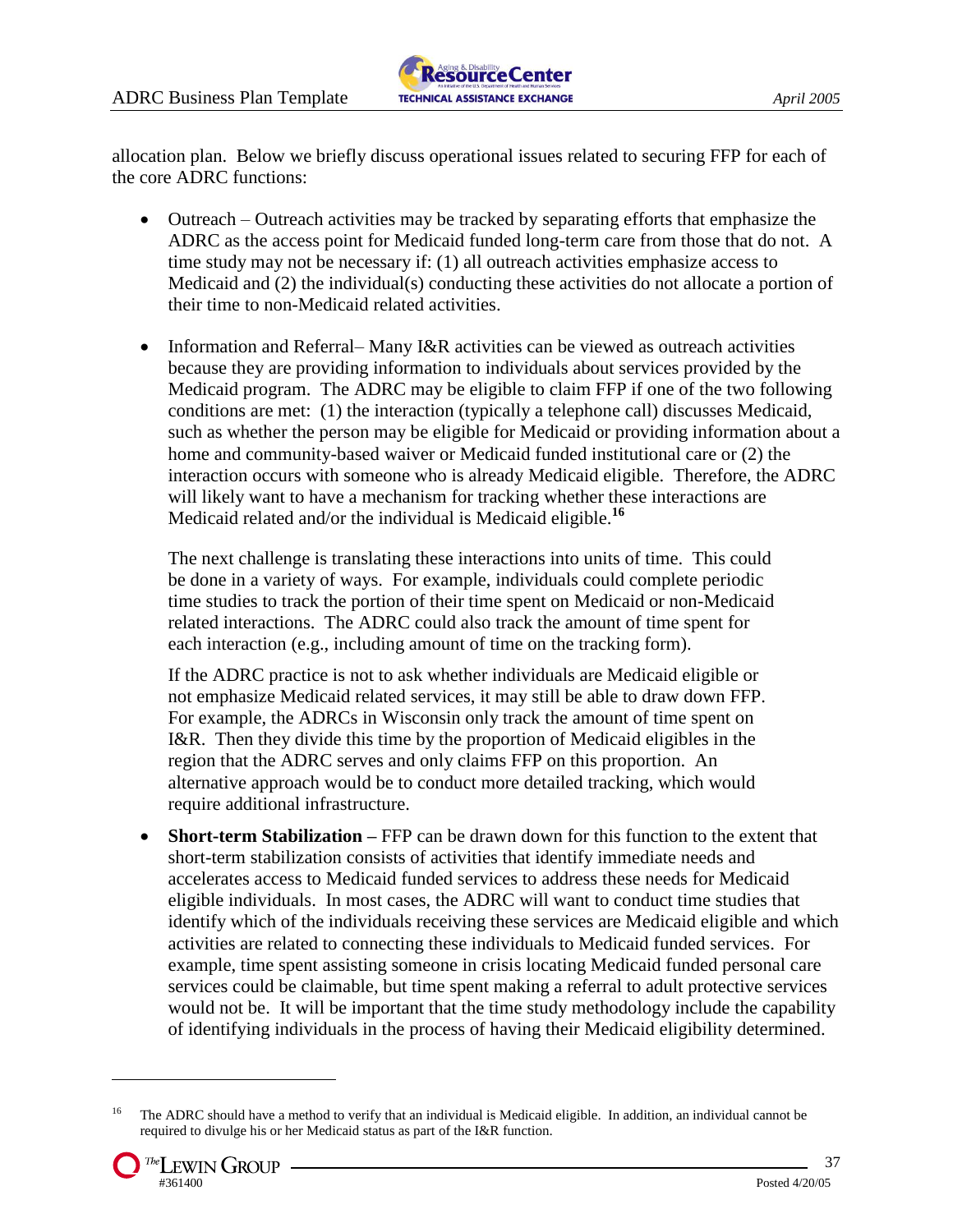If these individuals are eventually determined to be Medicaid eligible, FFP could be claimed.

 **Case Review; LTC Needs and Supporting Resources Assessment; Benefits Counseling; and LTC Options Counseling** – ADRCs will need to conduct time studies for any of these services that the Medicaid agency does not consider to be part of the Medicaid eligibility determination process (see earlier discussion on this issue). These time studies will need to differentiate between Medicaid eligible versus non-Medicaid eligible reviews.

If these services are classified as part of the Medicaid eligibility determination process in all cases, it may only be necessary to conduct a time study if the individual conducting the case review and/or assessments does other activities that are non Medicaid related.

Federal regulations allow the ADRC to use samples for the time study rather than capturing this information for all individuals served. These regulations require that this sampling occur on a monthly basis at a minimum. CMS may be willing to accept the use of an alternative methodology, such as calculating the average amount of time for each unit of service provided and developing assumptions regarding the percentage of individuals served who are Medicaid eligible or (when making the case for enhanced match) require a medical review. Any alternative methodology would have to be approved by both the single state Medicaid agency and CMS.

- **Linkage to LTC Services** Because an ADRC will only be eligible for FFP when this service is provided to an individual who is Medicaid eligible, the ADRC will need to conduct a time study for staff that serve both Medicaid eligible and non-Medicaid eligible individuals or perform other non-Medicaid related services.
- **Interaction with Medicaid Eligibility Approval Process –** Because this task should always be eligible for FFP, time studies will likely only be necessary if the staff performing this function perform other tasks that are non Medicaid related.
- **Assistance in continuous improvement projects for the LTC system** ADRCs will likely need to conduct time studies for staff engaged in these activities. The ADRC will also need to track these activities and provide a description of if and why they consider staff to be Medicaid eligible.

ADRCs may wish to consider trying to obtain FFP using the optional Medicaid state plan service known as Targeted Case Management (TCM). A CMS State Medicaid Director Letter describes TCM as including the following services: "(1) assessment of the eligible individual to determine service needs, (2) development of a specific care plan, (3) referral and related activities to help the individual obtain needed services, and  $(4)$  monitoring and follow-up.<sup> $17$ </sup>

<sup>17</sup> State Medicaid Director Letter dated January 19, 2001 available at: http://www.cms.hhs.gov/states/letters/smd119c1.asp.

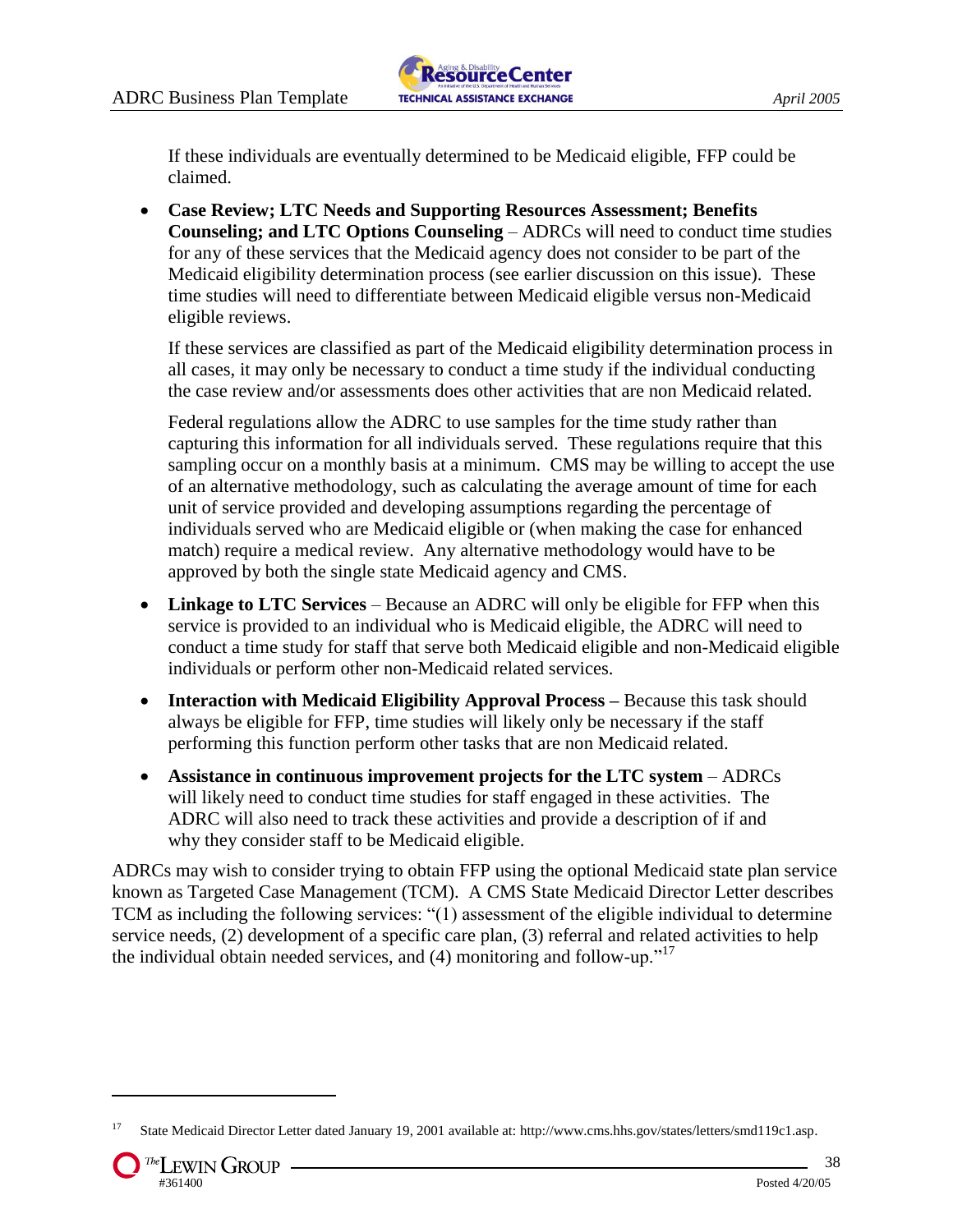

A state could potentially establish a TCM program that targets Medicaid eligible individuals seeking access to long-term care. Thus, those individuals who enter the ADRC and who are eventually determined to be Medicaid eligible would qualify for the service. The TCM service would then consist of the following ADRC functions:

- Information and Referral;
- Short Term Stabilization;
- Case Review:
- LTC Needs and Supporting Resources Assessment;
- Benefits Counseling;
- LTC Options Counseling;
- Linkage to LTC Services; and
- Interaction with Medicaid Eligibility Approval Process.

The amount of FFP available using TCM rather than administrative dollars could be higher because FFP would be based on the Federal Medical Assistance Percentage (FMAP) for services provided in the state in which the ADRC operates. In 2005, these FMAP rates range from a minimum of 50% to a high of 77.08%.

A TCM program, as with a Medicaid state plan service, would have to be approved and monitored by the designated state Medicaid agency and approved by CMS. Infrastructure necessary for operating a TCM program will vary depending upon how the program is set up. The infrastructure will need to be consistent with the reimbursement methodology established for the program. For example, if the TCM rate is based on actual costs accrued, the ADRC would likely need to establish mechanisms for tracking and reporting these costs. The ADRC will need to work closely with the designated state Medicaid agency in building these systems.

Two areas of concern in developing a TCM as a mechanism for funding ADRC operation are as follows:

- 1. The TCM program will have to have a target criterion that is broad enough to include most of the individuals eligible for ADRC services, but narrow enough to prevent use by individuals outside of the ADRC. A definition that targets Medicaid eligible individuals seeking long term care services, but not currently receiving services from a 1915(c) HCBS waiver or an institution may suffice.
- 2. Because TCM is a Medicaid state plan service, any willing provider who meets the criteria for the service must be allowed to participate. States may be able to set provider criteria that the ADRC is likely to meet, but that would be prohibitive to other potential providers. These criteria could include requirements such as the following:
	- Utilize nurses and social workers on staff;
	- Be capable of delivering services 24 hours a day, seven days a week; and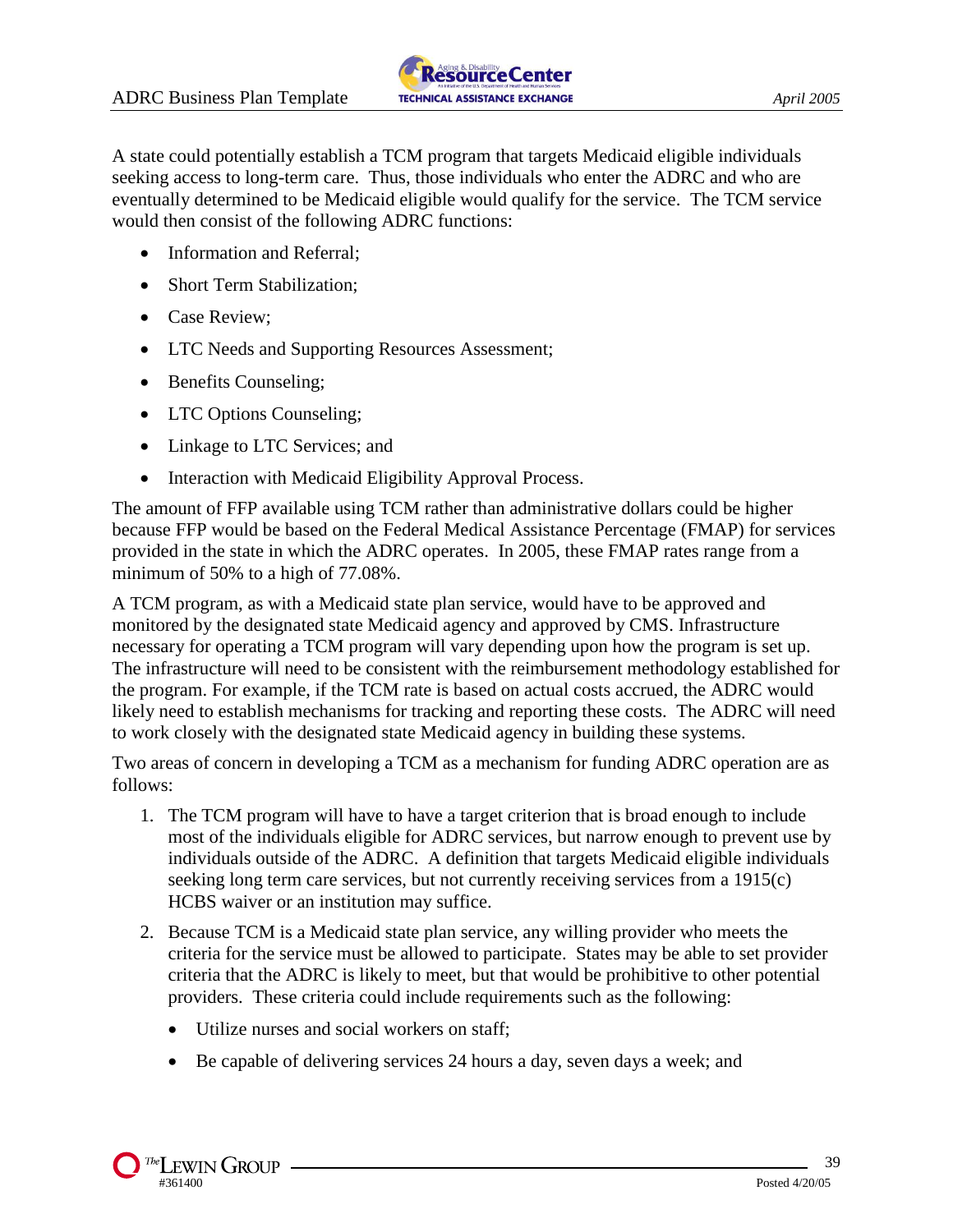Have a database of all available long term care providers including their capacity to serve new clients.

# *When and How to Secure Federal Approval*

If the ADRC is expecting to receive enhanced match or if the entire amount of the effort (both state funds and FFP) is expected to exceed \$5 million, the state must receive approval of an Advance Planning Document (APD). This document must be filed by the state Medicaid agency with CMS, though the Medicaid agency could require that the ADRC prepare the material for submission.

The Administration for Children and Families, Office of Child Support Enforcement in the Department of Health and Human Services in collaboration with CMS, developed guidance materials for producing an APD. These materials are available at [http://www.acf.hhs.gov/programs/cse/stsys/tab6.htm.](http://www.acf.hhs.gov/programs/cse/stsys/tab6.htm) The following is selected text from that website that provides additional background on APDs:

*States seeking Federal funding for an information systems development and implementation project must submit an Advance Planning Document (APD) for approval by the Department of Health and Human Services (HHS), if the project funding exceeds the regulatory thresholds specified at 45 CFR 95.611. Federal regulations at 45 CFR 307.10(a) specify that a CSES must be planned, designed, developed, installed or enhanced in accordance with an initial and annually updated APD approved under 45 CFR 307.15.*

*Once a project has been funded at the enhanced FFP rate, it remains an enhanced project and is subject to the enhanced rate thresholds, regardless of the FFP rate that is being requested for a contract, contract amendment or task order.*

*An APD provides the Federal government with information necessary to determine funding levels as well as monitor the progress of a project. It includes a statement of needs and objectives, a requirements analysis, a proposed schedule and budget, as well as other information as described in 45 CFR 95.605 and 45 CFR 307.15. The APD remains the sole vehicle for approval of a project or for approval of FFP for that project. The APD must be complete and submitted according to requirements.* 

*There are two major types of APD submissions:* 

- *Planning APD, which is used by States seeking reimbursement for the costs of planning for the implementation of a system; and*
- *Implementation APD, which is used by States seeking reimbursement for the costs of designing, developing and implementing a system.*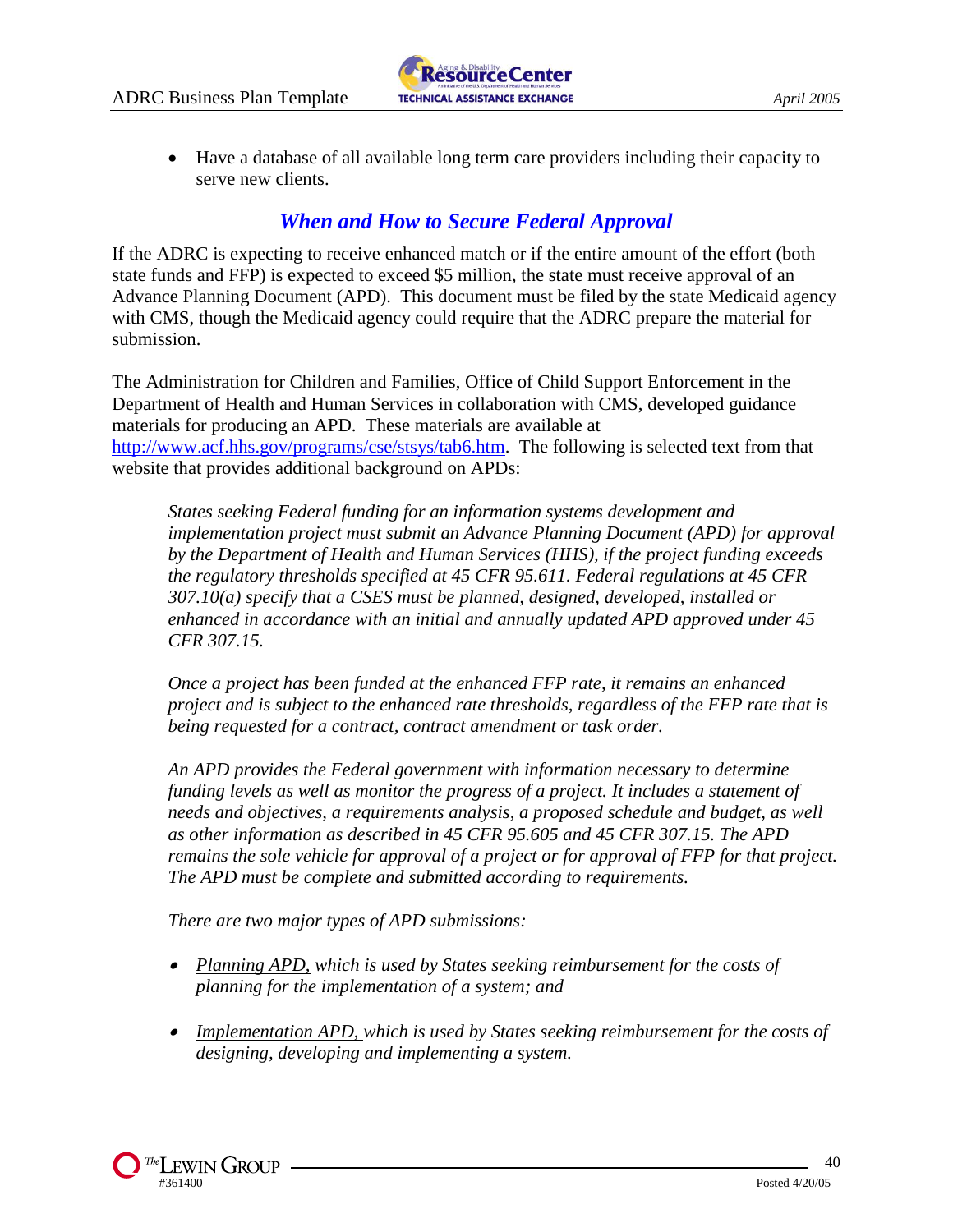

*In addition, there are two types of APD Updates (APDUs), which are used to keep HHS informed of the project status, and to obtain continued funding throughout the life of the project:* 

- *Annual APDUs, which are used for providing the official project status reports and requesting continued project funding; and*
- *As-Needed APDUs, which are used if significant changes occur in the project approach, procurement, methodology, schedule or costs.*

Below are selected examples of APDs that could be adapted:

- o This link provides a APD template for building immunization registries as a component of the Medicaid Management Information System (MMIS): <http://www.cms.hhs.gov/states/letters/smd70600.pdf>
- o This document describes requirements for developing APDs to fund activities related to HIPAA: [http://www.dhs.state.ri.us/dhs/hipaa/documents/APD%20Guide.doc.](http://www.dhs.state.ri.us/dhs/hipaa/documents/APD%20Guide.doc)

## *Integration with Other Federal Funds*

It may be possible to fund portions of the ADRC operations using funds from other federal sources, such as the Older Americans Act (OAA) or Social Services Block Grants (SSBG). As noted in the previous section, it is not allowable to draw Medicaid FFP using federal funds for the state match. Therefore, the ADRC will likely want to craft its operations so that it utilizes these funds to first serve individuals and functions not eligible for Medicaid FFP. Below we provide a brief discussion of the utility of various sources for funding ADRC operations.

*Older Americans Act* – Older Americans Act (OAA) funds can be used to pay many core ADRC services, such as information and assistance, outreach, benefits counseling, and case management. In addition, the core mission of the National Family Caregiver Support Program can be seen as a parallel effort to that of the ADRC in which the primary target is the caregiver rather than the individual with the disability of long term illness.

Coordination between OAA and ADRC funds could take one of the following formats:

- OAA/National Family Caregiver Support can operate separately from the ADRC with no coordination. This will likely result in duplicated systems and databases and two sources for I&R for caregivers.
- OAA/National Family Caregiver Support can be operated as a separate program from the ADRC, but pool resources for developing core infrastructure, such as the development and maintenance of databases of providers and mutual referrals. This will reduce duplication. The two entities should make efforts to minimize confusion among caregivers regarding where they should go to receive I&R and other services that are offered by both programs.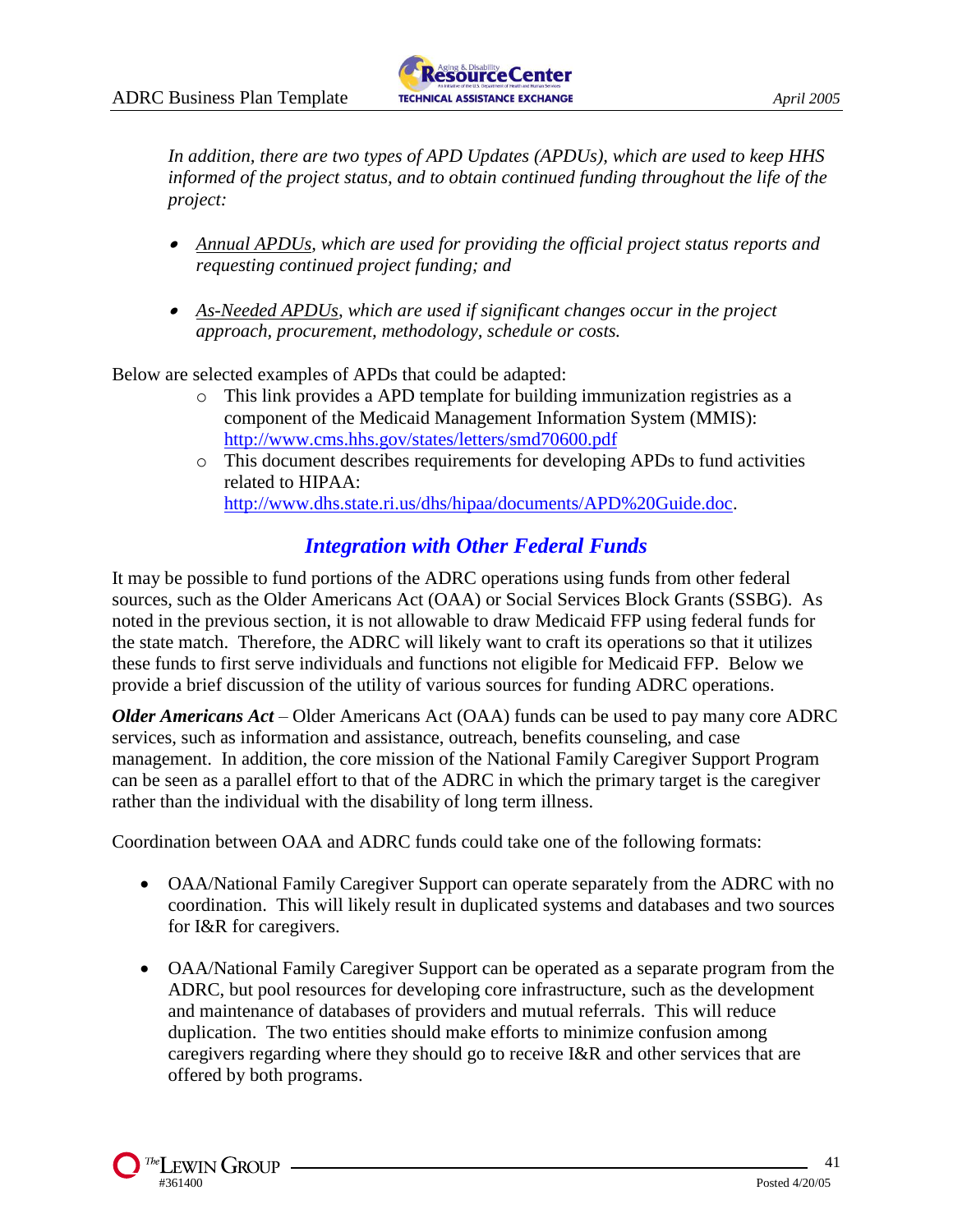

• OAA funding for I&R, outreach, benefits counseling, and case management, possibly including National Family Caregiver Support funds can be combined with ADRC funds to operate an expanded ADRC. If necessary, the ADRC would expand its core mission to provide these services to caregivers, as well as individuals with disabilities.<sup>18</sup> The ADRC would then want to ensure that the OAA funds are used only to fund services for which it is not planning on obtaining FFP.<sup>19</sup>

*Social Services Block Grants (SSBG).* Each state is given a capped dollar amount under the Social Services Block Grant (SSBG) program. After declining from \$2.3 billion in 1998, the total amount allocated for these grants has been \$1.7 billion a year from 2002 to 2004. States have substantial flexibility regarding which populations benefit from these funds and how they are used. The largest portions of these funds are used for child protective services and child foster care.<sup>20</sup>

SSBG guidelines define 29 service categories including an "other" category. These definitions are fairly broad and provide considerable flexibility. Core ADRC functions could possibly fall within one or more of the following categories:

- Case Management
- Counseling Services
- Education/Training
- Health Related Services
- Home-Based Services
- Independent/Transitional Living
- Information and Referral
- Legal Services
- Special Services Disabled

While the ADRC goals are likely to meet SSBG requirements, the limited pool of these funds is likely to result in stringent competition within each state for these funds. Each state uses its own methodology for dividing these funds. A list of the state officials responsible for overseeing this allocation can be found at the following website:

[http://www.acf.hhs.gov/programs/ocs/ssbg/docs/stoff.htm.](http://www.acf.hhs.gov/programs/ocs/ssbg/docs/stoff.htm)

*Integration with other entities supporting employment among individuals with disabilities.*  There are a variety of initiatives designed to support employment for individuals with disabilities. These initiatives might intersect with the ADRC in the following ways:

<sup>&</sup>lt;sup>18</sup> Because it may be difficult to separate out the needs of the individual from the needs of the caregiver, it is likely that the ADRC would provide services to caregivers even without combining the two programs.

<sup>19</sup> See the section on securing FFP for more information regarding cost allocation plans and time studies. The same infrastructure necessary to justify FFP should be sufficient to allocate sources of funding to OAA funds.

<sup>&</sup>lt;sup>20</sup> "SSBG 2002: Helping States Serve the Needs of America's Families, Adults and Children," publication of the US Administration for Children and Families, DHHS, http://www.acf.hhs.gov/programs/ocs/ssbg/annrpt/2002/index.html.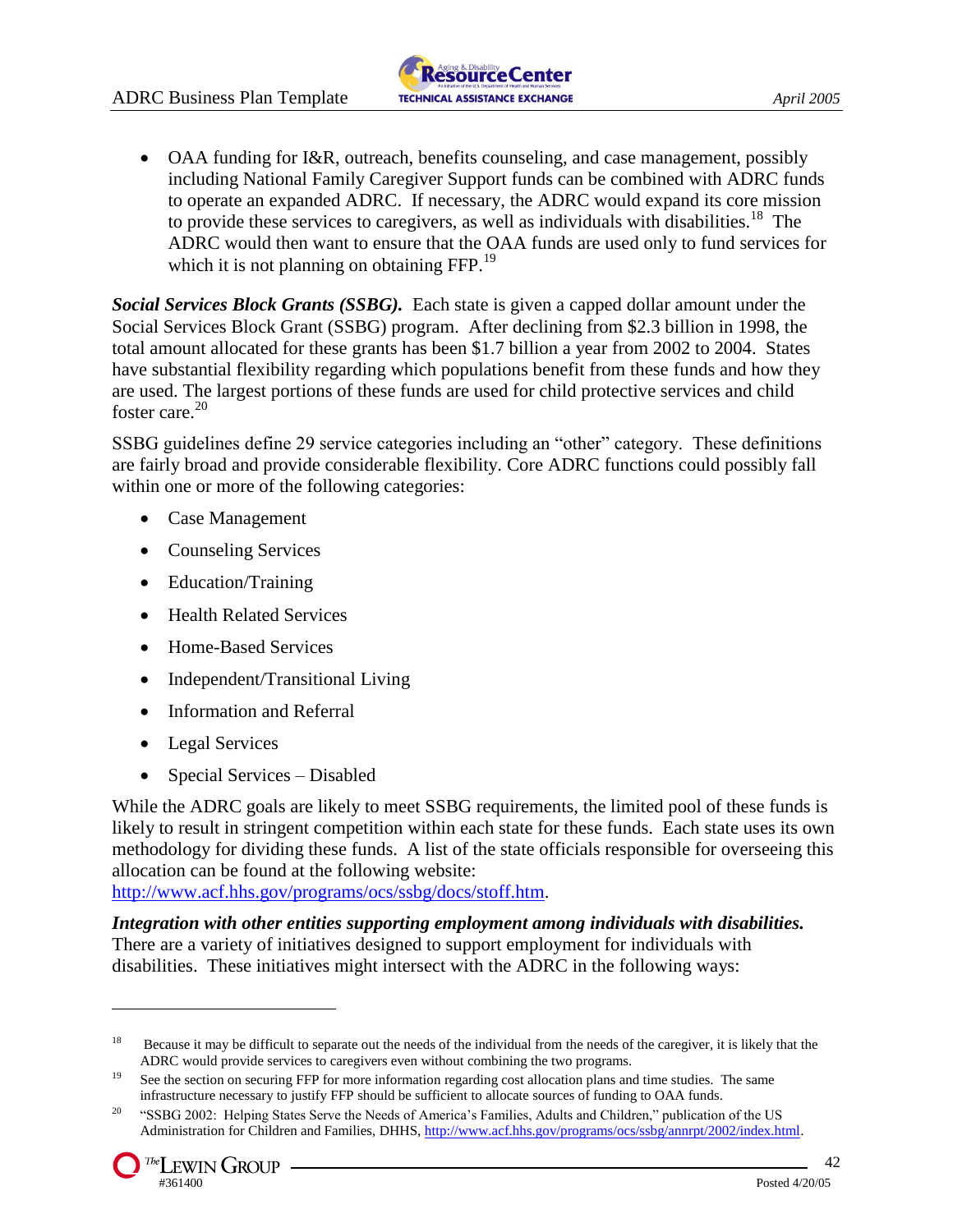- 1) The ADRC might form a collaborative relationship with the organization operating the employment effort. This relationship may involve mutual referrals and collaborative development and maintenance of core program elements, such as lists of providers.
- 2) The ADRC may apply for funds and expand its mission so that it becomes a central point for I&R and intake to employment supports as well as long-term care services.

Initiatives that provide I&R, assessment and counseling services regarding employment for individuals with disabilities include the following:

- *Vocational Rehabilitation* The Rehabilitation Act of 1973 provides funds to each state to provide a range of services and job training to individuals with disabilities who would like to be employed. More information about this program can be found at: [http://www.ed.gov/programs/rsabvrs/index.html.](http://www.ed.gov/programs/rsabvrs/index.html) These services are provided through each state's vocational rehabilitation office. Areas for collaboration could include mutual referrals and assistance in developing and maintaining databases of providers, especially for assistive technology.
- *One-Stop Career Centers* The Department of Labor (DoL), Division of Disability and Workforce Programs (DDWP) manages a variety of grants to support employment among individuals with disabilities. The purpose of these grants is to improve the ability of the One-Stop Career Centers [\(http://www.careeronestop.org\)](http://www.careeronestop.org/) to serve individuals with disabilities. An ADRC could form a partnership with a local One-Stop to help implement an existing grant or apply for a new grant. More information about these programs can be found at: [http://www.doleta.gov/disability/eta\\_default.cfm.](http://www.doleta.gov/disability/eta_default.cfm) Local One-Stops can be found at: [http://www.servicelocator.org.](http://www.servicelocator.org/)
- *Benefit Planning Assistance and Outreach* The Social Security Administration funds the Benefit Planning Assistance and Outreach (BPAO) program. These funds were awarded to 116 organizations nationwide to assist individuals with disabilities in learning about work incentives and help them plan to obtain or maintain employment. These organizations are required to conduct outreach and coordinate with other agencies providing services to individuals with disabilities (e.g., ADRCs). ADRCs could form relationships with BPAOs to share referrals. In addition, because the BPAOs receive substantial training in disability benefits, the ADRCs could utilize the BPAO to fulfill the benefits counseling function. Information about the BPAO program can be found at: [http://www.ssa.gov/work/ResourcesToolkit/congrant.html.](http://www.ssa.gov/work/ResourcesToolkit/congrant.html) A list of state contacts can be found at: [http://www.ssa.gov/work/ServiceProviders/BPAODirectory.html.](http://www.ssa.gov/work/ServiceProviders/BPAODirectory.html)

## *Cost Sharing and Voluntary Contributions*

ADRCs may have the ability to receive contributions from clients for the services received through the ADRC. It is important to make a distinction between receiving voluntary *consumer contributions* and requiring that consumers pay for a portion of their share, or mandatory *cost sharing.* Generally speaking, ADRCs will have much less ability to apply mandatory cost sharing due to federal regulations than requesting voluntary consumer contributions. In addition, it may be necessary to develop more extensive operational infrastructure to implement a mandatory rather than voluntary system.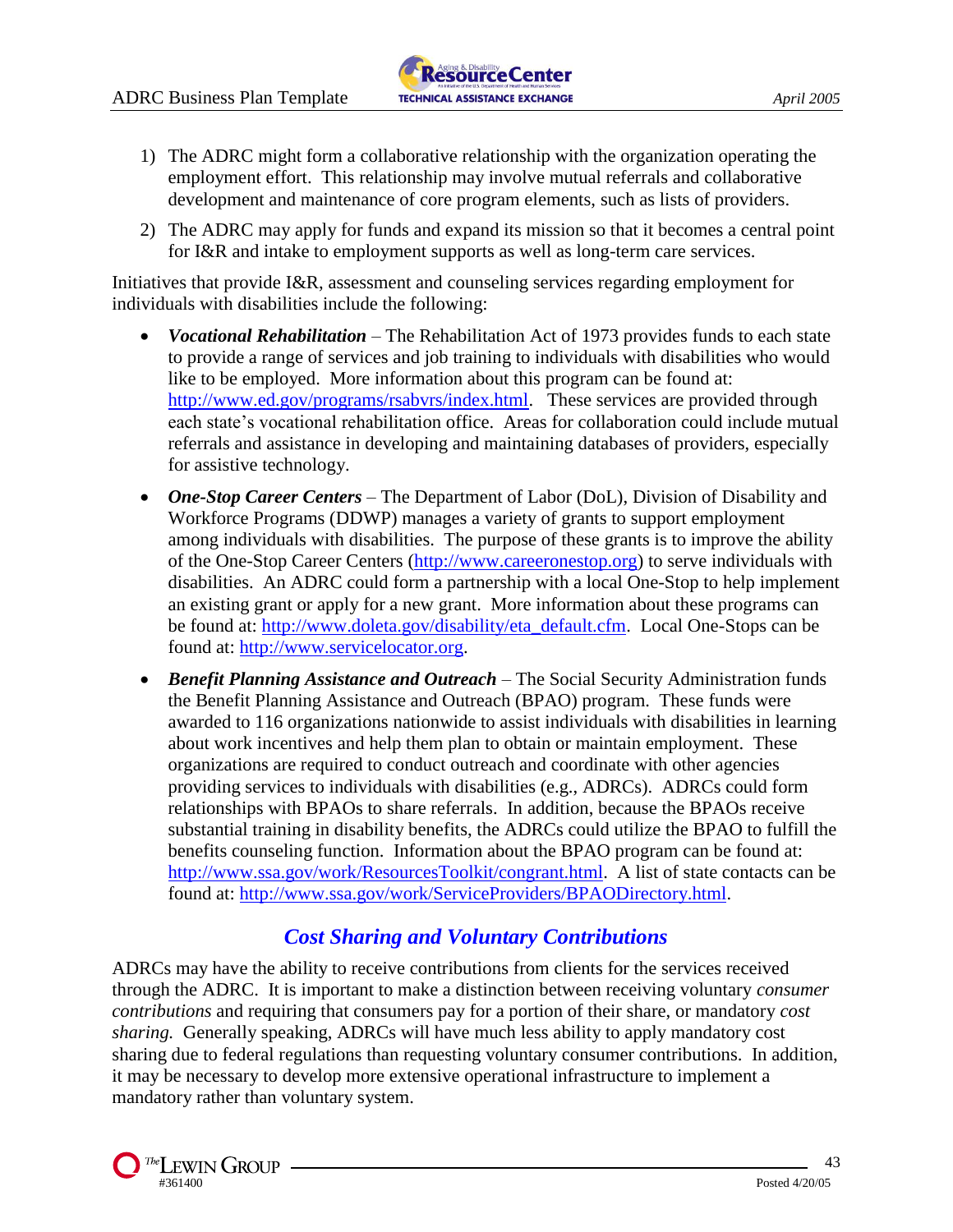

While cost sharing may help offset some of the ADRC's operating costs, each ADRC will need to consider the following before implementing this requirement:

- Cost sharing is often used as a mechanism to limit or control use of a particular service. Therefore, a cost sharing requirement may have an unintended effect of acting as a barrier to individuals using the ADRC. However, in some cases, ADRCs may want to limit use by certain individuals under certain circumstances. Note that cost sharing cannot be applied when drawing down Medicaid FFP. See discussion below.
- Voluntary contribution, as opposed to mandatory cost sharing, will be less likely to act as a barrier to individuals receiving services. Some have argued that applying a voluntary sliding scale to the receipt of services may actually result in these services being more palatable to individuals because it may allow them to feel less like welfare beneficiaries and more like paying customers.
- Medicaid limitations: Although CMS allows cost sharing to be used for Medicaid services, this is a decision that must be approved by the state Medicaid agency, and must be reflected in its approved state Medicaid plan. In addition:
	- o There can be no cost sharing for Medicaid administrative activities.
	- o When furnishing a Medicaid-covered service, the provider is required to accept Medicaid's payment plus any *State Medicaid Agency* mandated deductible, coinsurance, or copayment as payment in full. $^{21}$
	- o If the ADRC were to provide Medicaid services under a 1915(c) Medicaid Home and Community-Based Waiver, it could apply mandatory cost sharing to these services if this were incorporated into the waiver and approved by the state Medicaid agency. Again, the ADRC would not be able to use cost sharing funds as match for drawing down FFP.
- AoA limitations: Under the Older Americans Act (OAA), a state is not permitted to implement mandatory cost sharing for the following programs funded fully or in part by the OAA (however, receiving voluntary consumer contributions is not prohibited):
	- o Information and assistance, outreach, benefits counseling, case management services
	- o Ombudsman, elder abuse prevention, legal assistance, other consumer protection services
	- o Congregate and home delivered meals
	- o Services delivered through tribal organizations

<sup>&</sup>lt;sup>21</sup> 42 CFR 447.21 provides for penalties imposed on providers who seek to collect from an individual (or any financially responsible relative or representative of that individual) an amount that exceeds the payment level established by the Medicaid agency up to three times the amount collected.

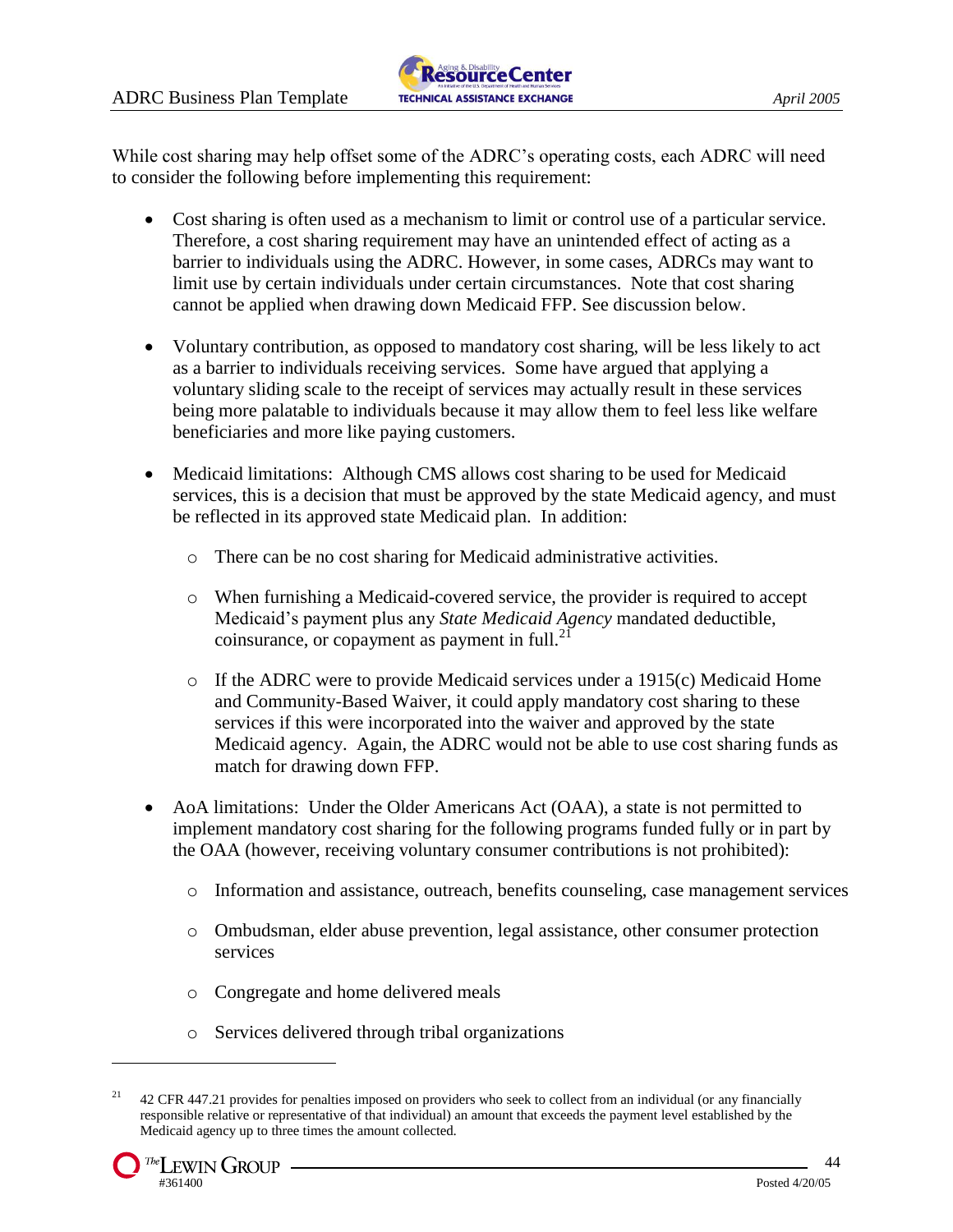These limitations essentially preclude applying mandatory cost sharing to the essential ADRC functions for any individual who is age 60 or older if the ADRC is receiving OAA funds for these purposes. However, there are two conditions under which an ADRC may apply mandatory cost sharing to older adults:

- If the ADRC is not receiving any OAA dollars for these functions, it is not subject to these restrictions. To achieve this, the ADRC may be able to set up a separate organization. Each program must be completely independent of the other with separate accounting, staffing (though one staff person may work part-time with each of the programs), marketing, etc. For example, one of the programs provides services funded with OAA dollars. The other program could then contract with local businesses or receive private pay funds to provide I&R/A, outreach, case management or other services to their employee caregivers or retirees on a cost share basis.
- The ADRC may implement mandatory cost sharing for long-term care services (services other than those listed earlier) it provides and for which it received OAA funds, such as home care, adult day services, respite care, health promotion/disease prevention, transportation and others. Clients unable to pay the cost share must be provided the service.

However, the ADRC may solicit voluntary contributions for all OAA funded services provided the method of solicitation is non-coercive and services are not denied to individuals who do not contribute. AoA has issued the following guidance regarding obtaining contributions from consumers:

- *(1) IN GENERAL- Voluntary contributions shall be allowed and may be solicited for all services for which funds are received under this Act provided that the method of solicitation is noncoercive.*
- *(2) LOCAL DECISION- The area agency on aging shall consult with the relevant service providers and older individuals in agency's planning and service area in a State to determine the best method for accepting voluntary contributions under this subsection.*
- *(3) PROHIBITED ACTS- The area agency on aging and service providers shall not means test for any service for which contributions are accepted or deny services to any individual who does not contribute to the cost of the service.*
- *(4) REQUIRED ACTS- The area agency on aging shall ensure that each service provider will--*
	- *(A) provide each recipient with an opportunity to voluntarily contribute to the cost of the service;*
	- *(B) clearly inform each recipient that there is no obligation to contribute and that the contribution is purely voluntary;*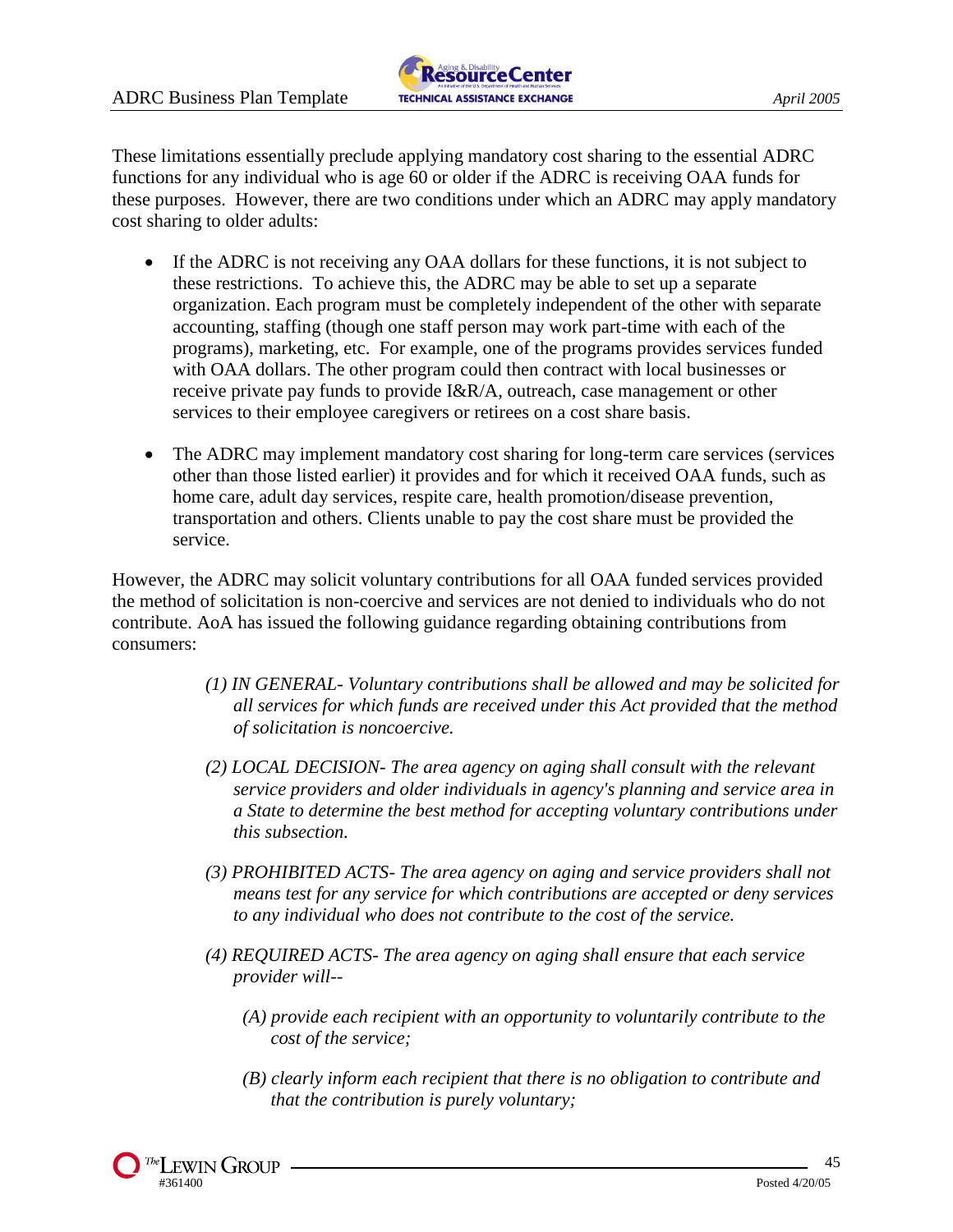

- *(C) protect the privacy and confidentiality of each recipient with respect to the recipient's contribution or lack of contribution;*
- *(D) establish appropriate procedures to safeguard and account for all contributions; and*
- *(E) use all collected contributions to expand the service for which the contributions were given."*<sup>22</sup>

In addition, current Medicaid regulations do not preclude an ADRC from soliciting voluntary contributions from Medicaid eligible individuals. However, if the ADRC chooses to go this route, it should be very careful to emphasize that the refusal to make a contribution in no way limits the ability to receive a Medicaid service for which the individual is eligible. Doing so would be illegal under the Social Security Act and subject to hefty fines. Thus, if an ADRC chooses to go this route, it should be very careful to emphasize this point in any training or other materials because if any ADRC staff member is in violation, the ADRC could be sanctioned.

In summary, cost sharing can be used in the following circumstances:

- For basic ADRC services that are not connected with performing Medicaid administrative tasks, or furnishing Medicaid services (including home and communitybased waiver services and case management) (i.e., I&R, assessment, counseling and case management), cost sharing is feasible if:
	- o The recipients are below age 60 and are not Medicaid eligible;
	- o The entity providing the services is not receiving OAA funds; or
	- o Cost sharing is done on a voluntary basis and the ADRC is careful to establish infrastructure and training that is consistent with the federal regulations listed above.
- For other services, cost sharing can be implemented as long as these services are not Medicaid services. Only the state Medicaid agency can impose cost sharing requirements for Medicaid services.
- There can be no cost sharing for Medicaid administrative tasks.

In addition to the issues discussed above, in deciding whether to implement mandatory cost sharing and/or voluntary consumer contributions<sup>23</sup>, the ADRCs should also consider the types of infrastructure necessary for implementation. In general, organizations that have implemented mandatory cost sharing have done so using one of the two following mechanisms:

<sup>22</sup> Older Americans Act, Section 315

 $^{23}$  Again, the designated state Medicaid agency would have to approve any mandatory cost sharing requirement that relates to Medicaid funds.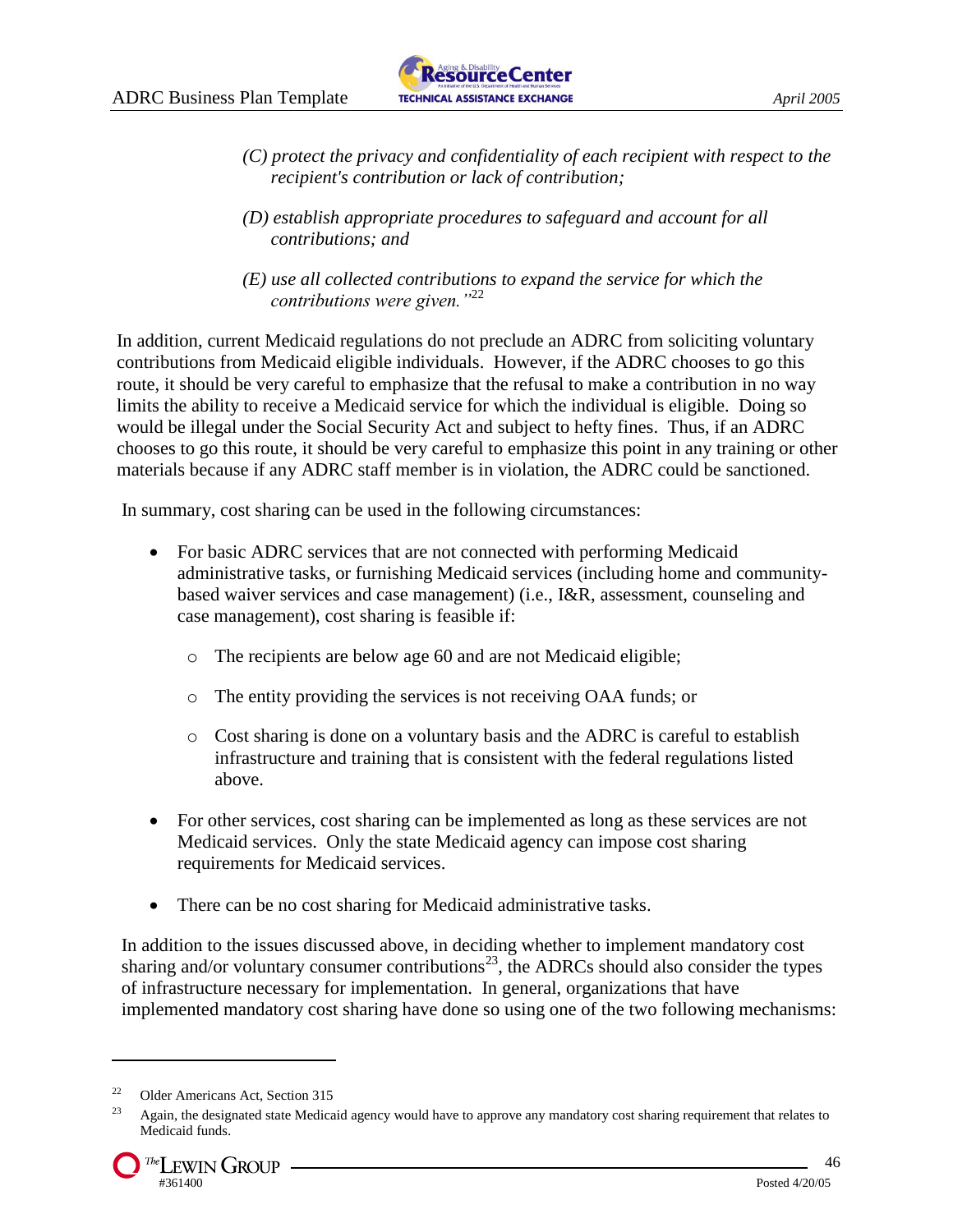

- 1. Some organizations have established billing and accounts receivable systems to track consumer cost sharing. These systems track services provided to each individual and cost share amounts. The agency then bills consumers and tracks payments provided to them. If the agency collects most of the cost share at the time of service, it would still need a mechanism to track collections by recipient to ensure that the cost share amounts were collected and accounted.
- 2. Some organizations that subcontract with providers to deliver services deduct the cost share amount from their payment to those providers. It is then the providers' responsibility to collect the cost share.

ADRCs establishing mandatory cost sharing will probably want to establish an accounts receivables system.

If the ADRC chooses to implement a voluntary consumer contribution system, it may not need to establish an accounts receivables system. A system for collecting these contributions should include the following:

- Recommended contribution amounts for each ADRC service. The ADRC will likely want to establish a sliding scale for these contributions. **Exhibit 12** provides examples of a cost sharing schedule used by North Carolina and Ohio for Older Americans Act services.
- Guidelines and training for soliciting the contributions.
- A method of receiving the contributions and ensuring that the funds are used to cover the operating costs of the program.

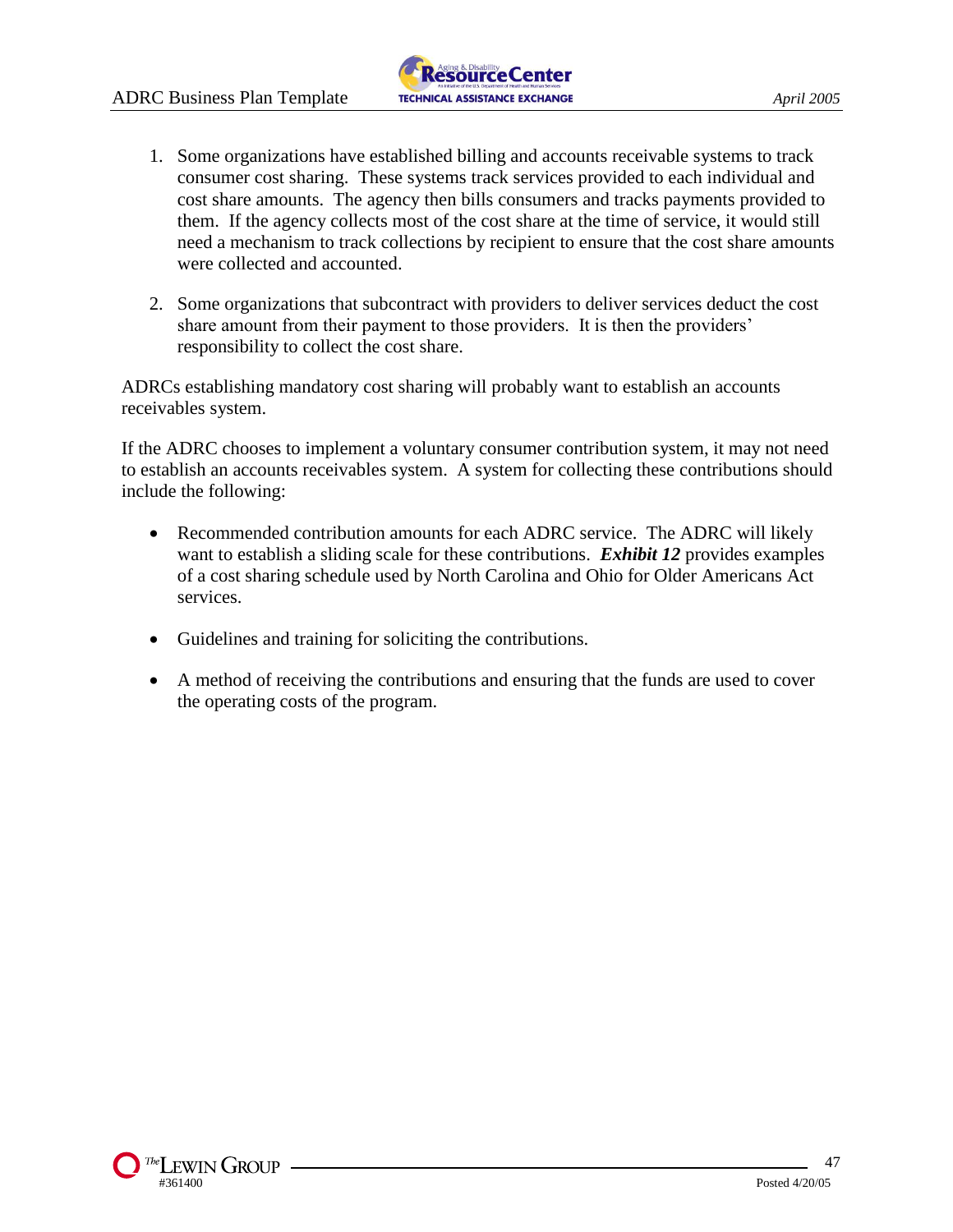#### **Exhibit 12: Examples of Sliding Scales for Consumer Contributions North Carolina - 2004**

| <b>Monthly Income of:</b> |                  |                                      |                  |
|---------------------------|------------------|--------------------------------------|------------------|
| <b>Individual</b>         | <b>Couple</b>    | % of Federal<br><b>Poverty Level</b> | <b>Suggested</b> |
| Cost-sharing %            |                  |                                      |                  |
| $$1,164 - 1,326$          | $$1,561 - 1,778$ | 150% - 170%                          | 30%              |
| $$1,327 - 1,489$          | $$1,779-1,997$   | 171% - 191%                          | 40%              |
| $$1,490 - 1,652$          | $$1,998 - 2,215$ | 192% - 212%                          | 50%              |
| $$1,653 - 1,815$          | $$2,216 - 2,434$ | 213% - 233%                          | 60%              |
| $$1,816 - 1,978$          | $$2,435 - 2,652$ | 234% - 254%                          | 75%              |
| $$1,979 - above$          | $$2,653 - above$ | 255% and above                       | 100%             |

#### **Ohio - 2004**

| % of Federal         |                       |
|----------------------|-----------------------|
| <b>Poverty Level</b> | <b>Cost-sharing %</b> |
| 150% - 175%          | 10%                   |
| 176% - 200%          | 20%                   |
| 201% - 225%          | 30%                   |
| 226% - 250%          | 40%                   |
| 251% - 300%          | 50%                   |
| 301% - 325%          | 60%                   |
| 326% - 350%          | 70%                   |
| 351% - 375%          | 80%                   |
| 376% - 400%          | 90%                   |
| 401% and above       | 100%                  |

Note: The North Carolina amounts are based on percentages of the federal poverty level and updated on an annual basis. North Carolina is considering lowering the minimum income for which it will solicit contributions. For more information about this issue see the *Status Report on Cost-Sharing Policy Revisions* from the NC Department of Health and Human Services, Division of Aging.

**Source**: North Carolina Division of Aging,<http://www.dhhs.state.nc.us/aging/arms/csupdat2.htm> and Marcus Molea, AICP, Chief, Planning, Development and Evaluation, Division Ohio Department of Aging. Organizations that have engaged in soliciting voluntary consumer contributions emphasize the concern between balancing an aggressive effort to solicit contributions against having individuals feeling coerced to give money. These organizations emphasize that a successful effort needs to communicate the importance of consumer contributions not only to the consumers themselves, but the program staff that will be requesting these contributions.

The North Carolina Division of Aging and Adult Services has developed a policy manual regarding consumer contributions. This manual includes two tools that may be helpful to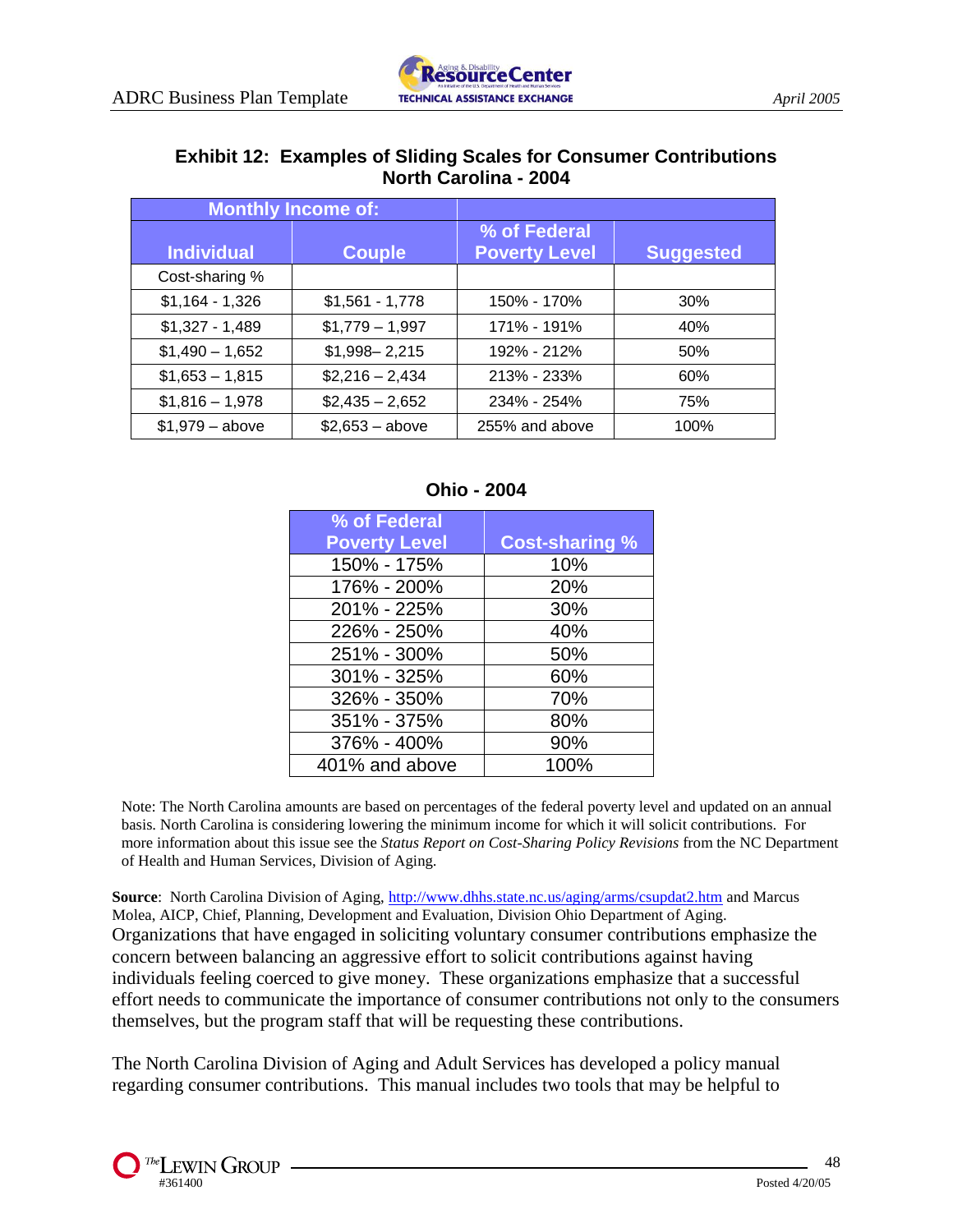

ADRCs planning on implementing cost sharing: (1) a sample solicitation letter provided to consumers (*Exhibit 13*) and (2) a model group discussion for training staff (*Exhibit 14*).<sup>24</sup>

| <b>Exhibit 13: Model Voluntary Consumer Contribution Letter</b>                                                                                                                                                                                                                                                                              |  |  |  |  |
|----------------------------------------------------------------------------------------------------------------------------------------------------------------------------------------------------------------------------------------------------------------------------------------------------------------------------------------------|--|--|--|--|
|                                                                                                                                                                                                                                                                                                                                              |  |  |  |  |
| money that pays for this service is a combination of federal, state and county funds, plus consumer<br>contributions from other service recipients, like you.                                                                                                                                                                                |  |  |  |  |
| We would like to be able to expand the availability of this service to as many people as possible. We<br>receive a set amount of public dollars each year for this service. The only way we can expand the<br>service is through voluntary consumer contributions. Last year, we were able to serve<br>additional people from contributions. |  |  |  |  |
| Therefore, we are asking you to consider making a voluntary contribution toward the cost of the<br>service you receive. This money would be used to serve someone like you. Any amount you can<br>afford will be welcomed.                                                                                                                   |  |  |  |  |
| We also realize that not all people can afford to contribute, and that an individual's financial<br>situation can change. You are under no obligation to contribute; it is entirely voluntary. Your<br>continued receipt of this service is not dependent on your willingness to contribute.                                                 |  |  |  |  |
| If you would like to make a contribution toward the cost of your service, please: (possible options)                                                                                                                                                                                                                                         |  |  |  |  |
| contribution.                                                                                                                                                                                                                                                                                                                                |  |  |  |  |
| address it to:                                                                                                                                                                                                                                                                                                                               |  |  |  |  |
| 3. Use the self-addressed envelope provided by our agency to mail your contribution.                                                                                                                                                                                                                                                         |  |  |  |  |
| You may take your contribution in an envelope to ____________________ (agency) and<br>4.<br>put it in the contribution box.                                                                                                                                                                                                                  |  |  |  |  |
| Our agency, ________________________, will keep an accurate accounting of the contributions you<br>have made, but you need to know they are not tax deductible, since you are receiving service. The<br>amount that you contribute, or do not contribute, will remain confidential.                                                          |  |  |  |  |
| Thank you for considering making a voluntary contribution, whatever your decision. We look<br>forward to continuing to serve you.                                                                                                                                                                                                            |  |  |  |  |
| Sincerely,                                                                                                                                                                                                                                                                                                                                   |  |  |  |  |
| Source: North Carolina Division on Aging and Adult Services                                                                                                                                                                                                                                                                                  |  |  |  |  |

<sup>&</sup>lt;sup>24</sup> *Exhibits 13 and 14* were slightly altered to remove any references to services or costs particular to a particular individual to avoid any privacy concerns.

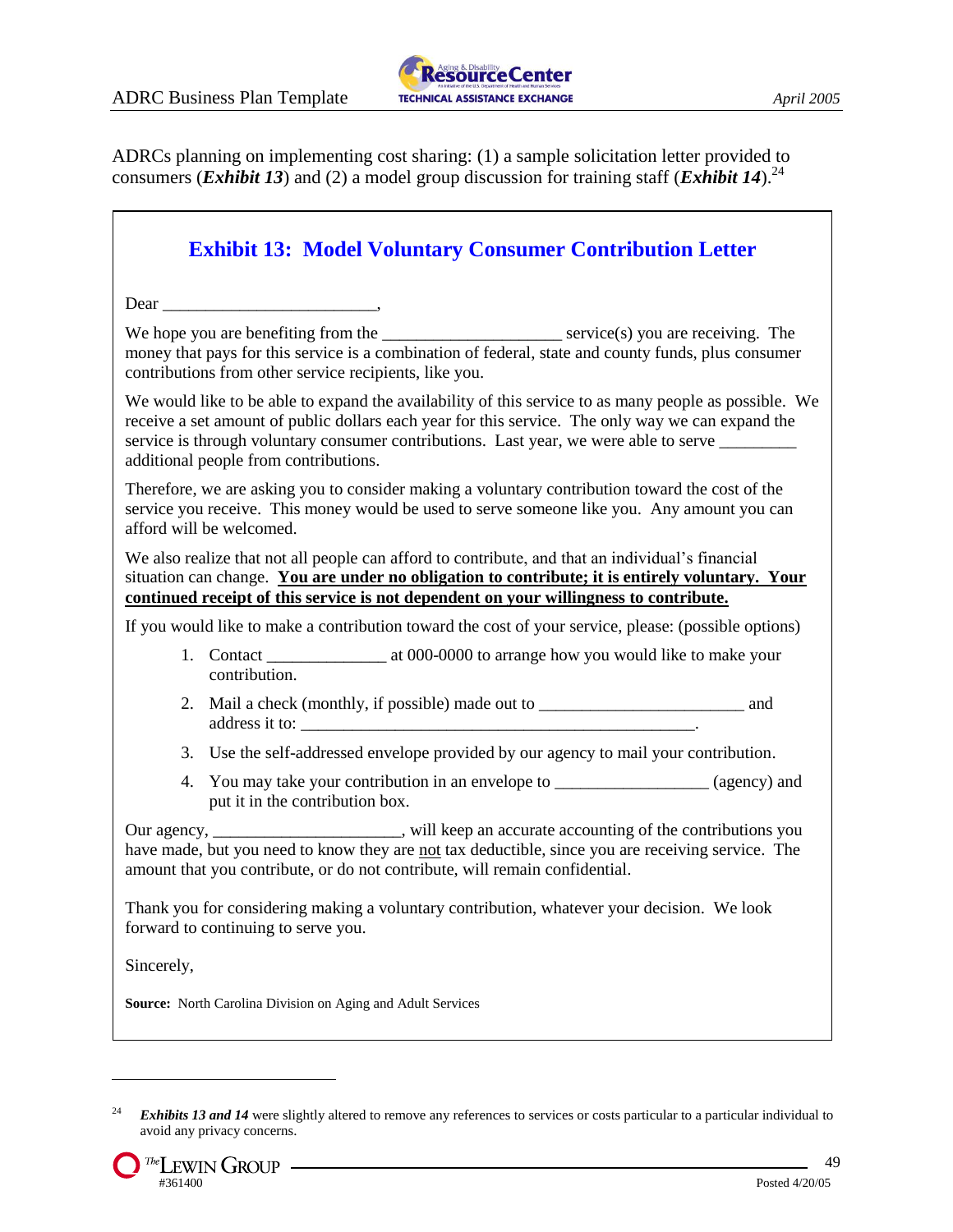# **Exhibit 14: Model Discussion for Training Staff about Soliciting Consumer Contributions**

This method of sharing information about voluntary contributions is particularly applicable for recipients of Congregate Nutrition, but may also work well for recipients/family of Adult Day Services when they are meeting at the center, or any other natural group of persons receiving services.

The presenter (services director or program administrator) can plan to have this discussion at regular intervals (e.g., quarterly) or when there are a significant number of new participants/service recipients. It can be part of a planned program, or brought up at any time that is convenient for recipients and staff. It will be important to strongly emphasize that the contributions are voluntary and not tied to the provision of services so that the individual seeking these contributions does not violate federal laws.

Components of Discussion:

1. Why we need to discuss voluntary Consumer Contributions

We would like to be able to expand the availability of this service to as many people as possible. We receive a set amount of public dollars each year for this service. The only way we can expand the service is through voluntary consumer contributions. Last year we were able to serve \_\_\_\_ additional clients due to generous contributions.

2. Where the money comes from for the service received

The money that pays for this service is a combination of federal, state and county funds, plus voluntary contributions from other service recipients, like you.

3. Request for contributions

We hope you are benefiting from the services you are receiving. If you are, we are asking you to consider making a voluntary contribution. This money would be used to serve someone like you. Any amount you can afford will be greatly appreciated.

4. Why it is important that contributions be voluntary?

We also realize that not all people can afford to contribute, and that an individual's financial situation can change. **You are under no obligation to contribute; it is entirely voluntary. Your continued receipt of this service is not dependent on your willingness to contribute**.

5. Method(s) for making contributions

A.

B.

6. Agency accounting for contributions; confidentiality; where the money goes Our agency, \_\_\_\_\_\_\_\_\_\_\_\_\_\_\_\_\_\_\_\_\_\_, will keep an accurate record of the contributions you have made (individually, if identifiable, and as a group), but you need to know they are not tax deductible, since you are receiving a service. The amount that you contribute, or do not contribute, will remain confidential. Any contributions received will be used to expand the service to additional persons.

7. Questions/discussion from participants/recipients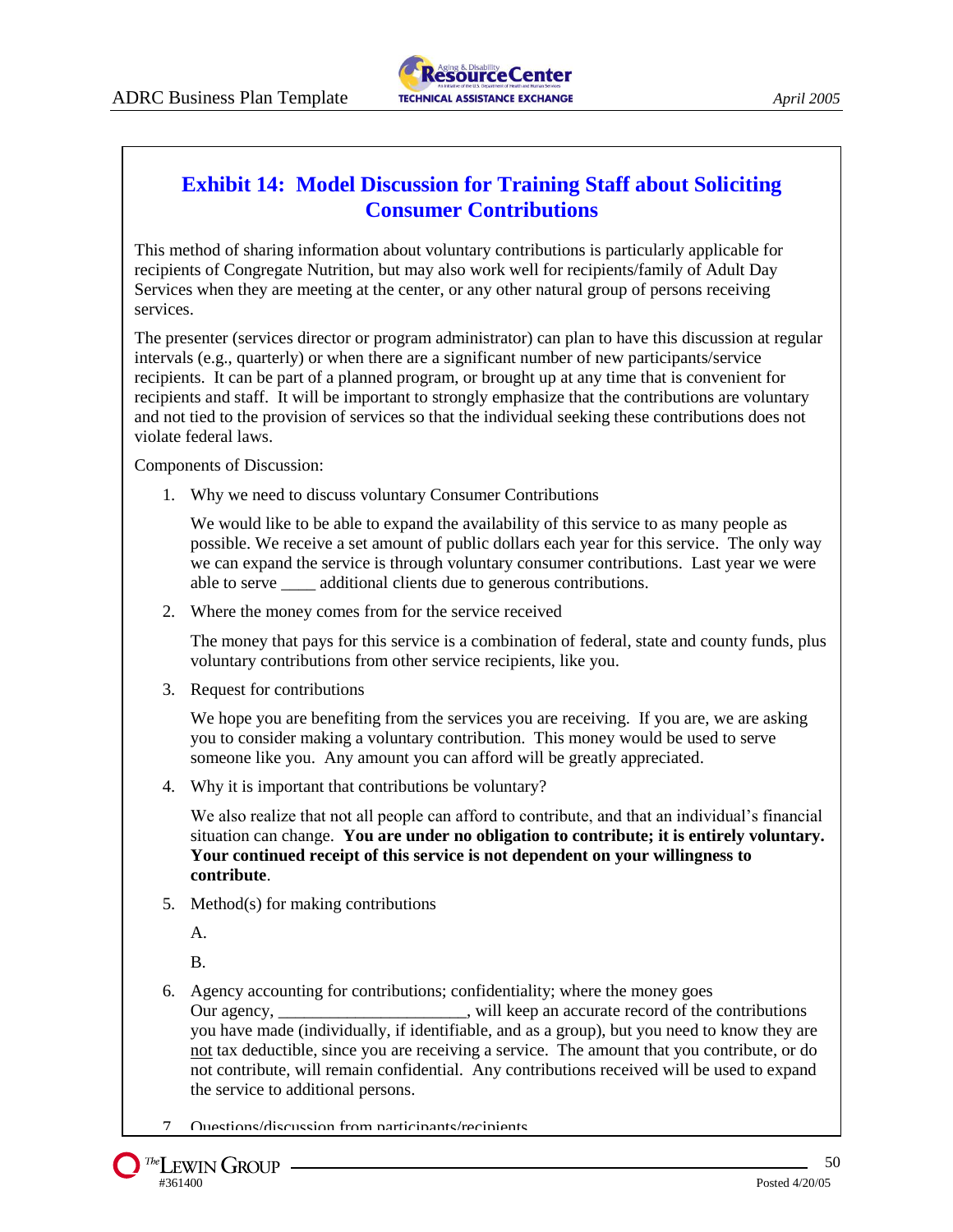

The experience of other states may provide guidance to ADRCs considering cost sharing or voluntary consumer contributions regarding how much revenue it is likely to generate. For example, cost sharing and consumer contributions covered almost 5% of the NC Division on Aging and Adult Services' (formerly the Division on Aging) operating costs in 2001-2002 and almost 15% of the program costs for the MI Office of Services to the Aging in 2003. However, as *Exhibit 15* and *Exhibit 16* point out, these States' experience with voluntary contributions for core ADRC services (i.e., information and referral and case management) generated very little funds (see highlighted rows). This supposition is supported by the results a 2003 review in Ohio that recommended against applying cost sharing to health assessments.<sup>25</sup>

It may be inherently more difficult to solicit voluntary contributions for ADRC services. I&R will likely occur via telephone and will require consumers to mail in contributions at a later time. Consumers may be less likely to be inclined to make contributions for functions such as assessments and case management because they may perceive the benefit as being less concrete and tangible or be less accustomed to paying for the service, in contrast with receiving a meal or a health related service, such as personal care.

In summary, implementing mandatory cost sharing faces significant federal limitations and the necessity of developing an operating infrastructure that the ADRC would want to decide if it is justified by the income generated. On the other hand, soliciting voluntary consumer contributions may produce modest amounts of revenue, enhance personal responsibility and may result in consumers feeling more positive about receiving services.

<sup>&</sup>lt;sup>25</sup> E-mail from Marcus Molea, AICP, Chief, Planning, Development and Evaluation, Division Ohio Department of Aging.

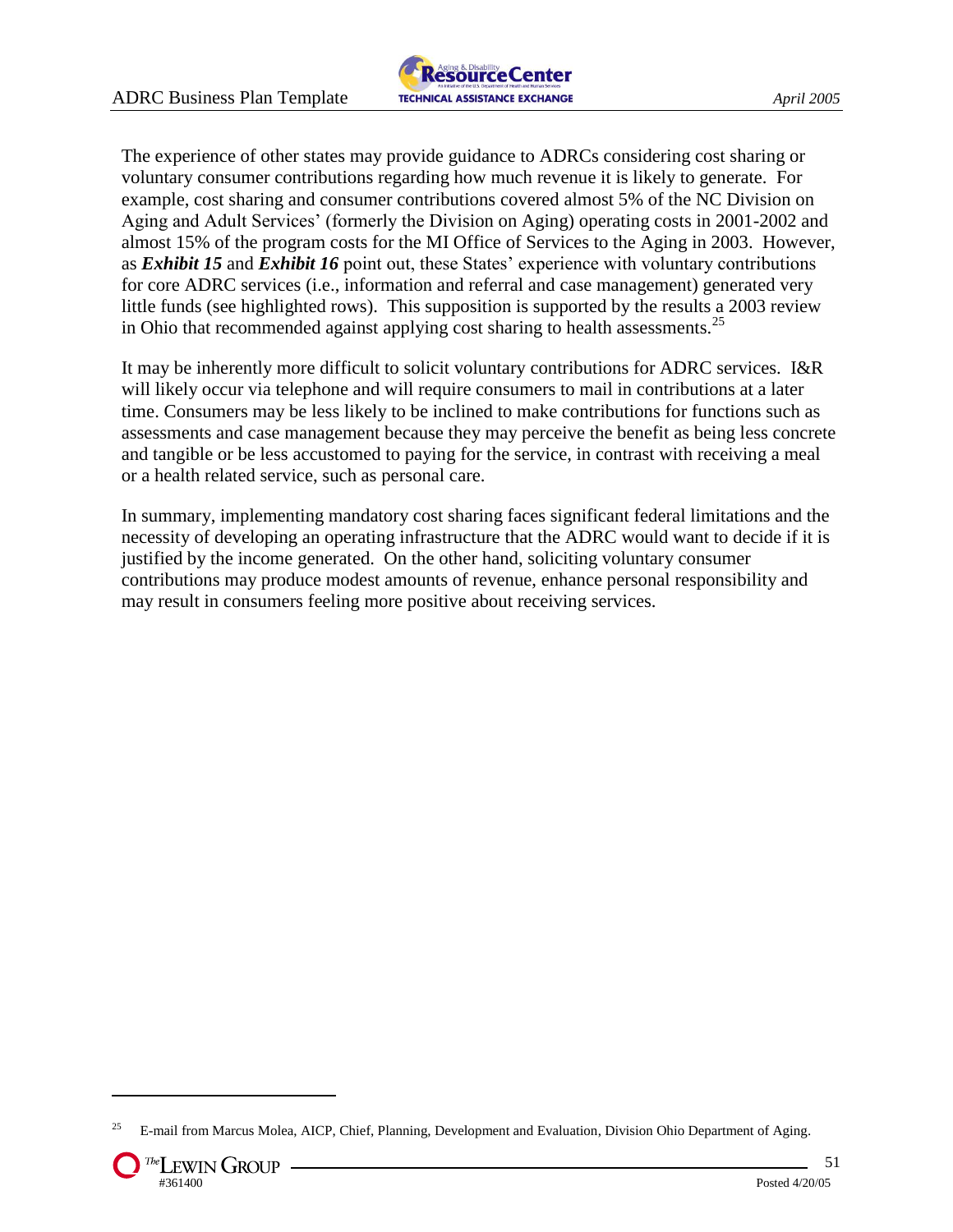| <b>Exhibit 15: Cost Sharing and Total Expenditures SFY 2001-2002 for</b> |
|--------------------------------------------------------------------------|
| <b>NC Division on Aging and Adult Services</b>                           |

| <b>Service</b>                  | <b>Expenditures</b> | <b>Cost sharing</b> | % of Exp. |
|---------------------------------|---------------------|---------------------|-----------|
| <b>Adult Day Care</b>           | \$1,516,434         | \$58,907            | 3.9%      |
| <b>Adult Day Health</b>         | \$1,242,770         | \$22,351            | 1.8%      |
| Care Management                 | \$975,503           | \$5,529             | 0.6%      |
| <b>Congregate Nutrition</b>     | \$7,683,882         | \$1,054,959         | 13.7%     |
| <b>Family Caregiver Support</b> | \$2,727,147         | \$3,163             | 0.1%      |
| <b>Group Respite</b>            | \$93,636            | \$2,676             | 2.9%      |
| <b>Health Promotion</b>         | \$478,283           | \$1,473             | 0.3%      |
| <b>Health Screening</b>         | \$26,966            | \$635               | 2.4%      |
| <b>Home Delivered Meals</b>     | \$7,902,231         | \$752,911           | 9.5%      |
| Home Health                     | \$30,500            | \$550               | 1.8%      |
| Housing & Home Imp.             | \$714,980           | \$6,269             | 0.9%      |
| In Home Aide Level 1            | \$5,070,359         | \$101,741           | 2.0%      |
| In Home Aide Level 2            | \$8,738,044         | \$160,818           | 1.8%      |
| In Home Aide Level 3            | \$2,921,983         | \$59,455            | 2.0%      |
| In Home Aide Level 4            | \$11,207            |                     | 0.0%      |
| Information & Assistance        | \$1,703,182         | \$540               | 0.0%      |
| Institutional Respite           | \$203,186           | \$5,251             | 2.6%      |
| Legal                           | \$369,499           | \$7,736             | 2.1%      |
| <b>Medication Management</b>    | \$148,674           |                     | 0.0%      |
| Senior Center                   | \$3,464,988         | \$11,251            | 0.3%      |
| Senior Companion                | \$124,660           |                     | 0.0%      |
| Transportation, General         | \$5,077,762         | \$123,023           | 2.4%      |
| Transportation, Medical         | \$938,651           | \$23,854            | 2.5%      |
| Volunteer Program Dev.          | \$175,466           |                     | 0.0%      |
| <b>Totals</b>                   | \$52,339,993        | \$2,403,092         | 4.6%      |

**Source:** *Status Report on Cost-Sharing Policy Revisions* from the NC Department of Health and Human Services, Division of Aging.

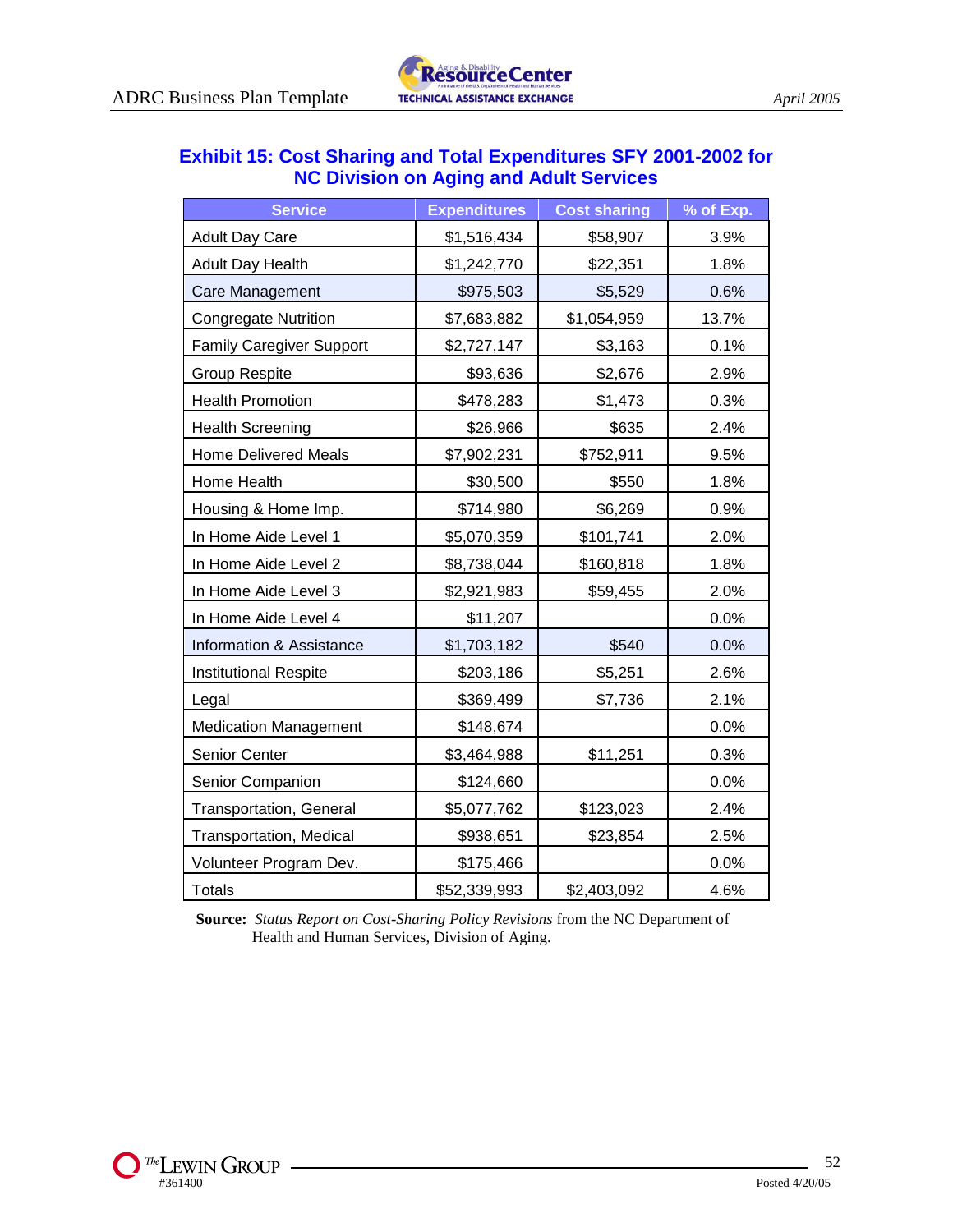# **Exhibit 16: Cost Sharing and Total Expenditures in for MI AAAs**

| <b>Service Category</b>                 | <b>Expenditures</b>     | <b>Cost Sharing</b> | $%$ of<br><b>Expenditures</b> |
|-----------------------------------------|-------------------------|---------------------|-------------------------------|
| Care Management                         | \$8,166,342             | \$23,282            | 0.3%                          |
| <b>Case Coordination &amp; Support</b>  | \$1,853,718             | \$51,895            | 2.8%                          |
| <b>Assisted Transportation</b>          | \$196,010               | \$28,566            | 14.6%                         |
| Transportation                          | \$1,062,749             | $\sqrt{$126,448}$   | 11.9%                         |
| <b>Information &amp; Referral</b>       | \$1,989,494             | \$1,311             | 0.1%                          |
| Outreach                                | \$1,515,670             | \$5,119             | 0.3%                          |
| <b>Personal Care</b>                    | \$5,439,069             | \$493,312           | 9.1%                          |
| Homemaker                               | \$5,686,989             | \$587,903           | 10.3%                         |
| <b>Chore Service</b>                    | \$889,224               | \$122,342           | 13.8%                         |
| Home Health Aide                        | \$41,808                | \$110               | 0.3%                          |
| Home Injury Control                     | \$199,176               | \$13,191            | 6.6%                          |
| <b>Medication Management</b>            | \$248,040               | \$0                 | 0.0%                          |
| <b>Congregate Meals</b>                 | \$16,647,148            | \$6,546,260         | 39.3%                         |
| <b>Nutrition Counseling</b>             | \$279,541               | \$0                 | 0.0%                          |
| <b>Nutrition Education</b>              | \$27,698                | \$0                 | 0.0%                          |
| <b>USDA Nutrition</b>                   | \$6,985,302             | \$0                 | 0.0%                          |
| <b>Home Delivered Meals</b>             | \$27,896,587            | \$5,586,545         | 20.0%                         |
| Legal Assistance                        | \$1,028,222             | \$114,380           | 11.1%                         |
| <b>State Nursing Home Ombs</b>          | \$535,506               | \$3,151             | 0.6%                          |
| <b>Elder Abuse Prevention</b>           | \$247,697               | \$364               | 0.1%                          |
| <b>Vision Services</b>                  | \$156,694               | \$1,280             | 0.8%                          |
| <b>Health Screening</b>                 | \$212,004               | \$575               | 0.3%                          |
| Asst to Hearing Impaired                | \$118,900               | \$672               | 0.6%                          |
| Education                               | \$122,741               | \$582               | 0.5%                          |
| Guardian                                | \$5,976                 | \$0                 | 0.0%                          |
| <b>Physical Fitness</b>                 | \$62,082                | \$5,941             | 9.6%                          |
| Home Repair                             | \$150,265               | \$10,307            | 6.9%                          |
| Counseling                              | \$1,252,796             | \$27,455            | 2.2%                          |
| <b>Friendly Reassurance</b>             | \$26,765                | \$135               | 0.5%                          |
| Per Emergency Response                  | \$18,153                | \$160               | 0.9%                          |
| <b>Senior Center Staffing</b>           | $\overline{$}2,488,211$ | \$40,382            | 1.6%                          |
| <b>Senior Center Operations</b>         | \$54,590                | \$0                 | 0.0%                          |
| Disease Prevt/Health Prom               | \$418,546               | \$57,455            | 13.7%                         |
| Program Development                     | \$2,094,950             | \$5,458             | 0.3%                          |
| <b>Special Needs</b>                    | \$36,686                | \$0                 | 0.0%                          |
| Ombudsman                               | \$133,159               | \$374               | 0.3%                          |
| Title III - Other                       | \$59,493                | \$125               | 0.2%                          |
| AAA Regional Services (Non-Title III-E) | \$343,173               | \$18,968            | 5.5%                          |
| <b>Caregiver Support (Counseling</b>    | \$561,710               | \$16,691            | 3.0%                          |
| AAA Regional Services (Title III-E)     | \$814,241               | \$19,599            | 2.4%                          |
| <b>Adult Day Care</b>                   | \$5,217,579             | \$906,736           | 17.4%                         |
| Respite                                 | \$5,878,079             | \$167,614           | 2.9%                          |
| <b>Specialized Respite</b>              | $\overline{$}339,818$   | \$0                 | 0.0%                          |
| <b>Totals</b>                           | \$102,550,563           | \$14,984,688        | 14.6%                         |

**Source:** Hollice Spencer, Director, Community Services Division, Michigan, Office of Services to the Aging.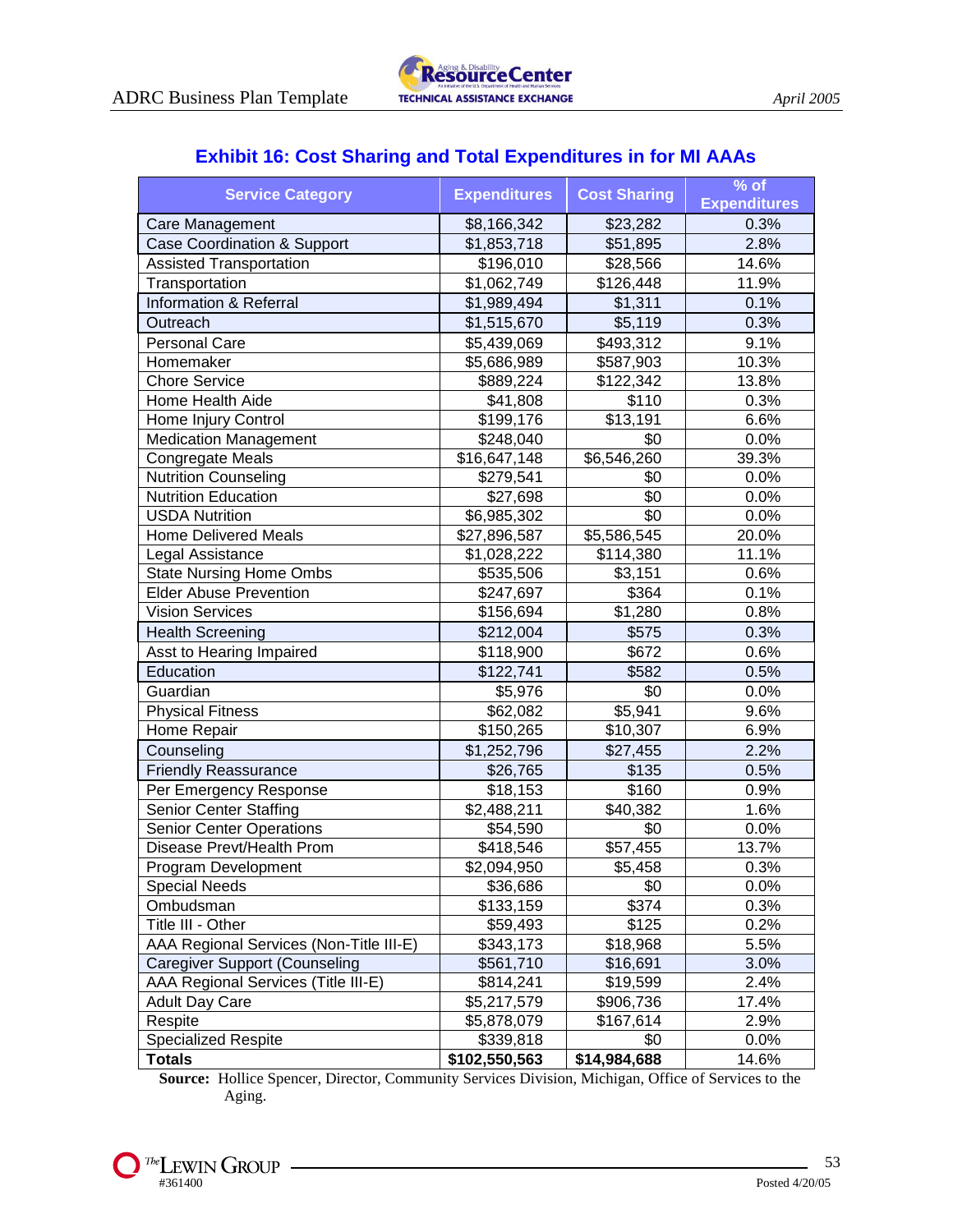In addition to the policies developed by North Carolina, examples of other states' cost sharing and/or consumer contribution policies can be found on the following websites:

- Pennsylvania Department on Aging: [http://www.aging.state.pa.us/aging/lib/aging/03-01-](http://www.aging.state.pa.us/aging/lib/aging/03-01-03_OPTIONS_Cost_Sharing.doc) [03\\_OPTIONS\\_Cost\\_Sharing.doc](http://www.aging.state.pa.us/aging/lib/aging/03-01-03_OPTIONS_Cost_Sharing.doc)
- Virginia Department for the Aging: [http://www.aging.state.va.us/serviceprograms/Cost%20Sharing-](http://www.aging.state.va.us/serviceprograms/Cost%20Sharing-Fee%20for%20Service%20State%20Policy.pdf)[Fee%20for%20Service%20State%20Policy.pdf](http://www.aging.state.va.us/serviceprograms/Cost%20Sharing-Fee%20for%20Service%20State%20Policy.pdf)
- Arizona Department of Economic Security, Aging and Adult Administration: <http://www.de.state.az.us/aaa/pdf/ch2000.pdf>
- Michigan Office of Services to the Aging <http://www.miseniors.net/MiSeniors+Home/>

# *Private Donations and Grants*

An ADRC may want to seek to cover some of its operating costs with donations from individuals or organizations or by seeking grants from foundations. In regards to these funding sources, the ADRC will want to consider: (1) whether these funds can be used as match to draw down FFP and (2) whether these donations are tax deductible. Only public funds may be used as the State's match to draw down FFP. ADRCs that are not public agencies may not provide the State's match. ADRCs that are public agencies may provide the State's match, provided that the conditions in 42 CFR 433 Subpart B are met.

Federal grants cannot be used as state match for drawing down FFP. However, non-federal grants could be used as match if these grants do not come from a provider.

If the ADRC is operated by a  $501(3)(c)$  nonprofit organization or a government agency, these donations could be tax deductible. For more information, see IRS publication #526 which provides guidelines on charitable deductions [\(http://www.irs.gov/pub/irs-pdf/p526.pdf\)](http://www.irs.gov/pub/irs-pdf/p526.pdf).

# *Marketing Spin-off Services/ Partnerships*

*Selling Subscriptions to Databases*. In order to fulfill the I&R function and to provide individuals with information about the availability of providers, each ADRC will need to develop and maintain a database of available providers of long-term care in the area it serves. These databases may be of value to other organizations, such as hospitals or employer assistance programs. The ADRC could potentially sell access or subscriptions to these databases. Note that in no case may the ADRC's database of clients be sold.

For example, the AAA in Atlanta, Georgia sells an annual subscription to a statewide database of providers of long-term care services. The Atlanta AAA coordinates the efforts of AAAs across Georgia in gathering, validating, and entering the information into a Microsoft Access based database. This database has information on approximately 12,000 providers. They then sell subscriptions to the database to hospitals, HMOs, social service agencies, housing facilities, a nursing facility, and private service coordination agency. They also sell the database to the